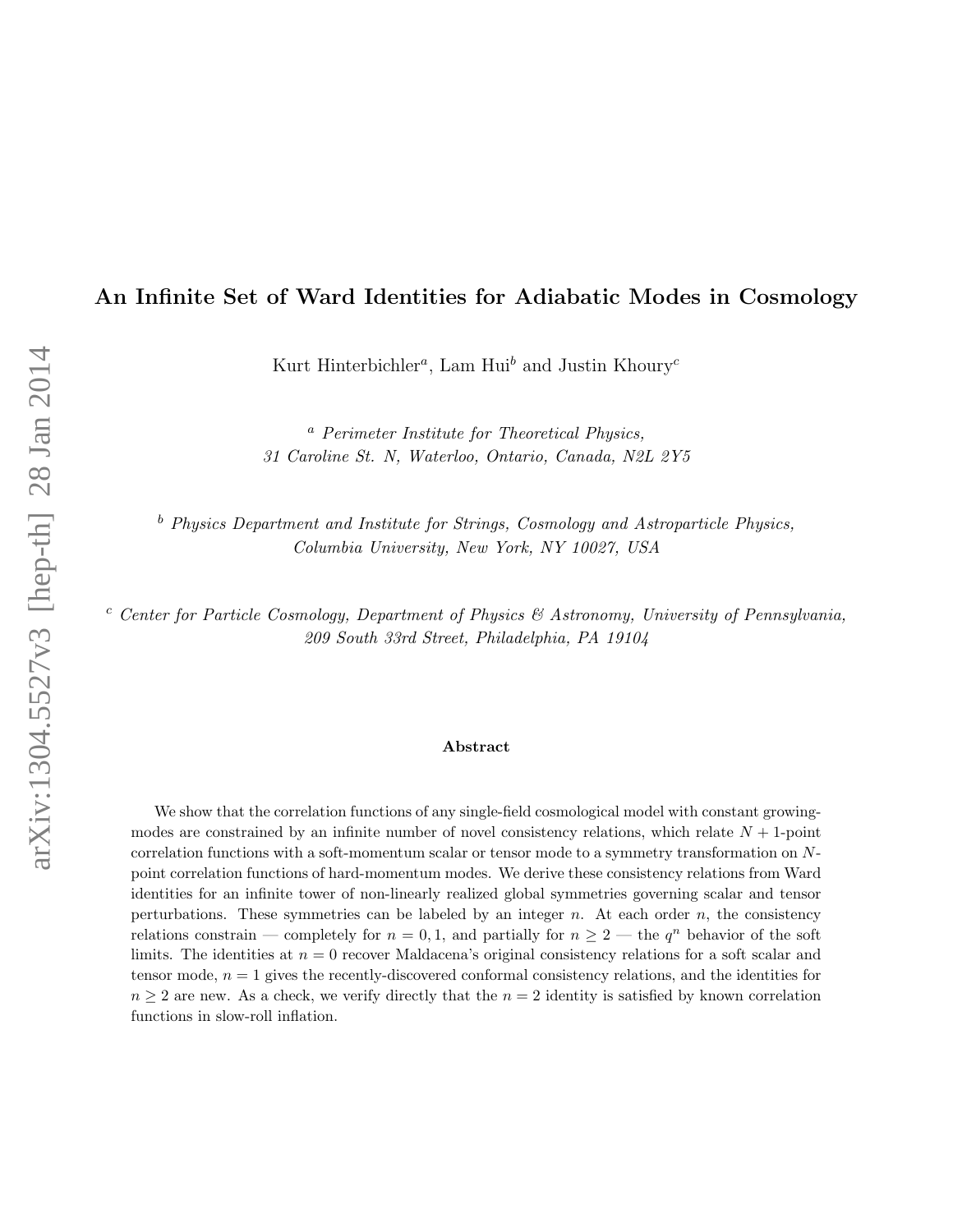## 1 Introduction

The consistency relation is one of the most powerful probes of early universe physics. It states that the 3-point function of the curvature perturbation  $\zeta$  [\[1,](#page-41-0) [2\]](#page-41-1), in the squeezed or local limit where one of the modes becomes soft, is determined by the scale transformation of the 2-point function<sup>[1](#page-1-0)</sup> [\[3–](#page-41-2)[5\]](#page-41-3):

<span id="page-1-1"></span>
$$
\lim_{\vec{q}\to 0} \frac{1}{P_{\zeta}(q)} \langle \zeta_{\vec{q}} \zeta_{\vec{k}_1} \zeta_{\vec{k}_2} \rangle' = -\vec{k}_1 \cdot \frac{\partial}{\partial \vec{k}_1} \langle \zeta_{\vec{k}_1} \zeta_{\vec{k}_2} \rangle'.
$$
\n(1.1)

The consistency relation holds under very general conditions [\[5\]](#page-41-3): any early universe scenario involving a single scalar degree of freedom (or single 'clock') whose perturbations grow to a constant at late times, must satisfy  $(1.1)$ . This encompasses all single-field inflationary models  $[6-10]$  $[6-10]$ , including hybrid models [\[11\]](#page-42-0), as well as some non-inflationary scenarios [\[12–](#page-42-1)[22\]](#page-42-2). Conversely, to observe a significant 3-point function in this limit requires violating one of the assumptions above, for instance through additional scalar fields  $[23-28]$  $[23-28]$  $[23-28]$  or an unstable background  $[29, 30, 33, 34]$  $[29, 30, 33, 34]$  $[29, 30, 33, 34]$  $[29, 30, 33, 34]$  $[29, 30, 33, 34]$  $[29, 30, 33, 34]$ <sup>2</sup>. The consistency relation  $(1.1)$  has been established through explicit calculations [\[3,](#page-41-2) [5\]](#page-41-3) and can be understood using "background-wave" argu-ments<sup>[3](#page-1-3)</sup> [\[3,](#page-41-2) [4\]](#page-41-6). It holds whether the short-wavelength modes are inside or outside the horizon [\[38\]](#page-43-5). Recent papers [\[39,](#page-43-6) [40\]](#page-43-7) show that the consistency relation can be rewritten as the vanishing of a certain repackaged 3-point function in the squeezed limit. Nonetheless, whether this repackaged 3-point function vanishes or not — as in the case of muliple fields — has observational consequences and is in principle testable.

In this paper we will show that inflationary correlation functions — and more generally those of any single-field cosmology with constant growing mode solutions for scalars and tensors — are constrained by an infinite number of consistency relations. Similarly to [\(1.1\)](#page-1-1), they relate the soft limit  $\vec{q} \to 0$  of a scalar or tensor mode in an  $N+1$ -point correlation function to a symmetry transformation on an N-point function. We will show how these arise as Ward identities for an infinite number of non-linearly realized symmetries, akin to the soft-pion theorems of chiral perturbation theory [\[41,](#page-43-8) [42\]](#page-43-9). At each order n, the consistency relations constrain — completely for  $n = 0, 1$ , and partially for  $n \ge 2$  — the  $q^n$  behavior of the soft limits of correlation functions.

As the simplest example, we will recover the original consistency relation [\(1.1\)](#page-1-1) from the Ward identity for spontaneously broken spatial dilations. This was already pointed out in [\[3\]](#page-41-2) and recently shown in [\[43\]](#page-43-10). The operator approach followed here in translating the Ward identity to a consistency relation has some overlap with [\[43\]](#page-43-10). The approach establishes the non-perturbative nature of the consistency relations. In a parallel investigation, Goldberger, Hui and Nicolis [\[44\]](#page-43-11) have used the path integral approach to derive  $(1.1)$  from a Ward identity. See [\[45,](#page-43-12) [46\]](#page-44-0) for recent derivations of  $(1.1)$  using holographic arguments. As another example, we will recover the tensor consistency relation [\[3\]](#page-41-2)

<span id="page-1-4"></span>
$$
\lim_{\vec{q}\to 0} \frac{1}{P_{\gamma}(q)} \langle \gamma^s(\vec{q}) \zeta_{\vec{k}_1} \zeta_{\vec{k}_2} \rangle' = -\frac{1}{2} \epsilon_{i\ell_0}^s(q) k_1^i \frac{\partial}{\partial k_1^{\ell_0}} \langle \zeta_{\vec{k}_1} \zeta_{\vec{k}_2} \rangle', \tag{1.2}
$$

<span id="page-1-2"></span><span id="page-1-0"></span><sup>1</sup>Here  $P_{\zeta}$  denotes the power spectrum, and  $\langle \ldots \rangle'$  are correlators without the momentum-conserving δ-function.

<span id="page-1-3"></span> $2^2$ One exception, for instance, is the Solid Inflation model proposed recently [\[35\]](#page-43-13).

<sup>&</sup>lt;sup>3</sup>The background-wave argument basically goes as follows. The long ( $\vec{q} \to 0$ ) mode freezes out much earlier than the short  $(\vec{k}_{1,2})$  modes, and hence acts as a classical background for the generation of these modes. Since the growing mode solution for  $\zeta$  is a constant, the background 3-metric (ignoring tensors) experienced by the short modes is  $h_{ij} = e^{2\zeta_L} a^2(t) \delta_{ij}$ , where  $\zeta_L$  is approximately constant. This constant background is an adiabatic mode [\[36,](#page-43-14) [37\]](#page-43-15), which can be removed by a local rescaling of the short modes.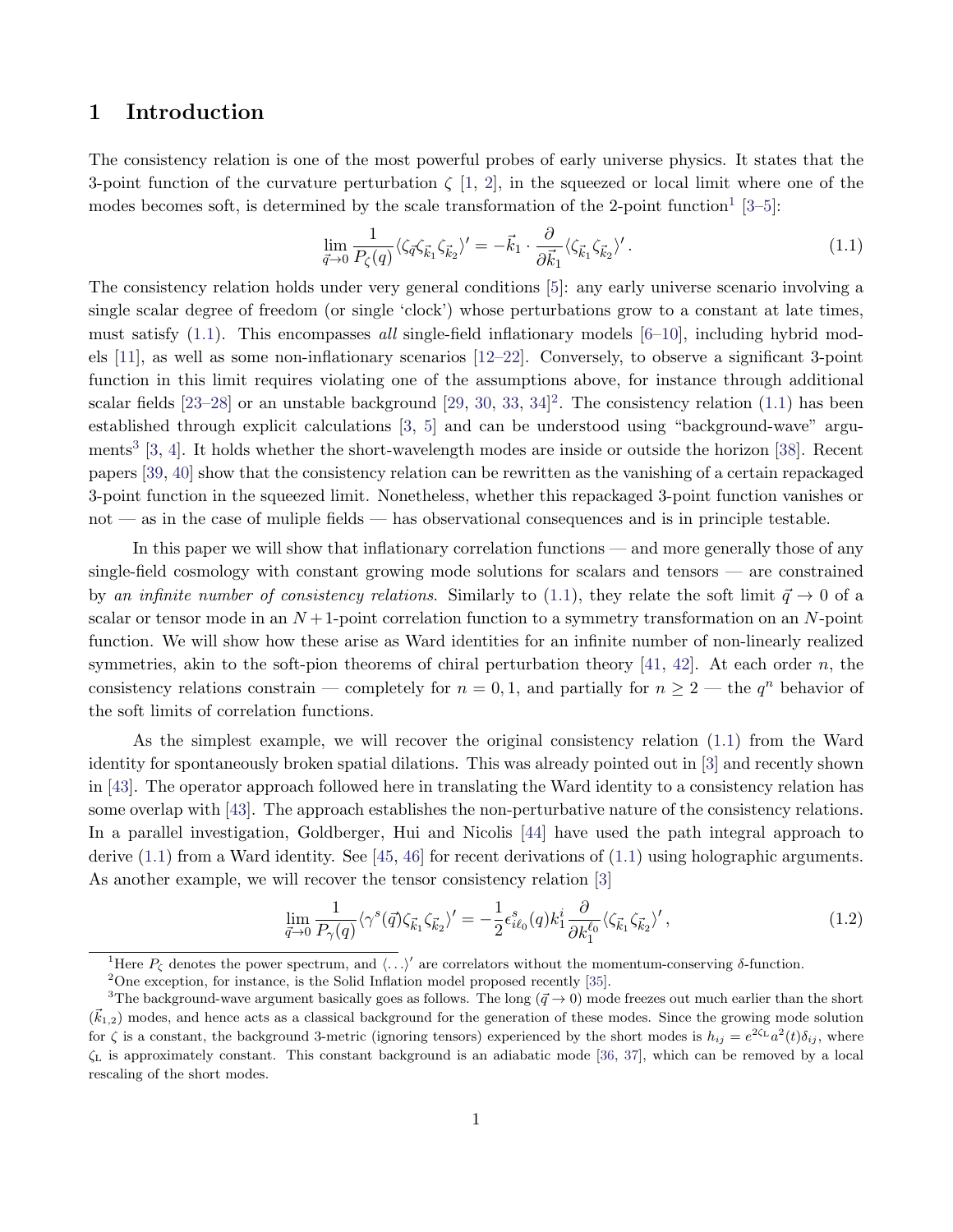where  $\epsilon_{i\ell_0}^s$  is the polarization tensor, from the Ward identity for spontaneously broken anisotropic spatial rescaling.

Recently, it has been pointed out [\[47,](#page-44-1) [48\]](#page-44-2) that scalar perturbations in spatially flat single-field cosmology are governed by the symmetry breaking pattern

<span id="page-2-3"></span>
$$
SO(4,1) \to spatial rotations + translations, \tag{1.3}
$$

with  $\zeta$  playing the role of the Goldstone boson (or dilaton) for the  $SO(4,1)$  conformal symmetries on  $\mathbb{R}^{3}$ . The origin of conformal symmetry is most easily seen in comoving gauge, where the scalar field is unperturbed, and the spatial metric (ignoring tensors) is  $h_{ij} = a^2(t)e^{2\zeta(\vec{x},t)}\delta_{ij}$ . Since this 3-metric is conformally flat, the 10 conformal transformations on  $\mathbb{R}^3$  preserve this form and hence are symmetries of the scalar sector.<sup>[4](#page-2-0)</sup> The dilation and special conformal transformations (SCTs) are non-linearly realized on ζ, whereas spatial translations and rotations are linearly realized. The conformal symmetries are restored (and linearly realized on the fields) in the limit that the background becomes exact de Sitter space [\[49–](#page-44-3)[56\]](#page-44-4).

As another special case of our general Ward identities, we will show that the conformal consistency relation, recently derived using background-wave arguments [\[47\]](#page-44-1), is a consequence of the Ward identity for non-linearly realized SCTs. The conformal consistency relation relates the order  $q$  behavior of correlation functions with a soft- $\zeta$  mode to an SCT acting on the correlation functions of the hard modes. Since SCTs result in a departure from the transverse, traceless conditions for tensor modes, they are strictly speaking a good symmetry of the scalar sector only [\[47,](#page-44-1) [48\]](#page-44-2). However, we will show how the SCTs can be corrected, order by order in the tensors, to become full-fledged symmetries of the theory of scalar and tensor perturbations. These result in corrections to the conformal consistency relation to all orders in tensors. (In contrast, the spatial dilation symmetry is exact, including tensors, and [\(1.1\)](#page-1-1) receives no correction.) There is also a tensor consistency relation constraining the order q behavior of the correlation functions with a soft tensor mode [\[47\]](#page-44-1), which we will also recover from our Ward identities.

More generally, we will show in Sec. [2](#page-4-0) that the theory of scalar and tensor perturbations in comoving gauge,

<span id="page-2-2"></span>
$$
h_{ij} = a^2(t)e^{2\zeta(\vec{x},t)}\left(e^{\gamma(\vec{x},t)}\right)_{ij},\qquad(1.4)
$$

where<sup>[5](#page-2-1)</sup>  $\gamma^i{}_i = 0$ ,  $\partial_i \gamma^i{}_j = 0$ , is constrained by infinitely-many non-linearly realized symmetries. These are residual diffeomorphisms, which do not fall off at infinity and which leave the form of the 3-metric [\(1.4\)](#page-2-2) intact. The symmetries are defined perturbatively in the tensors, and the corresponding field transformations include terms to all orders in  $\gamma$ . No quasi-de Sitter or slow-roll approximation will be assumed — the symmetries uncovered here hold on any spatially-flat cosmological background.

Since the residual diffeomorphisms diverge at infinity, they map field configurations which fall off at infinity into those which do not. Nevertheless, in Sec. [2.3](#page-7-0) we will generalize Weinberg's argument [\[37\]](#page-43-15) to show that certain linear combinations of these transformations can be smoothly extended to physical

<span id="page-2-0"></span><sup>&</sup>lt;sup>4</sup>This does not contradict the usual notion that "comoving gauge completely fixes the gauge," since this statement assumes that gauge transformations fall off at infinity — conformal transformations clearly do not. As such, conformal transformations are residual diffeomorphisms mapping field configurations which fall off at infinity into those which do not. Nevertheless, as shown in [\[47,](#page-44-1) [48\]](#page-44-2) and reviewed in Sec. [2.3,](#page-7-0) they can be extended to transformations which do fall off at infinity, and hence generate new physical solutions or adiabatic modes [\[36,](#page-43-14) [37\]](#page-43-15).

<span id="page-2-1"></span><sup>&</sup>lt;sup>5</sup>Unless otherwise stated, spatial indices are everywhere raised/lowered using  $\delta_{ij}$ .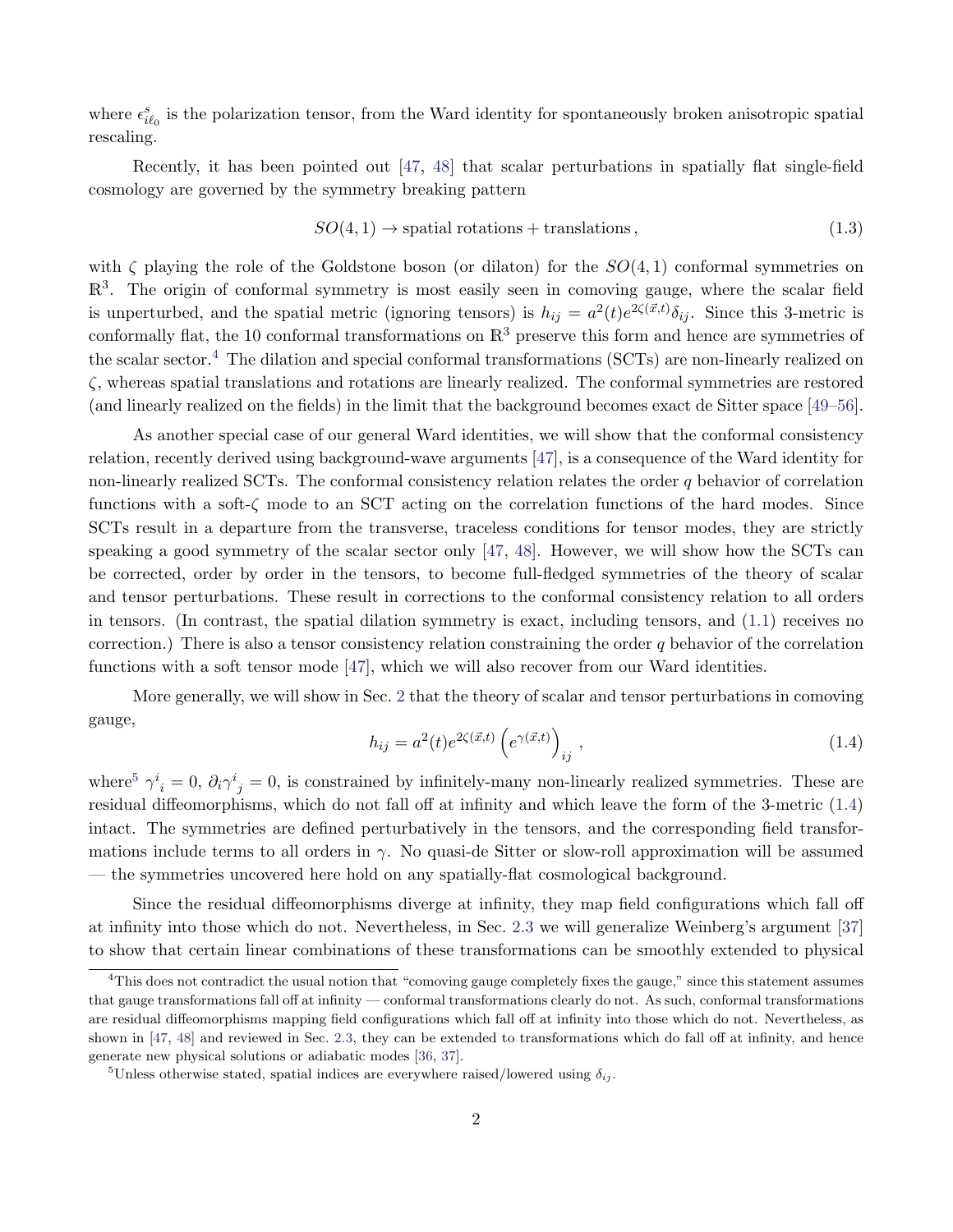configurations which fall off at infinity. In other words, they correspond to *adiabatic modes*. Such transformations can be thought of as the  $q \to 0$  limit of transformations which do fall off at infinity, and therefore generate new physical solutions.

In Sec. [3](#page-14-0) we will show how the Ward identities associated with the non-linearly symmetries lead to consistency relations for the soft limits of correlation functions. The derivation, while somewhat technical, is very general and allows us to derive at once all consistency relations. (In contrast, the backgroundwave method, while straightforward for the dilation consistency relation [\[4\]](#page-41-6), is already considerably more intricate for the conformal consistency relation [\[47\]](#page-44-1).) Another upshot of the operator approach is that the regime of applicability of the consistency relations is sharply defined — Ward identities are nonperturbative statements, and in particular do not rely on semi-classical approximations.

The consistency relations we obtain are of the following schematic form (with  $n \geq 0$ )

$$
\lim_{\vec{q}\to 0} \frac{\partial^n}{\partial q^n} \left( \frac{1}{P_\zeta(q)} \langle \zeta(\vec{q}) \mathcal{O} \rangle_c' + \frac{1}{P_\gamma(q)} \langle \gamma(\vec{q}) \mathcal{O} \rangle_c' \right) \sim -\frac{\partial^n}{\partial k^n} \left( \langle \mathcal{O} \rangle_c' + \langle \tilde{\mathcal{O}} \rangle_c' \right) ,\tag{1.5}
$$

where  $\mathcal O$  represents a product of N scalar  $\zeta$  and tensor  $\gamma$  perturbations with momenta labeled by  $\vec{k}_1, ..., \vec{k}_N$ ;  $\tilde{\mathcal{O}}$  represents the same set of fields with one of the fields  $(\zeta \text{ or } \gamma)$  replaced by another  $\gamma$ ;  $\langle \ \rangle_c'$  represents the connected momentum space correlation functions with the overall delta function removed. On the left hand side, we have  $N+1$ -point functions with a soft (small q)  $\zeta$  or  $\gamma$  leg (some relations have only soft  $\zeta$ , some only soft  $\gamma$ , and some have both); on the right hand side, we have N-point functions with the soft leg removed. As such, these consistency relations resemble the well-known soft-pion theorems, and indeed they follow from Ward identities applied to nonlinearly realized symmetries just like the softpion theorems do. There is an infinite set of consistency relations, labeled by the integer  $n \geq 0$ , each controlling the  $q^n$  behavior of the relevant  $N + 1$ -point function. The other momenta  $\vec{k}_1, ..., \vec{k}_N$  are hard compared to  $\vec{q}$ , but there is no assumption on whether they are inside or outside the horizon [\[38\]](#page-43-5). There are 3 independent relations for  $n = 0$  (one involving a soft scalar and two involving a soft tensor), 7 relations for  $n = 1$  (three involving a soft scalar and four involving a soft tensor), and 6 for each  $n \geq 2$ (four involving a soft tensor and two involving mixtures of soft scalar and tensor). The  $n = 0$  and  $n = 1$ relations are known. The  $n \geq 2$  relations are new.

In Sec. [4](#page-21-0) we will show that the  $n = 0$  identities reproduce the dilation and anisotropic scaling consistency relations, of which  $(1.1)$  and  $(1.2)$  are the simplest renditions. Moreover, we will recover from the  $n = 1$  identity the conformal consistency relation and the linear-gradient tensor analogue relation. While the  $n = 0, 1$  consistency relations completely fix the  $q<sup>0</sup>$  and q behavior of the soft limits, the  $n \geq 2$  identities only partially fix the  $q^n$  behavior of the correlation functions. Of the 6 algebraicallyindependent consistency relations at  $n \geq 2$ , 4 involve soft- $\gamma$  correlation functions only, while the remaining 2 involve a linear combination of soft- $\zeta$  and soft- $\gamma$  correlators. (This is a key difference compared to the lower-order identities — there are no "pure scalar" consistency relations for  $n \geq 2$ .) As an example of a novel consistency relation, we study in Sec. [5](#page-24-0) the  $n = 2$  tensor Ward identity relating the  $q^2$  behavior of  $\langle \gamma_{ij}(\vec{q})\zeta_{\vec{k}_1}\zeta_{\vec{k}_2}\rangle$  in the limit  $\vec{q}\to 0$  to derivatives of the scalar 2-point function  $\langle \zeta_{\vec{k}_1}\zeta_{\vec{k}_2}\rangle$ . As a check of our result, we verify that this new consistency relation is satisfied by the 3-point function computed by Maldacena in slow-roll inflation [\[3\]](#page-41-2). As another non-trivial check on our identities, in Sec. [6](#page-27-0) we verify that the contribution to  $\langle \zeta \zeta \zeta \rangle$  from a particular operator is annihilated by our derivative operators to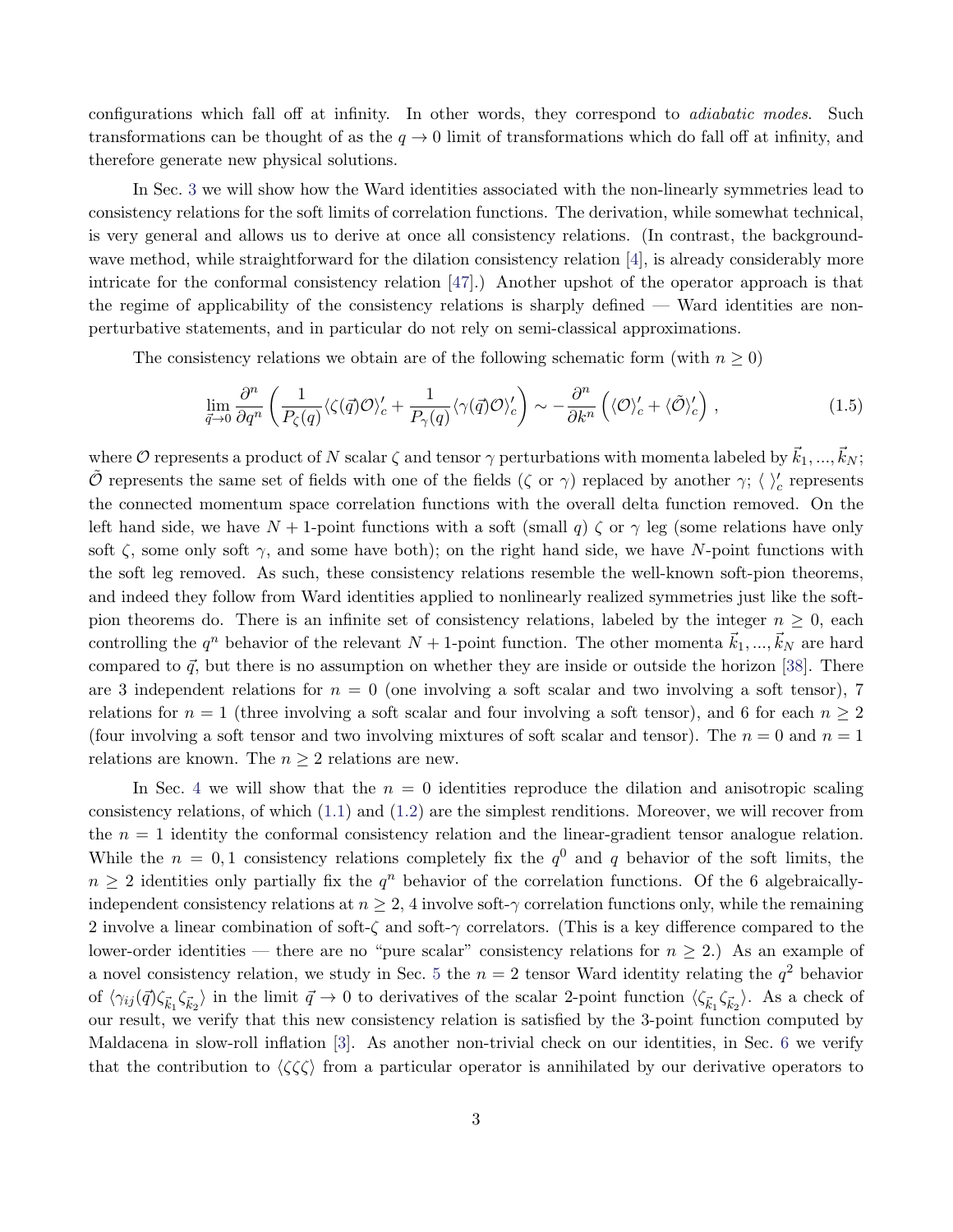all orders in n. We conclude in Sec. [7](#page-28-0) with a discussion of possible future investigations. Many of the technical details of our derivation are described in a series of Appendices.

The general Ward identities derived here constitute the complete list of consistency relations that any single-field cosmological scenario with constant growing modes must satisfy. The Planck data, which has found no evidence of non-Gaussianity in the squeezed limit [\[57\]](#page-44-5), is so far consistent with the lowestorder consistency relation [\(1.1\)](#page-1-1). The higher-order relations involving scalars and tensors, while unlikely to be tested in the near future, offer the complete checklist with which current and future-generation observations will put single-field inflation to test.

## <span id="page-4-0"></span>2 Symmetries of Cosmological Perturbations

Consider perturbations on a spatially-flat, Friedmann-Robertson-Walker (FRW) background driven by a scalar field  $\phi = \phi(t)$ . Following [\[3\]](#page-41-2), we work in comoving (or uniform-density) gauge<sup>[6](#page-4-1)</sup>, where the scalar field is unperturbed,

$$
\phi = \phi(t), \quad h_{ij} = a^2(t)e^{2\zeta(\vec{x},t)} \left(e^{\gamma(\vec{x},t)}\right)_{ij}, \quad \gamma^i_{\ i} = 0, \quad \partial_i \gamma^i_{\ j} = 0. \tag{2.1}
$$

In this gauge, scalar inhomogeneities are captured by  $\zeta$ , while tensor modes are encoded in  $\gamma_{ij}$ .

If all the fields and gauge parameters are assumed to die off sufficiently fast at spatial infinity, then this gauge choice completely fixes the gauge, leaving no residual symmetries. Nevertheless, there is still room for diffeomorphisms whose gauge parameters do not die off at infinity. In the absence of tensors, for instance, it has been argued recently that conformal transformations on spatial slices are residual symmetries of the scalar sector [\[47,](#page-44-1) [48\]](#page-44-2). Our goal in this Section is to generalize these results to include tensor perturbations to all orders. Although we will eventually be interested in deriving Ward identities for inflationary correlation functions, we should stress that no slow-roll or quasi-de Sitter approximations will be necessary to identify these residual symmetries. They hold on any (spatially-flat) FRW background.

Consider a (possibly time-dependent) spatial diffeomorphism,  $\xi^{i}(\vec{x},t)$ . Since this diffeomorphism is purely spatial, it does not disturb the gauge choice  $\phi = \phi(t)$ . If we can identify field transformations  $\delta \zeta$ and  $\delta \gamma_{ij}$  such that

<span id="page-4-2"></span>
$$
\delta\left(e^{2\zeta}\left(e^{\gamma}\right)_{ij}\right) = \mathcal{L}_{\xi}\left(e^{2\zeta}\left(e^{\gamma}\right)_{ij}\right),\tag{2.2}
$$

then these transformations will act like diffeomorphisms which leave the gauge fixed action invariant, and hence constitute a symmetry. The Lie derivative  $\mathcal{L}_{\xi}(g_{ij})$  is defined as  $\xi^k \partial_k g_{ij} + \partial_i \xi^k g_{kj} + \partial_j \xi^k g_{ik}$ . We will solve [\(2.2\)](#page-4-2) order by order in powers of  $\gamma$ , expanding the field variations and diffeomorphism parameter as follows:

$$
\delta \gamma_{ij} = \delta \gamma_{ij}^{(\gamma^0)} + \delta \gamma_{ij}^{(\gamma^1)} + \dots
$$
  
\n
$$
\delta \zeta = \delta \zeta^{(\gamma^0)} + \delta \zeta^{(\gamma^1)} + \dots
$$
  
\n
$$
\xi_i = \xi_i^{(\gamma^0)} + \xi_i^{(\gamma^1)} + \dots
$$
\n(2.3)

At each order we will impose that  $\delta\gamma_{ij}$  be transverse and traceless.

<span id="page-4-1"></span><sup>&</sup>lt;sup>6</sup>The form of  $h_{ij}$  in this gauge is closely related to the conformal decomposition introduced by York [\[58\]](#page-44-6) and Lichnerowicz [\[59\]](#page-44-7).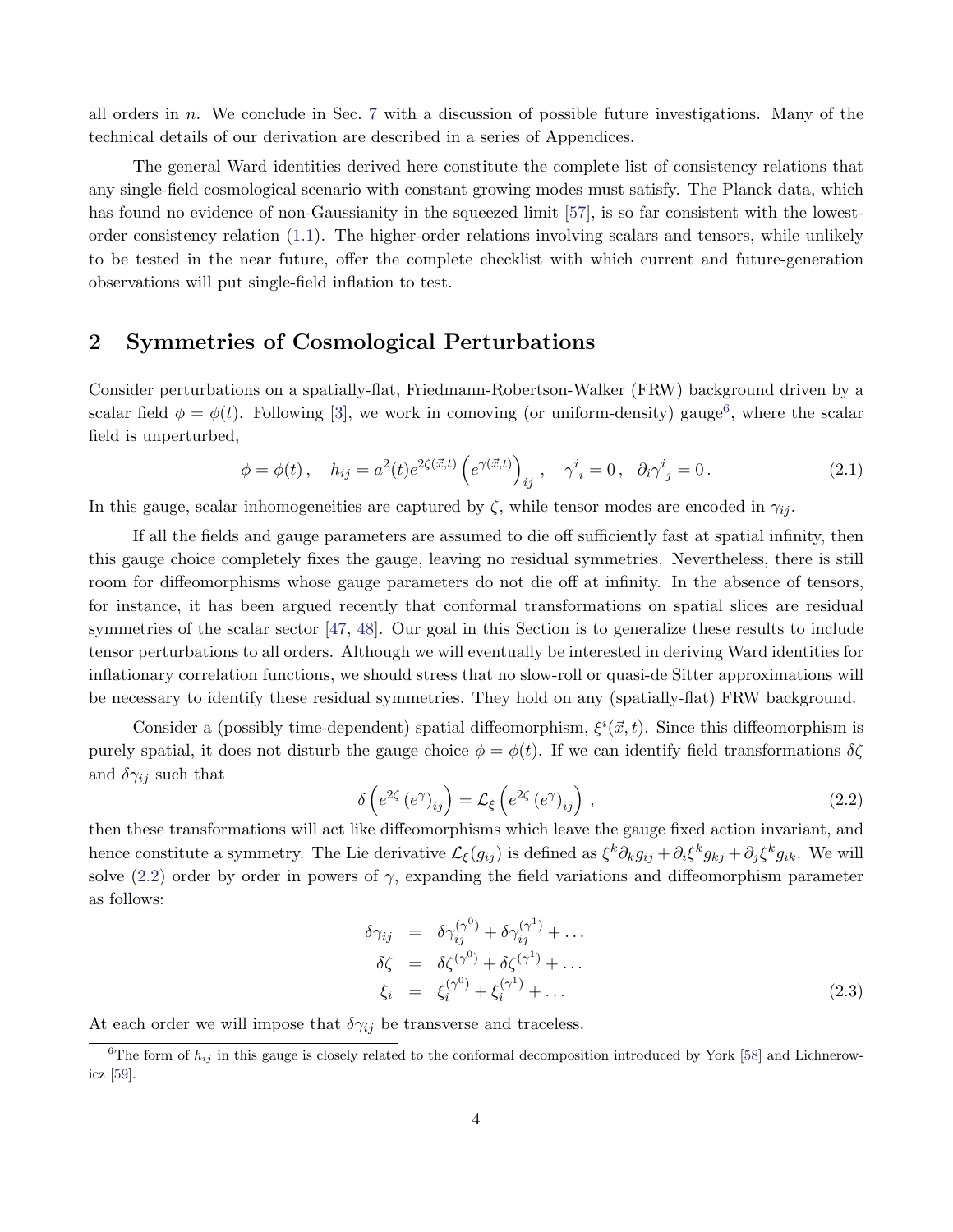### 2.1 Zeroth-order in tensors

We first focus on the zeroth-order diffeomorphisms,  $\xi_i^{(\gamma^0)}$  $i^{(\gamma^*)}$ , leaving the derivation of the first-order correction  $\xi_i^{(\gamma^1)}$  $i^{(\gamma)}$  to Sec. [2.2](#page-5-0) below.

At zeroth-order in  $\gamma$ , expanding [\(2.2\)](#page-4-2) gives

<span id="page-5-1"></span>
$$
2\delta\zeta^{(\gamma^0)}\delta_{ij} + \delta\gamma_{ij}^{(\gamma^0)} = 2\xi_k^{(\gamma^0)}\partial^k\zeta\delta_{ij} + \partial_i\xi_j^{(\gamma^0)} + \partial_j\xi_i^{(\gamma^0)}.
$$
\n(2.4)

Since  $\delta \gamma_{ij}$  must be traceless, taking the trace allows us to solve for  $\delta \zeta^{(\gamma^0)}$ ,

<span id="page-5-3"></span>
$$
\delta \zeta^{(\gamma^0)} = \frac{1}{3} \partial^i \xi_i^{(\gamma^0)} + \xi_i^{(\gamma^0)} \partial^i \zeta \,. \tag{2.5}
$$

Plugging back into [\(2.4\)](#page-5-1), we can solve for  $\delta\gamma_{ij}^{(\gamma^0)}$ ,

<span id="page-5-4"></span>
$$
\delta \gamma_{ij}^{(\gamma^0)} = \partial_i \xi_j^{(\gamma^0)} + \partial_j \xi_i^{(\gamma^0)} - \frac{2}{3} \partial^k \xi_k^{(\gamma^0)} \delta_{ij} \,. \tag{2.6}
$$

Taking the divergence of this expression yields an equation for  $\xi_i^{(\gamma^0)}$  $\binom{(\gamma)}{i}$ 

<span id="page-5-2"></span>
$$
\vec{\nabla}^2 \xi_i^{(\gamma^0)} + \frac{1}{3} \partial_i \partial^j \xi_j^{(\gamma^0)} = 0. \tag{2.7}
$$

Note that [\(2.7\)](#page-5-2) admits no non-trivial solutions which vanish at infinity. We see this by taking its divergence,  $\vec{\nabla}^2(\partial^i \xi_i^{(\gamma^0)})$  $i^{(\gamma^0)}$  = 0, which for fields that vanish at infinity implies  $\partial^i \xi_i^{(\gamma^0)} = 0$ . Plugging this back into [\(2.7\)](#page-5-2) gives  $\vec{\nabla}^2 \xi_i^{(\gamma^0)} = 0$ , which then implies  $\xi_i^{(\gamma^0)} = 0$ . Hence  $\xi_i^{(\gamma^0)}$  $i^{(\gamma^*)}$  cannot vanish at infinity. As a corollary, even though we allow for  $\xi_i^{(\gamma^0)}$  $i^{(\gamma)}$  to depend on  $\zeta$ , the argument above implies that it is in fact independent of  $\zeta$ . To see this, imagine expanding  $\xi_i^{(\gamma^0)}$  $i^{(\gamma^*)}$  in powers of  $\zeta$ , where each term in this expansion must separately satisfy [\(2.7\)](#page-5-2). Since higher-order terms are proportional to powers of  $\zeta$ , and thus vanish at infinity (since  $\zeta$  does), they must be trivial.

Any (possibly time-dependent)  $\xi_i^{(\gamma^0)}$  $i^{(\gamma^*)}$  satisfying [\(2.7\)](#page-5-2) preserves comoving gauge, to zeroth order in tensors, with field transformations  $(2.5)$  and  $(2.6)$ . The condition  $(2.7)$  is the divergence of the conformal Killing equation on  $\mathbb{R}^3$ ,  $\partial_i \xi_j + \partial_j \xi_i = \frac{2}{3}$  $\frac{2}{3}\partial_k \xi^k \delta_{ij}$ , so any of the transformations of the conformal group on  $\mathbb{R}^3$  (with possibly time dependent parameters) will satisfy it. These include, in addition to (timedependent) spatial rotations and translations, the spatial dilation and 3 special conformal transformations (SCTs) [\[47,](#page-44-1) [48\]](#page-44-2)

<span id="page-5-5"></span>
$$
\xi_i^{\text{dilation}} = \lambda(t)x_i
$$
  
\n
$$
\xi_i^{\text{SCT}} = 2b^j(t)x_jx_i - \vec{x}^2b_i(t).
$$
\n(2.8)

#### <span id="page-5-0"></span>2.2 Higher order in tensors

It is worth emphasizing that while SCTs were initially believed to be good symmetries of the scalar sector only [\[47,](#page-44-1) [48\]](#page-44-2), since they result in a departure from the transverse, traceless conditions for tensor modes, here we show that  $\xi_i^{\rm SCT}$  can be corrected order by order in  $\gamma$  to preserve the transverse, traceless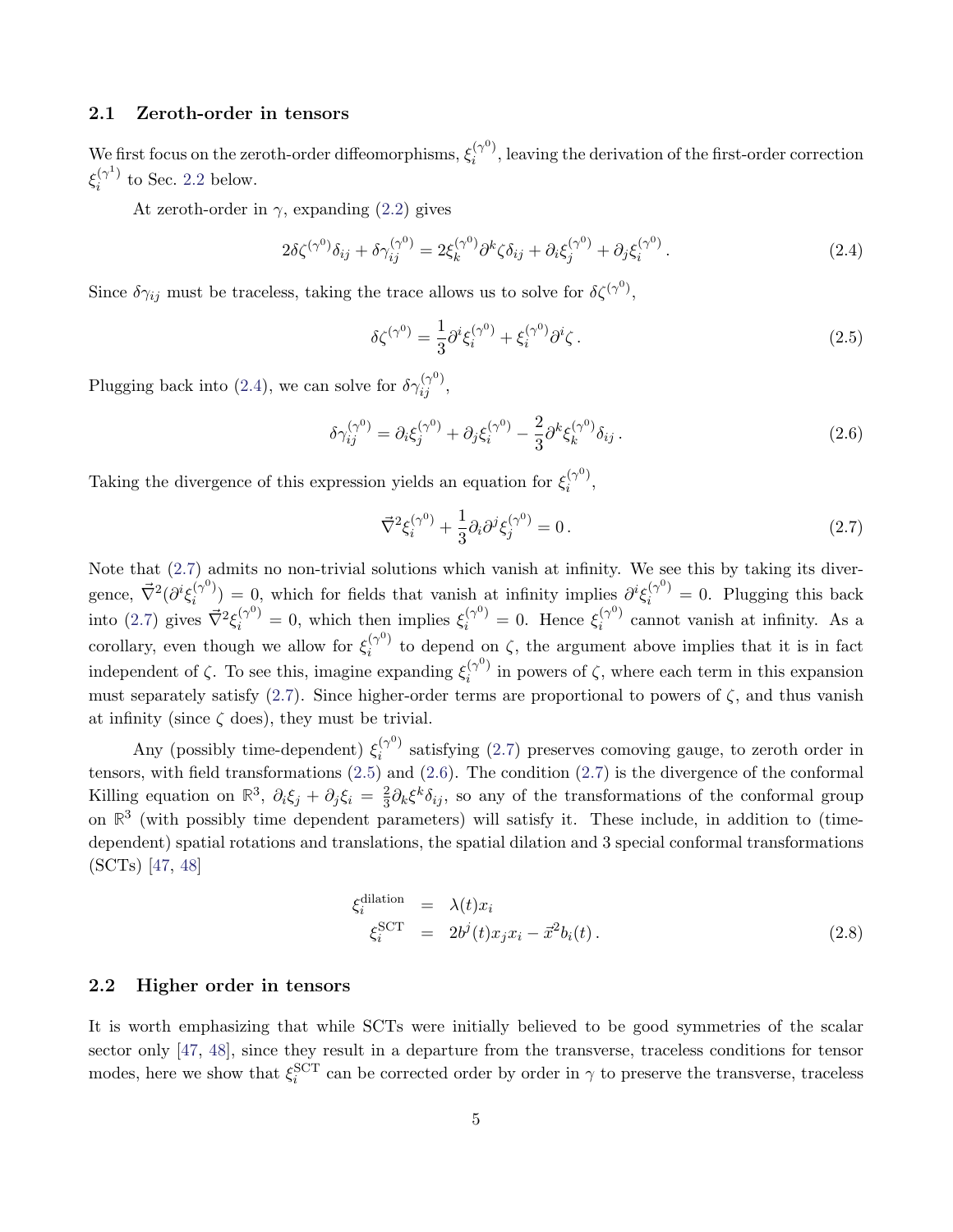conditions, and thus is promoted to a full-fledged gauge-preserving transformation. In contrast, we also show that spatial dilation is exact to all orders in tensors.

At first order in  $\gamma$ , [\(2.2\)](#page-4-2) gives<sup>[7](#page-6-0)</sup>

<span id="page-6-1"></span>
$$
2\delta\zeta^{(\gamma^1)}\delta_{ij} + 2\delta\zeta^{(\gamma^0)}\gamma_{ij} + \delta\gamma_{ij}^{(\gamma^1)} + \frac{1}{2}\left(\delta\gamma_{ik}^{(\gamma^0)}\gamma_{j}^{k} + \gamma_{i}{}^{k}\delta\gamma_{kj}^{(\gamma^0)}\right)
$$
  
= 
$$
2\xi_{k}^{(\gamma^1)}\partial^k\zeta\delta_{ij} + 2\xi_{k}^{(\gamma^0)}\partial^k\zeta\gamma_{ij} + \partial_i\xi_{j}^{(\gamma^1)} + \partial_j\xi_{i}^{(\gamma^1)} + \mathcal{L}_{\xi^{(\gamma^0)}}\gamma_{ij}.
$$
 (2.9)

The tensor variation  $\delta \gamma_{ij}^{(\gamma^1)}$  must be transverse and traceless, so as before, taking the trace allows us to solve for the scalar variation,

$$
\delta \zeta^{(\gamma^1)} = \xi_i^{(\gamma^1)} \partial^i \zeta + \frac{1}{3} \partial^i \xi_i^{(\gamma^1)}.
$$
\n(2.10)

Plugging back into [\(2.9\)](#page-6-1), we can solve for the tensor variation,

$$
\delta \gamma_{ij}^{(\gamma^1)} = \partial_i \xi_j^{(\gamma^1)} + \partial_j \xi_i^{(\gamma^1)} - \frac{2}{3} \partial^k \xi_k^{(\gamma^1)} \delta_{ij} + \frac{1}{2} \left( 2 \xi_k^{(\gamma^0)} \partial^k \gamma_{ij} + \partial_i \xi_k^{(\gamma^0)} \gamma_{j}^k + \partial_j \xi_k^{(\gamma^0)} \gamma_{i}^k - \partial_k \xi_i^{(\gamma^0)} \gamma_{j}^k - \partial_k \xi_j^{(\gamma^0)} \gamma_{i}^k \right).
$$
(2.11)

Taking a divergence, we find the following equation for  $\xi_i^{(1)}$  $\binom{1}{i}$ 

<span id="page-6-2"></span>
$$
\nabla^2 \xi_i^{(\gamma^1)} + \frac{1}{3} \partial_i \left( \partial^j \xi_j^{(\gamma^1)} \right) = -\frac{\partial^j}{2} \left( 2 \xi_k^{(\gamma^0)} \partial^k \gamma_{ij} + \partial_i \xi_k^{(\gamma^0)} \gamma_j^k + \partial_j \xi_k^{(\gamma^0)} \gamma_i^k - \partial_k \xi_i^{(\gamma^0)} \gamma_j^k - \partial_k \xi_j^{(\gamma^0)} \gamma_i^k \right). \tag{2.12}
$$

The right-hand side contains known zeroth-order quantities only and thus sources  $\xi_i^{(\gamma^1)}$  $i^{\gamma}$ . We are instructed to solve this equation subject to the boundary condition that  $\xi_i^{(\gamma^1)}$  $i^{(\gamma^1)}$  vanish at infinity. (Since  $\xi_i^{(\gamma^1)}$  $i^{\gamma}$  is firstorder in  $\gamma$ , which itself goes to zero at infinity, there is no room for a homogeneous solution that would not be proportional to  $\gamma$ .) By taking a divergence of [\(2.12\)](#page-6-2) it is easy to see that the solution is unique, albeit spatially non-local. Explicitly, the solution for  $\xi_i^{(\gamma)}$  with these boundary conditions is

<span id="page-6-4"></span>
$$
\xi_i^{(\gamma^1)} = \frac{1}{2} \frac{\partial^k}{\nabla^2} \left( \delta_i^\ell - \frac{1}{4} \frac{\partial_i \partial^\ell}{\nabla^2} \right) \left( -\mathcal{L}_{\xi(\gamma^0)} \gamma_{k\ell} + \partial^m \xi_\ell^{(\gamma^0)} \gamma_{mk} + \partial^m \xi_m^{(\gamma^0)} \gamma_{k\ell} \right) \,. \tag{2.13}
$$

There is no obstruction to extending this to any order in  $\gamma$ . At m-th order in the tensors, [\(2.2\)](#page-4-2) reads

$$
2\delta\zeta^{(\gamma^m)}\delta_{ij} + \delta\gamma_{ij}^{(\gamma^m)} = 2\xi_k^{(\gamma^m)}\partial^k\zeta\delta_{ij} + \partial_i\xi_j^{(\gamma^m)} + \partial_j\xi_i^{(\gamma^m)} + \text{(known lower order pieces)}.
$$
 (2.14)

As before, taking the trace allows us to solve for  $\delta \zeta^{(\gamma^m)}$ , and then plugging back we can solve for  $\delta \gamma_{ij}^{(\gamma^m)}$ . Taking the divergence then yields an equation for  $\xi_i^{(\gamma^m)}$  which reads

<span id="page-6-3"></span>
$$
\nabla^2 \xi_i^{(\gamma^m)} + \frac{1}{3} \partial_i \left( \partial_j \xi^{j(\gamma^m)} \right) = \text{(known lower order pieces)} . \tag{2.15}
$$

The same line of argument as before leads us to conclude that [\(2.15\)](#page-6-3) has a unique solution.

<span id="page-6-0"></span><sup>&</sup>lt;sup>7</sup>We thank Lasha Berezhiani and Junpu Wang for correcting important typos in the original  $\mathcal{O}(\gamma^1)$  expressions.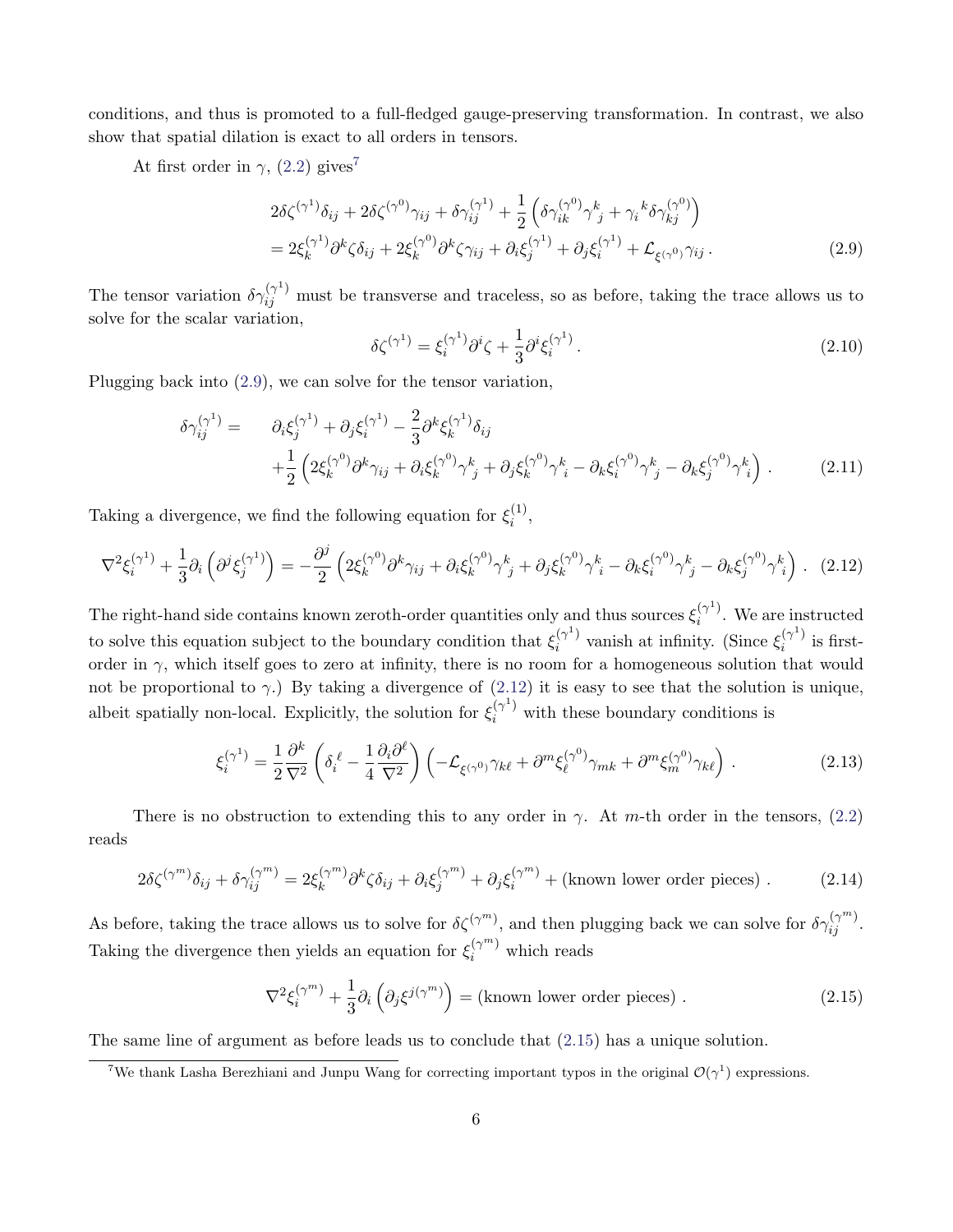Note that the dilation transformation, corresponding to  $\xi_i^{(\gamma^0), \text{ dil.}} = \lambda x_i$ , is exceptional in that it does not get corrected at any order in the tensors. Indeed, from [\(2.13\)](#page-6-4) it is straightforward to show that  $\xi_i^{(\gamma^1),\text{ dil.}} = 0$  in this case. This is true to all orders:  $\xi_i^{\text{dil.}} = \lambda x_i$  is an exact symmetry, with

<span id="page-7-4"></span>
$$
\delta^{\text{dilation}}(\vec{x}) = \lambda \left( 1 + x^i \partial_i \zeta(\vec{x}) \right),
$$
  
\n
$$
\delta^{\text{dilation}}(\vec{x}) = \lambda x^k \partial_k \gamma_{ij}(\vec{x}).
$$
\n(2.16)

### <span id="page-7-0"></span>2.3 Adiabatic modes

By the argument above, the residual transformations  $\xi_i$  have a field-independent part which does not fall off at spatial infinity, and therefore map field configurations which fall off at infinity into those which do not. Nevertheless, by generalizing Weinberg's adiabatic mode argument [\[37\]](#page-43-15), we will see — at least to linear order in perturbations — that a subset of these transformations can be extended to physical configurations with suitable fall-off behavior at infinity. In other words, this subset of transformations can be thought of as the  $q \to 0$  limit of transformations which do fall off at infinity, and therefore generate new physical solutions. The results are adiabatic modes: physical solutions which locally approximate pure-gauge profiles.

To be extendible to a physical mode, a configuration must satisfy the equations of motion away from zero momenta, that is, it cannot "accidentally" solve the equations simply because it is being hit by spatial derivatives. The only equations for which this may happen are the constraint equations of General Relativity, since the evolution equations have terms with second time derivatives and hence no spatial derivatives (since all the equations are second order). At linear order, the momentum and Hamiltonian constraints are

<span id="page-7-1"></span>
$$
2\partial_i \left( H N_1 - \dot{\zeta} \right) - \frac{1}{2} \vec{\nabla}^2 N_i + \frac{1}{2} \partial_i \left( \partial_j N^j \right) = 0; \n\partial_i \left( \partial^i \zeta + H N^i \right) + \frac{a^2 \dot{H}}{c_s^2} N_1 + 3a^2 H \left( H N_1 - \dot{\zeta} \right) = 0.
$$
\n(2.17)

Here, N and  $N_i$  represent the lapse and shift of the metric,  $N_1$  is the perturbation of N, H is the Hubble parameter, and  $c_s$  is the sound speed. We focus on physical configurations, with suitable fall-off behavior at spatial infinity. In this case, we can solve these equations for  $N_1$  and  $N^i$  by inverting  $\vec{\nabla}^2$  in the usual way [\[3\]](#page-41-2):

<span id="page-7-2"></span>
$$
N_1 = \frac{\dot{\zeta}}{H}; \qquad N_i = -\frac{\partial_i \zeta}{H} - \frac{a^2 \dot{H}}{H c_s^2} \frac{\partial_i}{\vec{\nabla}^2} N_1.
$$
\n(2.18)

Next we consider a profile which locally looks pure gauge. To linear order we only need the nonlinear part of the transformation laws,

<span id="page-7-3"></span>
$$
\delta\zeta \simeq \frac{1}{3}\partial_i\xi^i, \quad \delta N^i \simeq \dot{\xi}^i, \quad \delta N_1 \simeq 0, \tag{2.19}
$$

where " $\simeq$ " indicates that this is only true locally. Since this represents a diffeomorphism from the unperturbed solution, and the equations of General Relativity are diffeomorphism invariant, these transformations automatically preserve the constraints [\(2.17\)](#page-7-1). To be extendible to a physical field configuration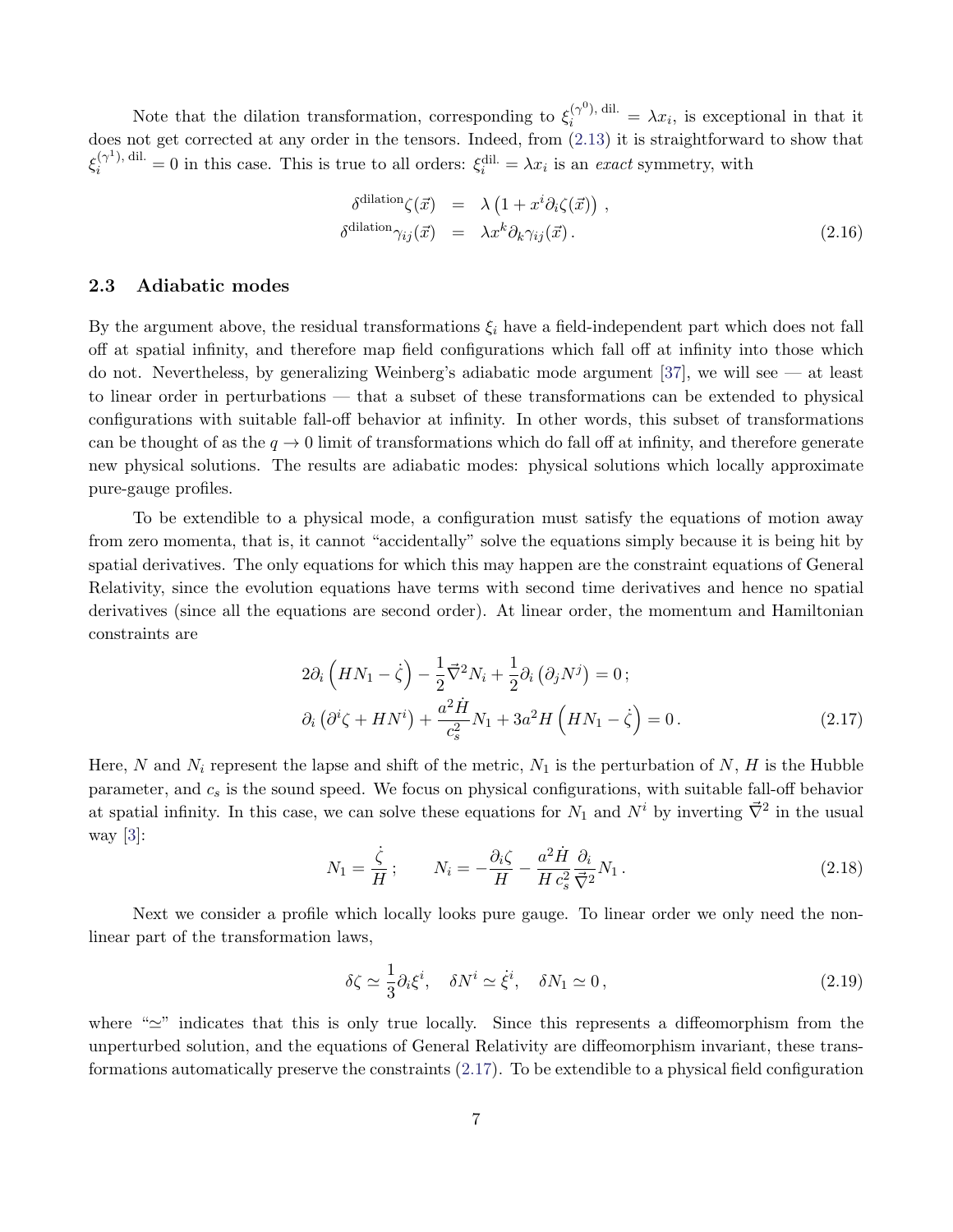with suitable fall-off behavior, however, it must also be consistent with the solution [\(2.18\)](#page-7-2). To start with, since  $\delta N_1 = 0$ , the first of [\(2.18\)](#page-7-2) implies

<span id="page-8-0"></span>
$$
\partial_i \dot{\xi}^i = 0. \tag{2.20}
$$

Note that this criterion is local, and can be understood as a constraint on a locally-pure-gauge profile to be extendible to a physical solution. Substituting  $N_1 = 0$  into the second of [\(2.18\)](#page-7-2), the solution for  $N_i$ also becomes local:  $N_i = -\partial_i \zeta / H$ . Consistency with [\(2.19\)](#page-7-3) then requires

<span id="page-8-1"></span>
$$
\dot{\xi}^i = -\frac{1}{3H} \partial_i \partial_j \xi^j \,. \tag{2.21}
$$

Any solution to [\(2.20\)](#page-8-0), [\(2.21\)](#page-8-1) and the gauge-preserving condition [\(2.7\)](#page-5-2) represents a gauge transformation of the unperturbed solution which can be extended to a physical field configuration, i.e., an adiabatic mode.

Let us decompose the diffeomorphism as

$$
\xi^i = \bar{\xi}^i + \xi^i_{\rm T} \,,\tag{2.22}
$$

where  $\partial^i \xi_i^T = 0$ . While not unique (since  $\xi^i$  does not fall off at infinity), such decomposition can always be done. From [\(2.20\)](#page-8-0), we conclude that

$$
\partial_i \dot{\xi}^i = 0. \tag{2.23}
$$

Any time-dependent contribution to  $\bar{\xi}^i$  must be divergence-free, and hence can be absorbed into a redefinition of  $\xi_{\rm T}^i$ . We can therefore assume  $\bar{\xi}^i$  is time-independent without loss of generality. Equation [\(2.21\)](#page-8-1) then reduces to

$$
\dot{\xi}_{\rm T}^i = -\frac{1}{3H} \partial_i \partial_j \bar{\xi}^j \,, \tag{2.24}
$$

with solution

$$
\xi_{\rm T}^i = -\frac{1}{3} \int^t \frac{\mathrm{d}t'}{H(t')} \partial_i \partial_j \bar{\xi}^j \,. \tag{2.25}
$$

Finally, to satisfy [\(2.7\)](#page-5-2) at all times,  $\bar{\xi}^i$  must itself be a solution, *i.e.*,

<span id="page-8-2"></span>
$$
\vec{\nabla}^2 \bar{\xi}_i + \frac{1}{3} \partial_i \partial^j \bar{\xi}_j = 0. \qquad (2.26)
$$

The physically allowed diffeomorphisms are therefore given by

<span id="page-8-3"></span>
$$
\xi^{i} = \left(1 + \int^{t} \frac{\mathrm{d}t'}{H(t')} \vec{\nabla}^{2}\right) \bar{\xi}^{i}.
$$
 (2.27)

where  $\bar{\xi}_i$  is any time-independent, gauge-preserving transformation, that is, any time-independent trans-formation satisfying [\(2.26\)](#page-8-2). For example, the physical extension of a time-independent SCT  $\bar{\xi}_i^{\text{SCT}}$  =  $2b^j x_j x_i - \vec{x}^2 b_i$ , which as mentioned earlier satisfies [\(2.26\)](#page-8-2), is

$$
\xi_i = 2b^j x_j x_i - \vec{x}^2 b_i - 2b_i \int^t \frac{\mathrm{d}t'}{H(t')},\tag{2.28}
$$

where the correction is recognized as a time-dependent translation, in agreement with [\[47,](#page-44-1) [48\]](#page-44-2). A timeindependent spatial dilation,  $\bar{\xi}_i^{\text{dilation}} = \lambda x^i$ , on the other hand, does not get corrected and therefore corresponds to an adiabatic mode [\[37\]](#page-43-15).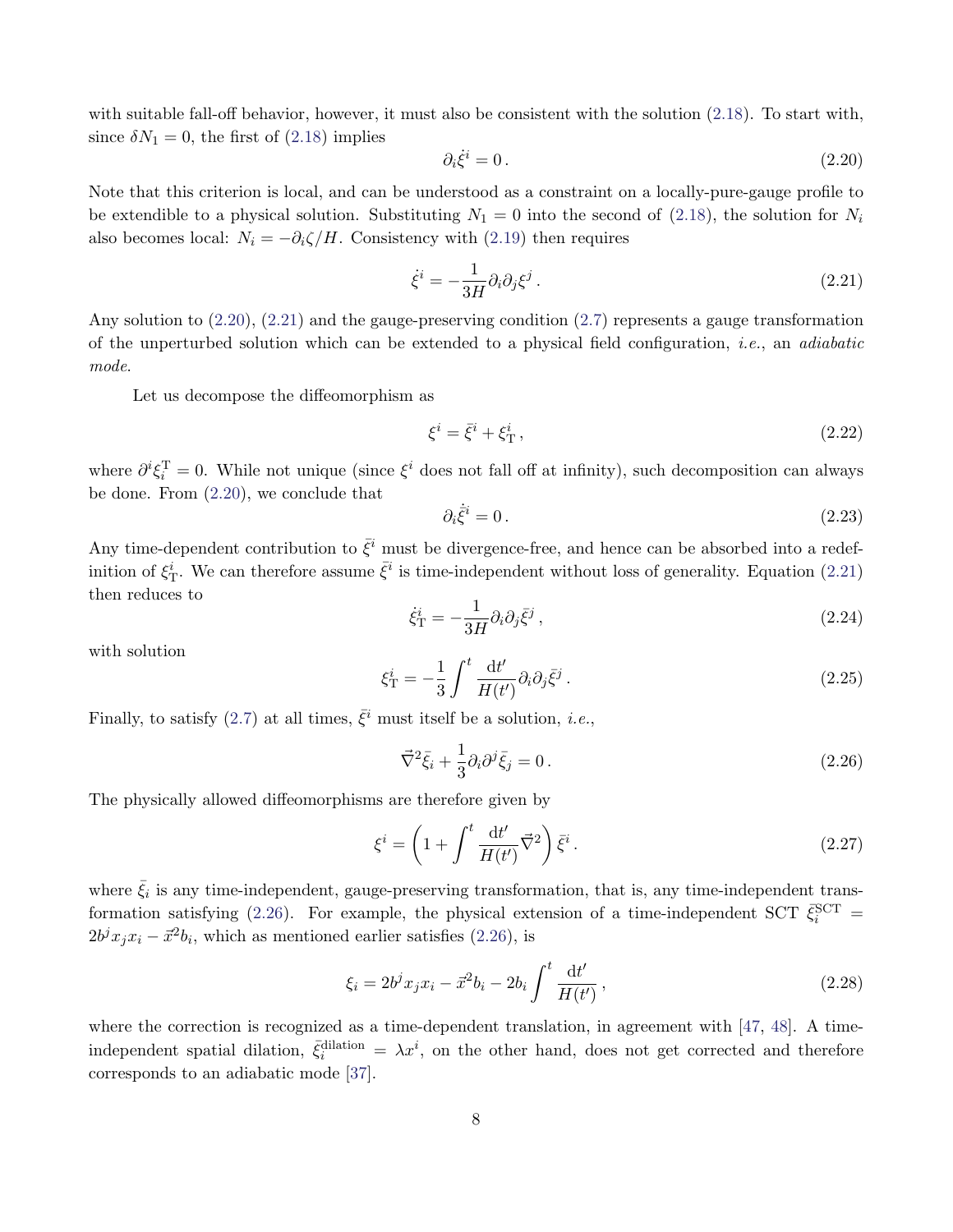More generally, note that  $\zeta$  always transforms linearly under the time-dependent correction  $\xi_T^i$ , since  $\partial_i \xi^i_T = 0$  by definition. Specifically, the field transformations (to zeroth order in tensors) are

$$
\delta \zeta = \frac{1}{3} \partial_i \bar{\xi}^i + \xi_i \partial^i \zeta ; \qquad \delta \gamma_{ij} = \bar{\delta} \gamma_{ij} + \vec{\nabla}^2 \left( \partial_i \bar{\xi}_j + \partial_j \bar{\xi}_i \right) \int^t \frac{\mathrm{d}t'}{H(t')} , \qquad (2.29)
$$

where, according to [\(2.6\)](#page-5-4),  $\bar{\delta}\gamma_{ij} = \partial_i \bar{\xi}_j + \partial_j \bar{\xi}_i - 2\partial^k \bar{\xi}_k \delta_{ij}/3$ .

If  $\bar{\xi}^i$  is itself transverse such that the two terms of [\(2.26\)](#page-8-2) vanish separately, then the physical symmetry receives no time-dependent correction:

$$
\xi^i = \bar{\xi}^i_{\rm T} \,,\tag{2.30}
$$

with  $\partial_i \bar{\xi}^i_{\rm T} = \vec{\nabla}^2 \bar{\xi}^i_{\rm T} = 0$ . We will refer to such symmetries as "tensor symmetries", in the sense that they effect nonlinear shifts in the tensor but not the scalar perturbations.

The constraints that we derive in this Section, that our residual diffeomorphism in fact solves the constraints at finite momenta, are necessary only for the  $O(\gamma^0)$  part of the diffeomorphism (we adopt the implicit notation that  $\xi_i$  without superscript " $\gamma^{0}$ " is the  $O(\gamma^0)$  part). For the  $O(\gamma^1)$  and higher parts of the diffeomorphism, since  $\gamma$  falls off at infinity, there is no need to check that the constraints are satisfied, and we simply extend the  $O(\gamma^1)$  part of the physical transformation to higher order in the tensors using the procedure of Sec. [2.2.](#page-5-0)

### <span id="page-9-3"></span>2.4 Taylor expansion

As shown in [\(2.27\)](#page-8-3), the physical symmetries are expressed in terms of time-independent diffeomorphisms  $\bar{\xi}^i$  satisfying the gauge preserving condition [\(2.26\)](#page-8-2). In general, this can be solved in a power series:

<span id="page-9-2"></span>
$$
\bar{\xi}_i \equiv \sum_{n=0}^{\infty} \bar{\xi}_i^{(n)} = \sum_{n=0}^{\infty} \frac{1}{(n+1)!} M_{i\ell_0 \dots \ell_n} x^{\ell_0} \dots x^{\ell_n},
$$
\n(2.31)

where the array  $M_{i\ell_0\cdots\ell_n}$  is constant and symmetric in its last  $n+1$  indices.<sup>[8](#page-9-0)</sup> Equation [\(2.7\)](#page-5-2) translates to the condition:

<span id="page-9-1"></span>
$$
M_{i\ell\ell\ell_2\ldots\ell_n} = -\frac{1}{3} M_{\ell i\ell\ell_2\ldots\ell_n} \qquad (n \ge 1).
$$
 (2.32)

Each diffeomorphism  $\bar{\xi}_i^{(n)}$  $i^{(n)}$  in the series generates its own field transformations [\(2.5\)](#page-5-3) and [\(2.6\)](#page-5-4). To derive the Ward identities consistently at lowest non-trivial orders in the tensors, we will need to work to linear order in  $\gamma$  for the field transformations. Using [\(2.13\)](#page-6-4), the transformations in momentum space for each

<span id="page-9-0"></span><sup>&</sup>lt;sup>8</sup>We will ignore the constant term in the Taylor series expansion,  $\bar{\xi}_i = M_i$ , since this represents an unbroken (timeindependent) spatial translation.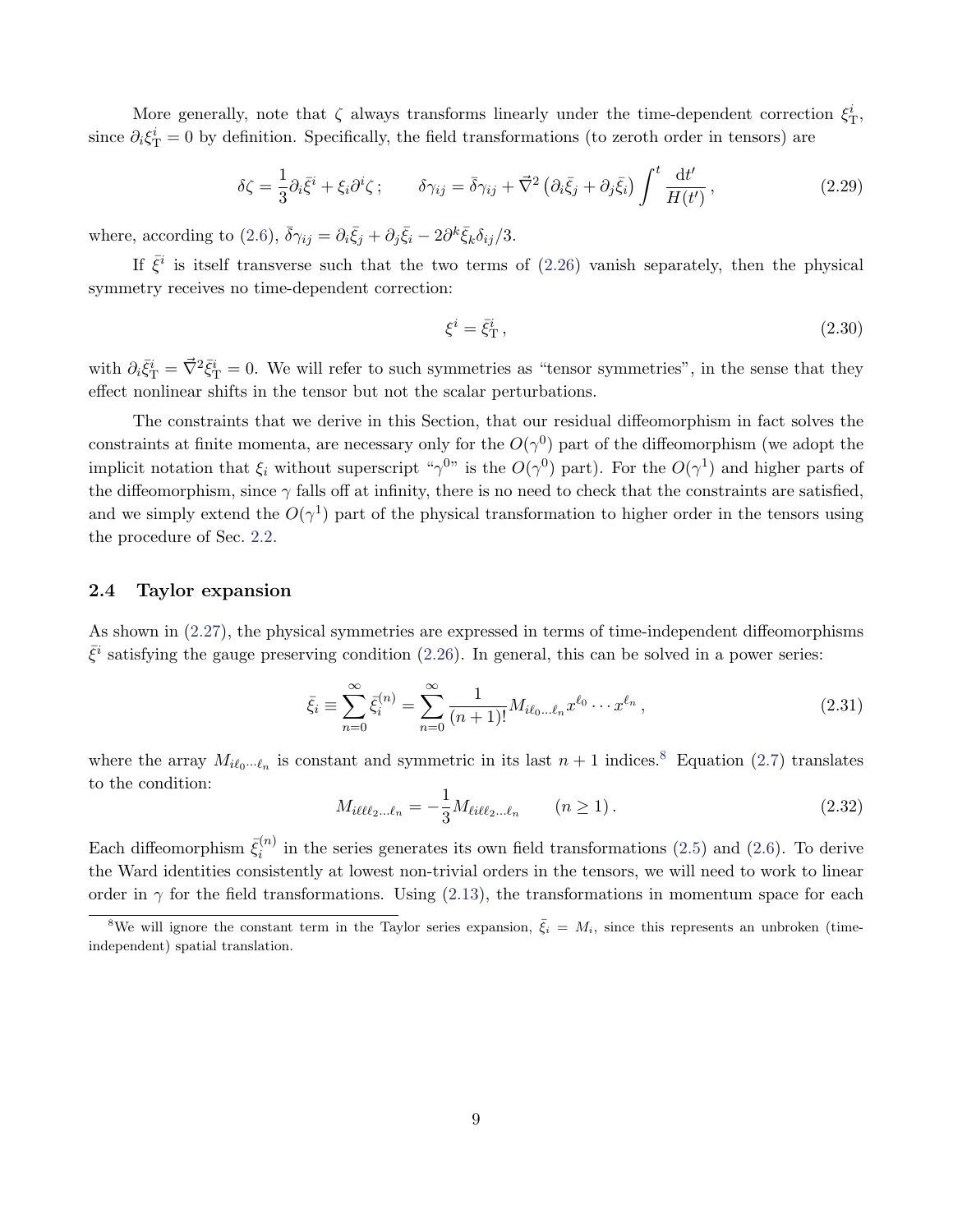n are given by  $9$ 

<span id="page-10-2"></span>
$$
\delta\zeta^{(n)}(\vec{k}) = \frac{(-i)^n}{3n!} M_{ii\ell_1...\ell_n} \frac{\partial^n}{\partial k_{\ell_1} \cdots \partial k_{\ell_n}} \left( (2\pi)^3 \delta^3(\vec{k}) \right)
$$
  
\n
$$
- \frac{(-i)^n}{n!} M_{i\ell_0...\ell_n} \left( \delta^{i\ell_0} \frac{\partial^n}{\partial k_{\ell_1} \cdots \partial k_{\ell_n}} + \frac{k^i}{n+1} \frac{\partial^{n+1}}{\partial k_{\ell_0} \cdots \partial k_{\ell_n}} \right) \zeta(\vec{k})
$$
  
\n
$$
+ \frac{(-i)^n}{n!} M_{\ell\ell_0...\ell_n} \Upsilon^{\ell\ell_0 ij}(\hat{k}) \frac{\partial^n}{\partial k_{\ell_1} \cdots \partial k_{\ell_n}} \gamma_{ij}(\vec{k}) + \cdots
$$
  
\n
$$
\delta\gamma_{ij}^{(n)}(\vec{k}) = \frac{(-i)^n}{n!} \left( M_{ij\ell_1...\ell_n} + M_{ji\ell_1...\ell_n} - \frac{2}{3} \delta_{ij} M_{\ell\ell\ell_1...\ell_n} \right) \frac{\partial^n}{\partial k_{\ell_1} \cdots \partial k_{\ell_n}} \left( (2\pi)^3 \delta^3(\vec{k}) \right)
$$
  
\n
$$
- \frac{(-i)^n}{n!} M_{\ell\ell_0...\ell_n} \left( \delta^{\ell\ell_0} \frac{\partial^n}{\partial k_{\ell_1} \cdots \partial k_{\ell_n}} + \frac{k^{\ell}}{n+1} \frac{\partial^{n+1}}{\partial k_{\ell_0} \cdots \partial k_{\ell_n}} \right) \gamma_{ij}(\vec{k})
$$
  
\n
$$
+ \frac{(-i)^n}{n!} M_{ab\ell_1...\ell_n} \Gamma^{ab}_{ijk\ell}(\hat{k}) \frac{\partial^n}{\partial k_{\ell_1} \cdots \partial k_{\ell_n}} \gamma^{k\ell}(\vec{k}) + \cdots
$$
  
\n(2.33)

 $where<sup>10</sup>$  $where<sup>10</sup>$  $where<sup>10</sup>$ 

$$
\begin{split}\n\Upsilon_{abcd}(\hat{k}) &= \frac{1}{4} \delta_{ab} \hat{k}_c \hat{k}_d - \frac{1}{8} \delta_{ac} \hat{k}_b \hat{k}_d - \frac{1}{8} \delta_{ad} \hat{k}_b \hat{k}_c ; \\
\Gamma_{abijk\ell}(\hat{k}) &= -\frac{1}{2} \left( \delta_{ij} + \hat{k}_i \hat{k}_j \right) \left( \delta_{ab} \hat{k}_k \hat{k}_\ell - \frac{1}{2} \delta_{ak} \hat{k}_\ell \hat{k}_b - \frac{1}{2} \delta_{ae} \hat{k}_k \hat{k}_b \right) + \delta_{b(i} \delta_{j)(k} \delta_{\ell)a} - \delta_{a(i} \delta_{j)(k} \delta_{\ell)b} \\
&- \delta_{b(i} \hat{k}_j) \delta_{a(k} \hat{k}_\ell) + \delta_{a(i} \hat{k}_j) \delta_{b(k} \hat{k}_\ell) - \delta_{a(k} \delta_{\ell)(i} \hat{k}_j) \hat{k}_b - \delta_{b(k} \delta_{\ell)(i} \hat{k}_j) \hat{k}_a + 2 \delta_{ab} \hat{k}_{(i} \delta_{j)(k} \hat{k}_\ell) ,\n\end{split}
$$
(2.34)

with  $\hat{k}^i \equiv k^i/k$ . The ellipses in [\(2.33\)](#page-10-2) indicate higher-order corrections in the fields. Specifically, in  $\delta\zeta$ the ellipses include terms of order  $\zeta \gamma$ ,  $\gamma^2$ , etc., while in  $\delta \gamma$  they include terms ~  $\gamma^2$  and higher-order in  $\gamma$ .

One further "adiabatic" condition must be imposed for these transformations to correspond to physically-realized symmetries. As before, we want to consider only those configurations which can be smoothly extended to (*i.e.*, thought of as the long-wavelength limit of) a *physical* mode with suitable fall-off behavior at spatial infinity. The additional condition arises by demanding that the non-linear shift in  $\gamma_{i\ell_0}$  in [\(2.33\)](#page-10-2) remains transverse when extended to a physical mode. To see the constraint, we imagine smoothing out the momentum profile around  $\vec{q} = 0$ . To ensure that transversality is preserved in Fourier space at finite momentum,  $\hat{q}^i \delta \gamma_{i\ell_0}(\vec{q}) = 0$ , we let the  $M_{i\ell_0\cdots\ell_n}$  coefficients become  $\hat{q}$ -dependent such that<sup>[11](#page-10-3)</sup>

<span id="page-10-4"></span>
$$
\hat{q}^{i}\left(M_{i\ell_{0}\ell_{1}...\ell_{n}}(\hat{q})+M_{\ell_{0}i\ell_{1}...\ell_{n}}(\hat{q})-\frac{2}{3}\delta_{i\ell_{0}}M_{\ell\ell\ell_{1}...\ell_{n}}(\hat{q})\right)=0.
$$
\n(2.35)

To determine the space of possible  $M$ 's, we proceed as follows: we first determine the  $M$ 's for some reference direction in momentum space, say  $\hat{q} = \hat{z} = (0, 0, 1)$ . These are all arrays which satisfy [\(2.35\)](#page-10-4) for

<span id="page-10-0"></span><sup>&</sup>lt;sup>9</sup>See [A](#page-29-0)ppendix A for Fourier transform conventions. Our symmetrization convention is  $T_{(ab)} \equiv \frac{1}{2} (T_{ab} + T_{ba})$ . Note that the transformations on  $\zeta$  and  $\gamma$  expressed here are affected by the time-independent diffeomorphism  $\bar{\zeta}^i$ , not its time-dependent deformation (into an adiabatic mode).

<span id="page-10-1"></span><sup>&</sup>lt;sup>10</sup>We are most grateful to Lasha Berezhiani and Junpu Wang for correcting some typos in the original expressions for  $\Upsilon$ and Γ.

<span id="page-10-3"></span><sup>&</sup>lt;sup>11</sup>Here, we need only check that the nonlinear (field-independent) part of  $\delta\gamma_{i\ell0}(\vec{q})$  is transverse. The field-dependent parts are guaranteed to be transverse by construction i.e.  $\partial^i \delta \gamma_{i\ell 0}^{(\gamma^1)} = 0$  (Section [2.2\)](#page-5-0).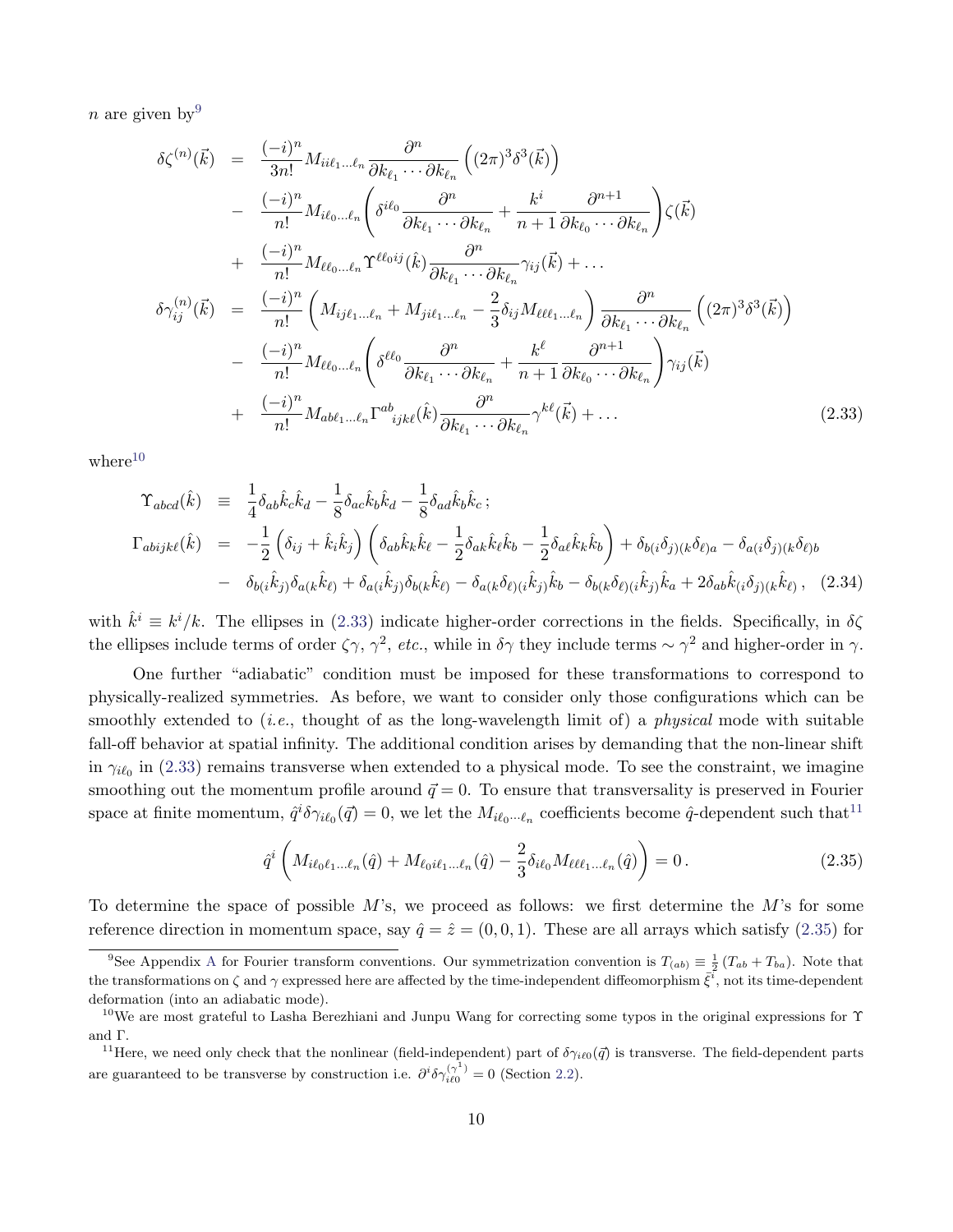$\hat{q} = \hat{z}$  as well as [\(2.32\)](#page-9-1), and which are symmetric in the last  $n + 1$  indices. We then get the remaining q dependence by applying to all the indices of M some standard rotation which takes  $\hat{z}$  into  $\hat{q}$ .

To illustrate the construction, we discuss the lowest-order transformations in some detail:

•  $n = 0$ : In this simplest case, the symmetry transformation is linear,  $\bar{\xi}_i^{(n=0)} = M_{i\ell_0} x^{\ell_0}$ . There are no constraints coming from symmetry in the last indices or from  $(2.32)$ . A general array  $M_{i\ell_0}$  can be decomposed into a trace part, a symmetric traceless part and an anti-symmetric part:

$$
M_{i\ell_0} = \lambda \delta_{i\ell_0} + S_{i\ell_0} + \omega_{i\ell_0},\tag{2.36}
$$

where  $S_{i\ell_0} = S_{\ell_0 i}$ ,  $\omega_{i\ell_0} = -\omega_{\ell_0 i}$ , and  $S_{ii} = 0$ . The anti-symmetric part, parametrized by  $\omega_{i\ell_0}$ , corresponds to spatial rotations, which are linearly realized and hence will not concern us. The trace part, parametrized by  $\lambda$ , corresponds to a dilation,  $M_{i\ell_0}^{\text{dilation}} = \lambda \delta_{i\ell_0}$ . Finally, the symmetric traceless part, parametrized by  $S_{i\ell_0}$ , describes a volume-preserving, anisotropic rescaling of coordinates,  $M_{i\ell_0}^{\text{anise}} = S_{i\ell_0}$ , under which  $\zeta$  transforms linearly and  $\gamma_{i\ell_0}$  shifts by a constant. The constraint [\(2.35\)](#page-10-4) tells us that  $S_{i\ell_0}(\vec{q})$  is transverse:

$$
\hat{q}^i S_{i\ell_0}(\vec{q}) = 0.
$$
\n(2.37)

The array  $S_{i\ell_0}(\vec{q})$  is therefore symmetric, transverse and traceless, and thus describes 2 physical tensor symmetries. Therefore, for  $n = 0$  we have in total 3 physical symmetries (1 dilation and 2 anisotropic rescalings).

•  $n = 1$ : In this next simplest case,  $(2.32)$  requires

$$
M_{i\ell\ell} = -\frac{1}{3} M_{\ell i\ell} \,. \tag{2.38}
$$

This gives 3 conditions on the 18 algebraically independent components of  $M_{i\ell_0\ell_1}$ . These include the 3 SCTs [\(2.8\)](#page-5-5) of the scalar sector, with constant  $b^i$ :

$$
M_{i\ell_0\ell_1}^{\text{SCT}} = b_{\ell_1} \delta_{i\ell_0} + b_{\ell_0} \delta_{i\ell_1} - b_i \delta_{\ell_0\ell_1}.
$$
\n(2.39)

Under the SCTs,  $\zeta$  transforms non-linearly while  $\gamma_{i\ell_0}$  transforms linearly. In particular, [\(2.35\)](#page-10-4) is automatically satisfied, for  $M_{i\ell_0\ell_1}^{\rm SCT} + M_{\ell_0i\ell_1}^{\rm SCT} - \frac{2}{3}$  $\frac{2}{3}\delta_{i\ell_0}M_{\ell\ell\ell_1}^{\text{SCT}}=0$ . The non-linear shift in  $\zeta$  describes in real space the generation of a linear-gradient profile for the curvature perturbation.

The remaining symmetries are "tensor" symmetries,

<span id="page-11-0"></span>
$$
M_{i\ell\ell} = M_{\ell i\ell} = 0 \qquad (n = 1 \text{ tensor symmetries}), \qquad (2.40)
$$

under which  $\zeta$  transforms linearly while  $\gamma$  transforms non-linearly. The shift in  $\gamma$  describes the generation of a linear-gradient tensor mode. The transversality condition [\(2.35\)](#page-10-4) requires

$$
\hat{q}^{i} \left( M_{i\ell_{0}\ell_{1}}(\vec{q}) + M_{\ell_{0}i\ell_{1}}(\vec{q}) \right) = 0. \qquad (2.41)
$$

This imposes 8 conditions on the 12 algebraically independent components satisfying [\(2.40\)](#page-11-0), leaving us with 4 tensor symmetries. Therefore, for  $n = 1$  we have in total 7 physical symmetries (3 SCTs and 4 tensor linear-gradient transformations).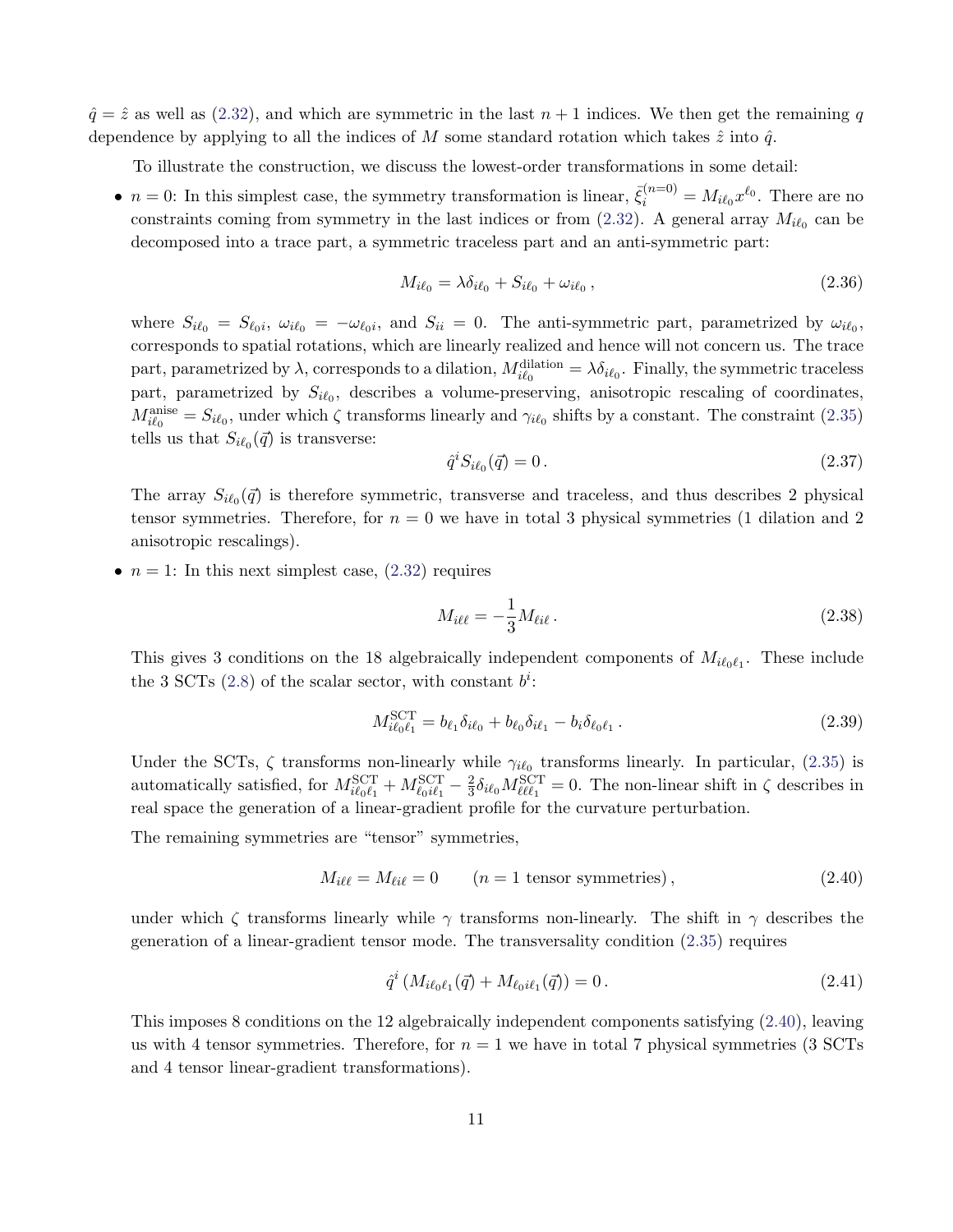For  $n \geq 2$ , the counting of symmetries works as follows. The array  $M_{i\ell_0\cdots\ell_n}$ , being symmetric in its last  $n+1$  indices, starts out with  $\frac{3}{2}(n+3)(n+2)$  algebraically independent components. The trace constraint [\(2.32\)](#page-9-1) gives  $\frac{3}{2}(n+1)n$  conditions, while the transversality condition [\(2.35\)](#page-10-4) imposes  $3(2n+1)$ relations on the coefficients. In total, we therefore have

$$
\frac{3}{2}(n+3)(n+2) - \frac{3}{2}(n+1)n - 3(2n+1) = 6
$$
 symmetries (2.42)

at each order  $n \geq 2$ . These include 4 tensor symmetries, under which only  $\gamma$  transforms non-linearly, plus 2 "mixed" symmetries, under which both  $\zeta$  and  $\gamma$  transform non-linearly.

### 2.5 Physical interpretation

To shed light on the physical origin of these symmetries, consider expanding the metric about the origin

$$
h_{ij} = \sum_{n=0}^{\infty} \frac{1}{n!} H_{ij\ell_1 \cdots \ell_n} x^{\ell_1} \cdots x^{\ell_n},
$$
\n(2.43)

where the array  $H_{ij\ell_1\cdots\ell_n}$  is constant, and is symmetric both in its first 2 indices and its last n indices. At linear order, the metric is given by  $h_{ij} = (1 + 2\zeta)\delta_{ij} + \gamma_{ij}$ . In particular,  $\gamma_{ij} = h_{ij} - \frac{1}{3}$  $\frac{1}{3}\delta_{ij}h^{\ell}_{\ \ell}$  is transverse, which implies the comoving gauge condition

$$
\partial^j h_{ij} = \frac{1}{3} \partial_i h^\ell_{\ \ell} \,. \tag{2.44}
$$

This translates into a trace condition on the coefficients

<span id="page-12-0"></span>
$$
H_{i\ell\ell\ell_2\cdots\ell_n} = \frac{1}{3} H_{\ell\ell i\ell_2\cdots\ell_n} \,. \tag{2.45}
$$

(As a check, for the pure gauge configuration  $h_{ij} = \partial_i \bar{\xi}_j + \partial_j \bar{\xi}_i = \sum_{n=0}^{\infty} \frac{1}{n}$  $\frac{1}{n!} (M_{ij\ell_1\cdots\ell_n} + M_{ji\ell_1\cdots\ell_n}) x^{\ell_1} \cdots x^{\ell_n},$ this trace condition reproduces [\(2.32\)](#page-9-1).)

As before, we restrict our attention to metric configurations which can be smoothly extended to a physical profile with suitable fall-off behavior at spatial infinity. In momentum space, the tensor profile is

$$
\gamma_{ij}(\vec{q}) = \sum_{n=0}^{\infty} \frac{(-i)^n}{n!} \left( H_{ij\ell_1\cdots\ell_n} - \frac{1}{3} \delta_{ij} H_{\ell\ell\ell_1\cdots\ell_n} \right) \frac{\partial^n}{\partial q_{\ell_1} \cdots \partial q_{\ell_n}} \left( (2\pi)^3 \delta^3(\vec{q}) \right). \tag{2.46}
$$

To enforce the finite-momentum transversality condition  $\hat{q}^i\gamma_{ij}(\vec{q}) = 0$ , the  $H_{ij\ell_1\cdots\ell_n}$  must become  $\hat{q}$ dependent such that

<span id="page-12-1"></span>
$$
\hat{q}^i \left( H_{ij\ell_1 \cdots \ell_n}(\hat{q}) - \frac{1}{3} \delta_{ij} H_{\ell \ell \ell_1 \cdots \ell_n}(\hat{q}) \right) = 0.
$$
\n(2.47)

This is the generalization of [\(2.35\)](#page-10-4).

The counting works as follows. The array  $H_{ij\ell_1\cdots\ell_n}$ , being symmetric in its first 2 and last n indices, starts out with  $3(n+1)(n+2)$  algebraically independent components. The trace condition [\(2.45\)](#page-12-0) gives  $\frac{3}{2}(n+1)n$  conditions, while the transversality condition [\(2.47\)](#page-12-1) imposes additional relations on the coefficients. At  $n = 0$  and  $n = 1$ , we find that the number of H coefficients matches the number of M's,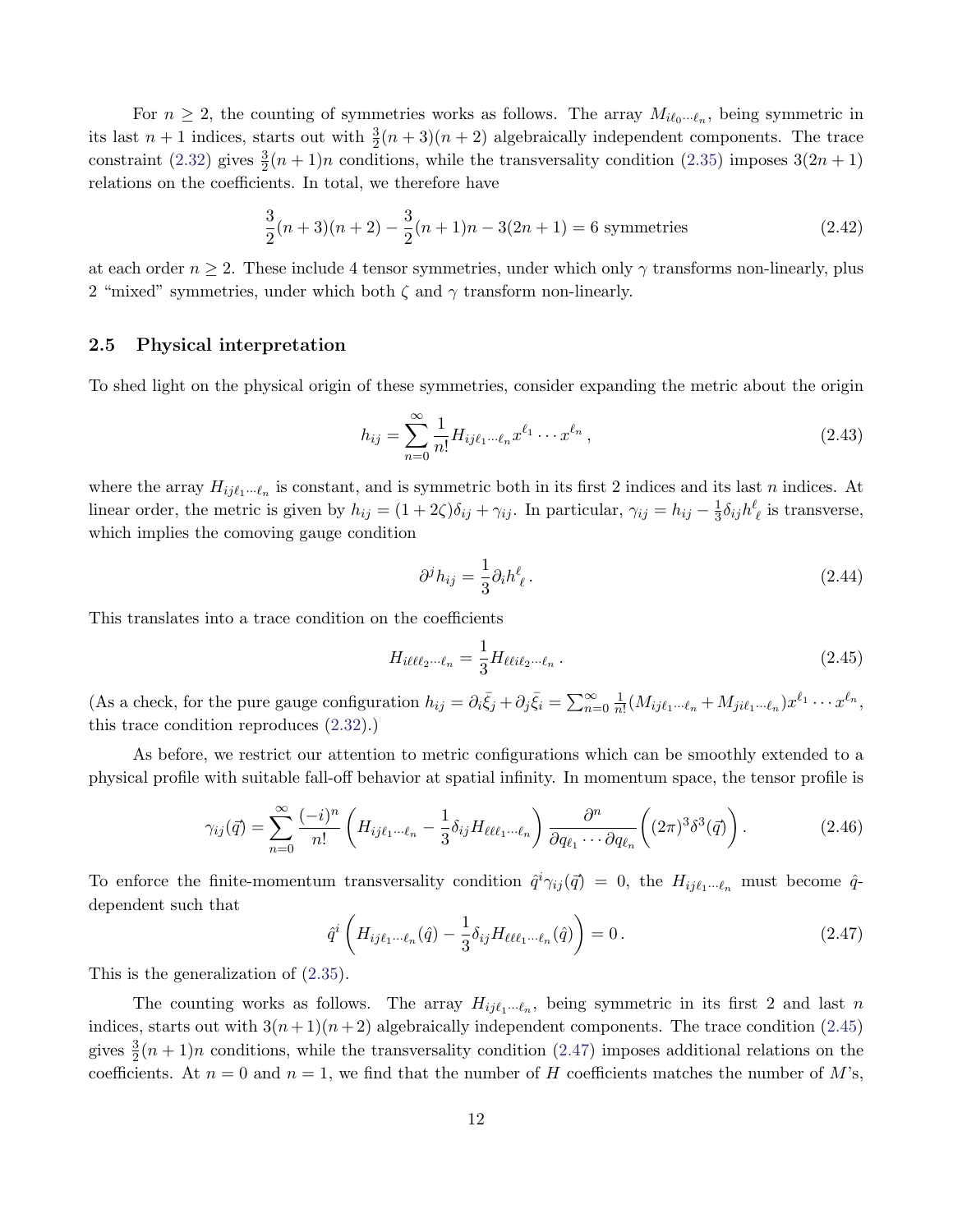respectively 3 and 7. This reflects the fact that  $h_{ij}$  and its first-derivatives can be made trivial at a point, which defines Riemann normal coordinates. At  $n = 2$ , H has 12 components, while recall that M only has 6. This leaves us with 6 physical components, which matches the number of algebraically independent components of the Riemann tensor  $R_{ikj\ell}$  in 3 dimensions.<sup>[12](#page-13-0)</sup>

#### <span id="page-13-3"></span>2.6 Noether charges

The Noether charge associated with the symmetry transformation  $(\delta \zeta, \delta \gamma_{ij})$  is:

$$
Q = \frac{1}{2} \int d^3x \left( \{ \Pi_{\zeta}(x), \delta\zeta(x) \} + \{ \Pi_{\gamma}^{ij}(x), \delta\gamma_{ij}(x) \} \right), \tag{2.48}
$$

where  $\Pi_\zeta \equiv \delta \mathcal{L}/\delta \dot{\zeta}$ ,  $\Pi_\gamma^{ij} \equiv \delta \mathcal{L}/\delta \dot{\gamma}_{ij}$  are the canonical momenta, and where the anti-commutator, denoted by { , }, makes Q Hermitian in the quantum theory. The integration over an infinite volume may be divergent and the charge undefined, just as in theories with massless Goldstone bosons, but the commutator of Q with local fields is well-defined. In particular, it is straightforward to check with the above definition that the charge generates the symmetry transformation,  $[Q,\zeta] = -i\delta\zeta$  and  $[Q,\gamma_{ij}] = -i\delta\gamma_{ij}$ , as it should. In practice, we will regularize the charge by turning the integral over volume into a Fourier space quantity with the associated momentum understood to be taken to zero eventually.

For the symmetry  $(2.27)$ , the Noether charge  $Q$  takes the form

<span id="page-13-1"></span>
$$
Q = \bar{Q} + \Delta \bar{Q} \int^t \frac{\mathrm{d}t'}{H(t')},\tag{2.49}
$$

where  $\overline{Q}$  and  $\Delta \overline{Q}$  have no explicit time dependence. Q has explicit time dependence, but since it is a symmetry its total time derivative vanishes. We will be particularly interested in the part of these operators that generate the non-linear field transformations

<span id="page-13-2"></span>
$$
\bar{Q}_0 = \int d^3x \,\partial_i \bar{\xi}_j(\vec{x}) \left( \frac{1}{3} \delta^{ij} \Pi_{\zeta}(\vec{x}) + 2\Pi_{\gamma}^{ij}(\vec{x}) \right) = i \int \frac{d^3q}{(2\pi)^3} \, q_i \bar{\xi}_j(-\vec{q}) \left( \frac{1}{3} \delta^{ij} \Pi_{\zeta}(\vec{q}) + 2\Pi_{\gamma}^{ij}(\vec{q}) \right) ;
$$
\n
$$
\Delta \bar{Q}_0 = \int d^3x \left( \vec{\nabla}^2 \partial_i \bar{\xi}_j(\vec{x}) \right) 2\Pi_{\gamma}^{ij}(\vec{x}) = -i \int \frac{d^3q}{(2\pi)^3} \, q^2 q_i \bar{\xi}_j(-\vec{q}) 2\Pi_{\gamma}^{ij}(\vec{q}) . \tag{2.50}
$$

For the diffeomorphisms  $\bar{\xi}_i^{(n)}$  $\bar{q}_i^{(n)}$  in the Taylor expansion [\(2.31\)](#page-9-2), the generators  $\bar{Q}_0^{(n)}$  $\binom{n}{0}$  are explicitly given by:

$$
\bar{Q}_0^{(n)} = \lim_{\vec{q}\to 0} \frac{(-i)^n}{n!} M_{i\ell_0\ldots\ell_n} \frac{\partial^n}{\partial q_{\ell_1}\cdots\partial q_{\ell_n}} \left(\frac{1}{3} \delta^{i\ell_0} \Pi_\zeta(\vec{q}) + 2\Pi_\gamma^{i\ell_0}(\vec{q})\right) ,\qquad (2.51)
$$

where we have used  $\Pi_{\gamma i}^{i} = 0$ .

<span id="page-13-0"></span><sup>&</sup>lt;sup>12</sup>For  $n \geq 3$ , we find fewer components than the most general coefficients in the Riemann normal expansion, which are given by derivatives of Riemann. For instance, at  $n = 3$ , H has 18 components, while M again has 6, leaving us with 12 physical components. This is 3 fewer than the number of independent  $\partial_m R_{ikjl}$  coefficients in the Riemann normal expansion. Although we have not checked this in detail, this must be because the metric profile we are considering is not the most general, but is restricted by the adiabatic transversality condition [\(2.47\)](#page-12-1). This must translate in Riemann normal coordinates as adiabatic transversality constraints on derivatives of the Riemann tensor.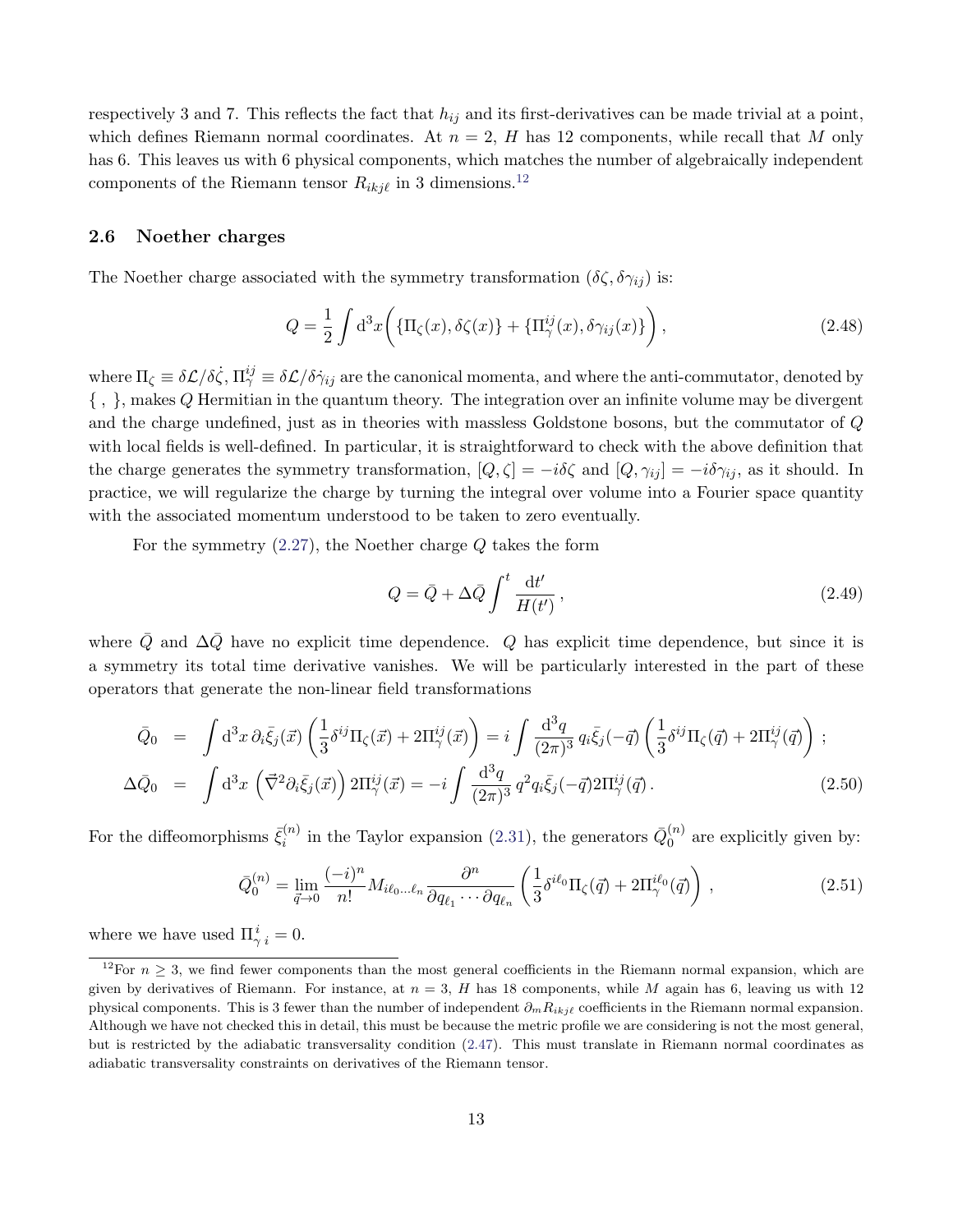It is worth emphasizing that  $\Delta \bar{Q}$  is associated with the diffeomorphism  $\xi^i = \vec{\nabla}^2 \bar{\xi}^i$ , with  $\bar{\xi}$  satisfying  $\vec{\nabla}^2 \bar{\xi}_i + \partial_i \partial^j \bar{\xi}_j / 3 = 0$  (see [\(2.26\)](#page-8-2) & [\(2.27\)](#page-8-3)), implying the diffeomorphism  $\xi^i = \vec{\nabla}^2 \bar{\xi}^i$  is divergence free and is thus a tensor symmetry. As such, by the argument at the end of Sec. [2.3,](#page-7-0) the diffeomorphism receives no time-dependent correction and  $\Delta Q$  by itself is a good conserved charge.

## <span id="page-14-0"></span>3 Inflationary Consistency Relations as Ward Identities

In this Section we derive the Ward identities associated with the non-linearly realized symmetries identified above. Analogously to the low-energy theorems for pions [\[41,](#page-43-8) [42\]](#page-43-9), the Ward identities constrain the soft limit of various inflationary correlation functions. As particular cases of these, we will recover in Sec. [4](#page-21-0) the standard consistency relations [\[3](#page-41-2)[–5\]](#page-41-3), which determine the  $q<sup>0</sup>$  and q behavior of the soft limits in terms of lower-order correlation functions. Beyond these, the Ward identities yield an infinite network of further consistency relations, which at each order partially constrain the  $q<sup>n</sup>$  behavior of correlation functions.

The Ward identities are obtained by taking the in-in vacuum expectation value of the action of the charges

$$
\langle \Omega | [Q, \mathcal{O}] | \Omega \rangle = -i \langle \Omega | \delta \mathcal{O} | \Omega \rangle, \qquad (3.1)
$$

where  $|\Omega\rangle$  is the (Heisenberg picture) in-vacuum of the interacting theory, and  $\mathcal{O}(\vec{k}_1,\ldots,\vec{k}_N)$  denotes an equal-time product of  $N$  scalar and tensor fields:<sup>[13](#page-14-1)</sup>

$$
\mathcal{O}(\vec{k}_1,\ldots,\vec{k}_N) = \mathcal{O}^{\zeta}(\vec{k}_1,\ldots,\vec{k}_M) \cdot \mathcal{O}^{\gamma}_{i_{M+1}j_{M+1},\ldots,i_Nj_N}(\vec{k}_{M+1},\ldots,\vec{k}_N),\tag{3.2}
$$

where  $0 \leq M \leq N$ , with  $\mathcal{O}^{\zeta} \equiv \prod_{a=1}^{M} \zeta(\vec{k}_a, t)$  and  $\mathcal{O}^{\gamma}_{i}$  $\hat{N}_{i_{M+1}j_{M+1},...,i_Nj_N} \equiv \prod_{b=M+1}^N \gamma_{i_b j_b}(\vec{k}_b, t)$ . Note that the tensor indices are arbitrary — a subset of these can be contracted among themselves or not. To avoid cluttering the notation, we will refrain from explicitly writing these indices unless necessary. We work within the Heisenberg picture unless stated otherwise.

### 3.1 Time-independent identity

Substituting the general expression  $(2.49)$  for  $Q$ , the Ward identity becomes

<span id="page-14-2"></span>
$$
\langle \Omega | [\bar{Q}, \mathcal{O}] | \Omega \rangle + \langle \Omega | [\Delta \bar{Q}, \mathcal{O}] | \Omega \rangle \int^t \frac{\mathrm{d}t'}{H(t')} = -i \langle \Omega | \bar{\delta} \mathcal{O} | \Omega \rangle - i \langle \Omega | \bar{\delta}_{\Delta} \mathcal{O} | \Omega \rangle \int^t \frac{\mathrm{d}t'}{H(t')} , \tag{3.3}
$$

Although this explicitly depends on time, we now argue that the identity holds for the time-independent components  $\overline{Q}$  and  $\Delta \overline{Q}$  separately. The argument is straightforward. First, consider a time-independent tensor symmetry  $\bar{\zeta}_{T}$ , *i.e.*, one under which  $\gamma_{ij}$  shifts non-linearly while  $\zeta$  transforms linearly. By definition, this satisfies  $\partial_i \xi^i$  =  $\vec{\nabla}^2 \xi^i$  = 0. As discussed at the end of Sec. [2.3,](#page-7-0) such a diffeomorphism receives no time-dependent correction and represents an honest-to-goodness symmetry. The corresponding charge  $Q = Q<sub>T</sub>$  therefore satisfies

$$
\langle \Omega | [\bar{Q}_{\rm T}, \mathcal{O}] | \Omega \rangle = -i \langle \Omega | \bar{\delta}_{\rm T} \mathcal{O} | \Omega \rangle. \tag{3.4}
$$

<span id="page-14-1"></span><sup>&</sup>lt;sup>13</sup>Since this is an equal-time product, the fields all commute with each other, hence their ordering is irrelevant.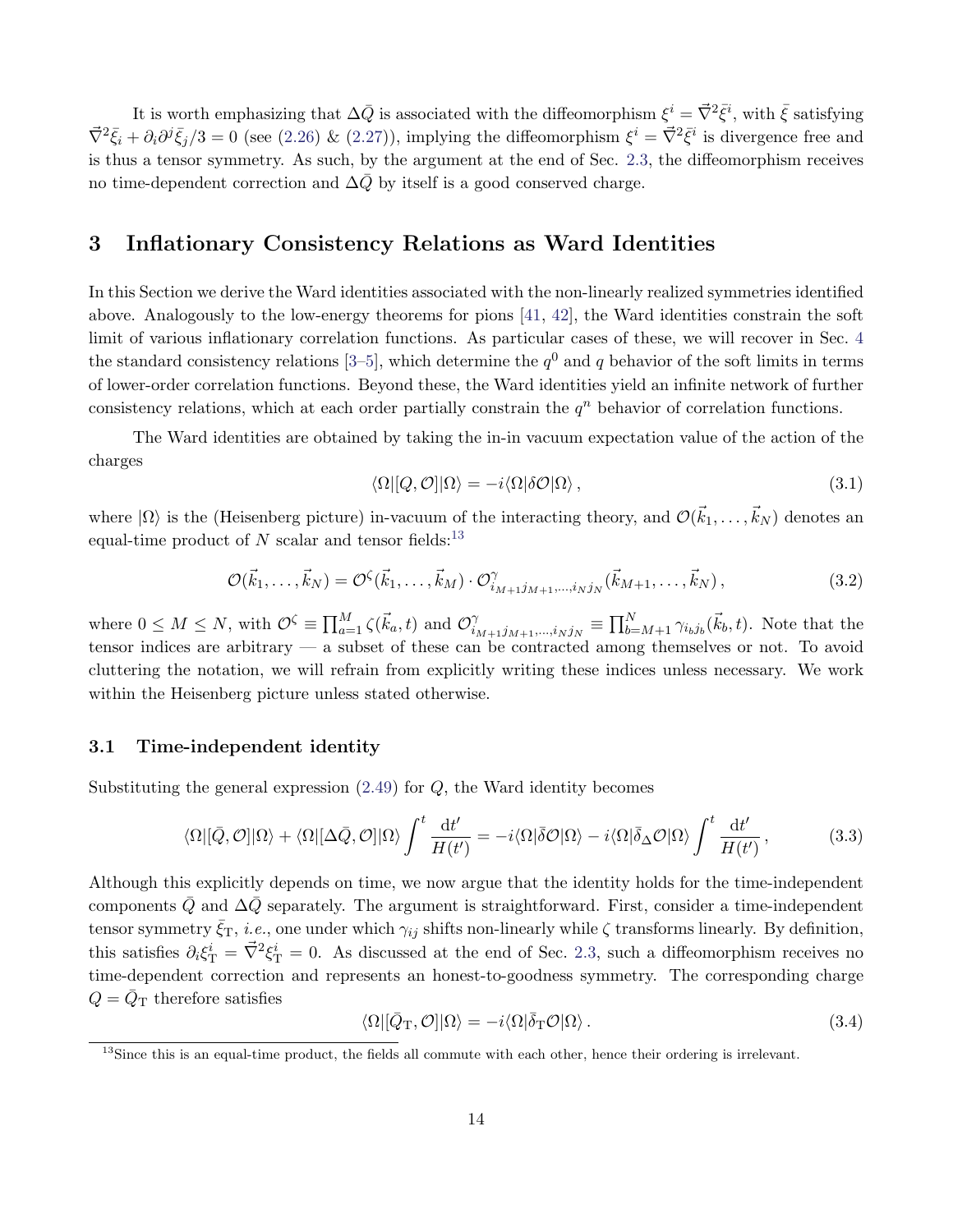In particular, since the generator  $\Delta\bar{Q}$  appearing in [\(3.3\)](#page-14-2) is itself a tensor symmetry, as argued in Sec. [2.3,](#page-7-0) we have

$$
\langle \Omega | [\Delta \bar{Q}, \mathcal{O}] | \Omega \rangle = -i \langle \Omega | \bar{\delta}_{\Delta} \mathcal{O} | \Omega \rangle. \tag{3.5}
$$

The time-dependent pieces in [\(3.3\)](#page-14-2) therefore cancel out, leaving us with

<span id="page-15-0"></span>
$$
\langle \Omega | [\bar{Q}, \mathcal{O}] | \Omega \rangle = -i \langle \Omega | \bar{\delta} \mathcal{O} | \Omega \rangle. \tag{3.6}
$$

Thus the Ward identity holds for any time-independent spatial diffeomorphism  $\bar{\xi}^i$ , subject to the gauge-preserving condition [\(2.7\)](#page-5-2). In particular, it holds for each  $\bar{\xi}^{(n)}$  in the Taylor expansion [\(2.31\)](#page-9-2).

### <span id="page-15-4"></span>3.2 The left-hand side

We begin with the left-hand side of  $(3.6)$ :

<span id="page-15-3"></span>
$$
\langle \Omega | [\bar{Q}, \mathcal{O}] | \Omega \rangle = -2i \operatorname{Im} \langle \Omega | \mathcal{O}\bar{Q} | \Omega \rangle, \qquad (3.7)
$$

where we have used the fact that  $\overline{Q}$  and  $\overline{O}$  are hermitian. The operators are assumed to be evaluated at some (late) time t. For the most part, we suppress this t dependence, but its presence will be important in some of our arguments below.

The in-vacuum  $|\Omega\rangle$  of the full interacting theory (*i.e.*, the Bunch-Davies vacuum) is related to the free vacuum  $|0\rangle$  by:

$$
|\Omega\rangle = \Omega(-\infty)|0\rangle\,,\tag{3.8}
$$

where

$$
\Omega(t_i) \equiv U^\dagger(t_i, 0) U_0(t_i, 0) \,, \tag{3.9}
$$

with  $U$  and  $U_0$  denoting respectively the full and free time evolution operators. This kind of statement should strictly speaking be understood in the context of a wave-packet (see [\[60\]](#page-44-8)). In a similar way:

<span id="page-15-1"></span>
$$
\Omega^{\dagger}(-\infty)\,\bar{Q}\,\Omega(-\infty) = \bar{Q}_0\,,\tag{3.10}
$$

where  $\bar{Q}_0$  is the free part of  $\bar{Q}$ , and it generates transformations in  $\zeta$  and  $\gamma$  that are independent of the fields i.e. only the nonlinear transformations [\(2.50\)](#page-13-2), since these are the symmetries of the action of quadratic fluctuations. This statement, that a Heisenberg operator sandwiched between  $\Omega(-\infty)$  and its inverse equals its free part, is strictly true for a general operator only if it is evaluated in the far past, for appropriate asymptotic states [\[60\]](#page-44-8). However, if the operator happens to be independent of time, the time of evaluation becomes inconsequential. For our argument here, we treat  $\overline{Q}$  as time independent, and apply  $(3.10)$  with  $\overline{Q}$  evaluated at some time t. In reality this is not quite correct, and a full justification for our procedure is provided in Appendix [B.](#page-31-0)

Thus, we have

<span id="page-15-2"></span>
$$
\bar{Q}|\Omega\rangle = \Omega(-\infty)\bar{Q}_0|0\rangle. \tag{3.11}
$$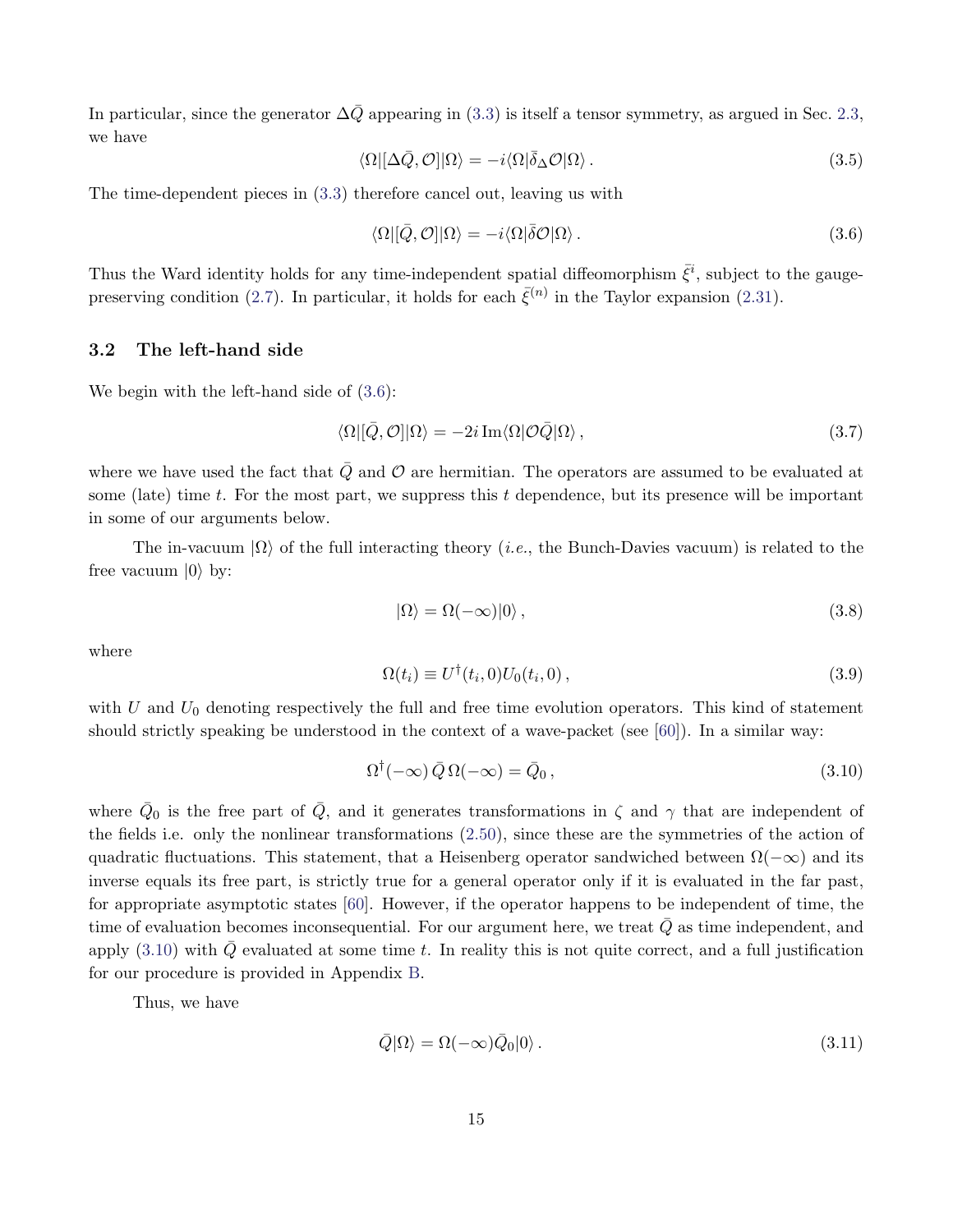The action of  $\bar{Q}_0$  on the free vacuum  $|0\rangle$  can be worked out by using wave-functionals [\[61,](#page-44-9) [62\]](#page-44-10). Let us use  $|\zeta_0, \gamma_0\rangle$  to denote eigenstates of the *free* Heisenberg operators  $\zeta_0$  and  $\gamma_0$  (suppressing the indices on  $\gamma_0$  to avoid clutter). Inserting a complete set of eigenstates, and using  $(2.50)$ , we find:<sup>[14](#page-16-0)</sup>

$$
\begin{split}\n\bar{Q}_{0}|0\rangle &= \int D\zeta_{0}D\gamma_{0}\,\bar{Q}_{0}|\zeta_{0},\gamma_{0}\rangle\langle\zeta_{0},\gamma_{0}|0\rangle \\
&= i \int \frac{\mathrm{d}^{3}q}{(2\pi)^{3}} q_{i}\bar{\xi}_{j}(-\vec{q}) \int D\zeta_{0}D\gamma_{0} \left(\frac{1}{3}\delta^{ij}\Pi_{\zeta_{0}}(\vec{q}) + 2\Pi_{\gamma_{0}}^{ij}(\vec{q})\right)|\zeta_{0},\gamma_{0}\rangle\langle\zeta_{0},\gamma_{0}|0\rangle \\
&= i \int \frac{\mathrm{d}^{3}q}{(2\pi)^{3}} q_{i}\bar{\xi}_{j}(-\vec{q}) \int D\zeta_{0}D\gamma_{0}| \zeta_{0},\gamma_{0}\rangle \left(-\frac{1}{3}\delta^{ij}i\frac{\delta}{\delta\zeta_{0}(-\vec{q})} - 2i\frac{\delta}{\delta\gamma_{0ij}(-\vec{q})}\right)\langle\zeta_{0},\gamma_{0}|0\rangle. \tag{3.12}\n\end{split}
$$

The free vacuum wavefunctional  $\langle \zeta_0, \gamma_0 | 0 \rangle$  takes the Gaussian form:

<span id="page-16-5"></span>
$$
\langle \zeta_0, \gamma_0 | 0 \rangle = \mathcal{N} \exp \left[ - \int \frac{\mathrm{d}^3 k}{(2\pi)^3} \left( \frac{1}{2} \zeta_0(\vec{k}) D_\zeta(k) \zeta_0(-\vec{k}) + \frac{1}{4} \gamma_{0ij}(\vec{k}) D_\gamma(k) \gamma_0^{ij}(-\vec{k}) \right) \right],\tag{3.13}
$$

where  $\mathcal N$  is an irrelevant normalization. The real part of the kernels D is fixed by the power spectra<sup>[15](#page-16-1)</sup>

$$
\text{Re}D_{\zeta}(k) = \frac{1}{2P_{\zeta}(k)}; \qquad \text{Re}D_{\gamma}(k) = \frac{1}{2P_{\gamma}(k)}.
$$
\n(3.14)

Meanwhile, the imaginary part is related to the real part by the Schrödinger's equation on the wavefunctional [\[62\]](#page-44-10), though we do not need its explicit form. Taking functional derivatives of the free vacuum wavefunctional we have

<span id="page-16-2"></span>
$$
\bar{Q}_0|0\rangle = -\int \frac{\mathrm{d}^3q}{(2\pi)^3} q_i \bar{\xi}_j(-\vec{q}) \left( \frac{1}{3} D_\zeta(q) \delta^{ij} \zeta_0(\vec{q}) + D_\gamma(q) \gamma_0^{ij}(\vec{q}) \right) |0\rangle. \tag{3.15}
$$

At this point we would like to repeat (in reverse) the same argument as in [\(3.11\)](#page-15-2), so that we can pull the free  $\zeta_0(\vec{q})$  and  $\gamma_0(\vec{q})$  through  $\Omega(-\infty)$  to obtain the full  $\zeta(\vec{q})$  and  $\gamma(\vec{q})$ . Recall that this argument strictly works only for (Heisenberg) operators in the far past and between appropriate asymptotic states, *i.e.*, focusing on  $\zeta$  for the moment:

<span id="page-16-4"></span>
$$
\lim_{t_i \to -\infty} \Omega^{\dagger}(t_i) \zeta(\vec{q}, t_i) \Omega(t_i) = \lim_{t_i \to -\infty} \zeta_0(\vec{q}, t_i), \qquad (3.16)
$$

whereas what interests us are  $\zeta$  and  $\zeta_0$  in the far future (which we denote by  $\zeta(\vec{q})$  and  $\zeta_0(\vec{q})$  without any time argument). What saves us is that, ultimately, we are interested in the small- $q$  limit, because the diffeomorphism in momentum space  $\bar{\xi}_j$  (in [3.15\)](#page-16-2) contains derivatives of the delta function  $\delta^3(\vec{q})$ . For any given  $t_i$ , the following holds:

<span id="page-16-3"></span>
$$
\zeta(\vec{q}, t_i) = \zeta(\vec{q}) \left[1 + \Delta\right] \quad , \quad \zeta_0(\vec{q}, t_i) = \zeta_0(\vec{q}) \left[1 + \Delta_0\right] \quad \text{where} \quad \lim_{q|\tau_i| \to 0} \Delta, \Delta_0 = 0 \,, \tag{3.17}
$$

*i.e.*,  $\zeta$  and  $\zeta_0$  approach a constant in the long-wavelength/super-horizon limit. Here,  $\tau_i$  is the conformal time, to be distinguished from the proper time  $t_i$ ; the combination  $q|\tau_i|$  serves to compare the wavelength

<span id="page-16-0"></span><sup>&</sup>lt;sup>14</sup> Focusing on scalar perturbations for simplicity, the general relation in real space for the momentum acting on an arbitrary state  $|s\rangle$  is  $\Pi_{\zeta}(\vec{x})|s\rangle = \int D\zeta |\zeta\rangle [-i\delta/\delta\zeta(\vec{x})]\langle\zeta|s\rangle$ . Fourier transforming into  $\Pi_{\zeta}(\vec{q}) = \int d^3x \Pi_{\zeta}(\vec{x})e^{i\vec{q}\cdot\vec{x}}$  thus gives  $\Pi_{\zeta}(\vec{q}) = \int D\zeta |\zeta\rangle [-i\delta/\delta\zeta(-\vec{q})] \langle\zeta|s\rangle$ . Similarly,  $\langle s|\Pi_{\zeta}(\vec{x}) = \int D\zeta[i\delta/\delta\zeta(\vec{x})] \langle s|\zeta\rangle \langle\zeta|$  implies  $\langle s|\Pi_{\zeta}(\vec{q}) = \int D\zeta[i\delta/\delta\zeta(-\vec{q})] \langle s|\zeta\rangle \langle\zeta|$ .

<span id="page-16-1"></span><sup>15</sup>See Appendix [A](#page-29-0) for details on our conventions for the power spectra.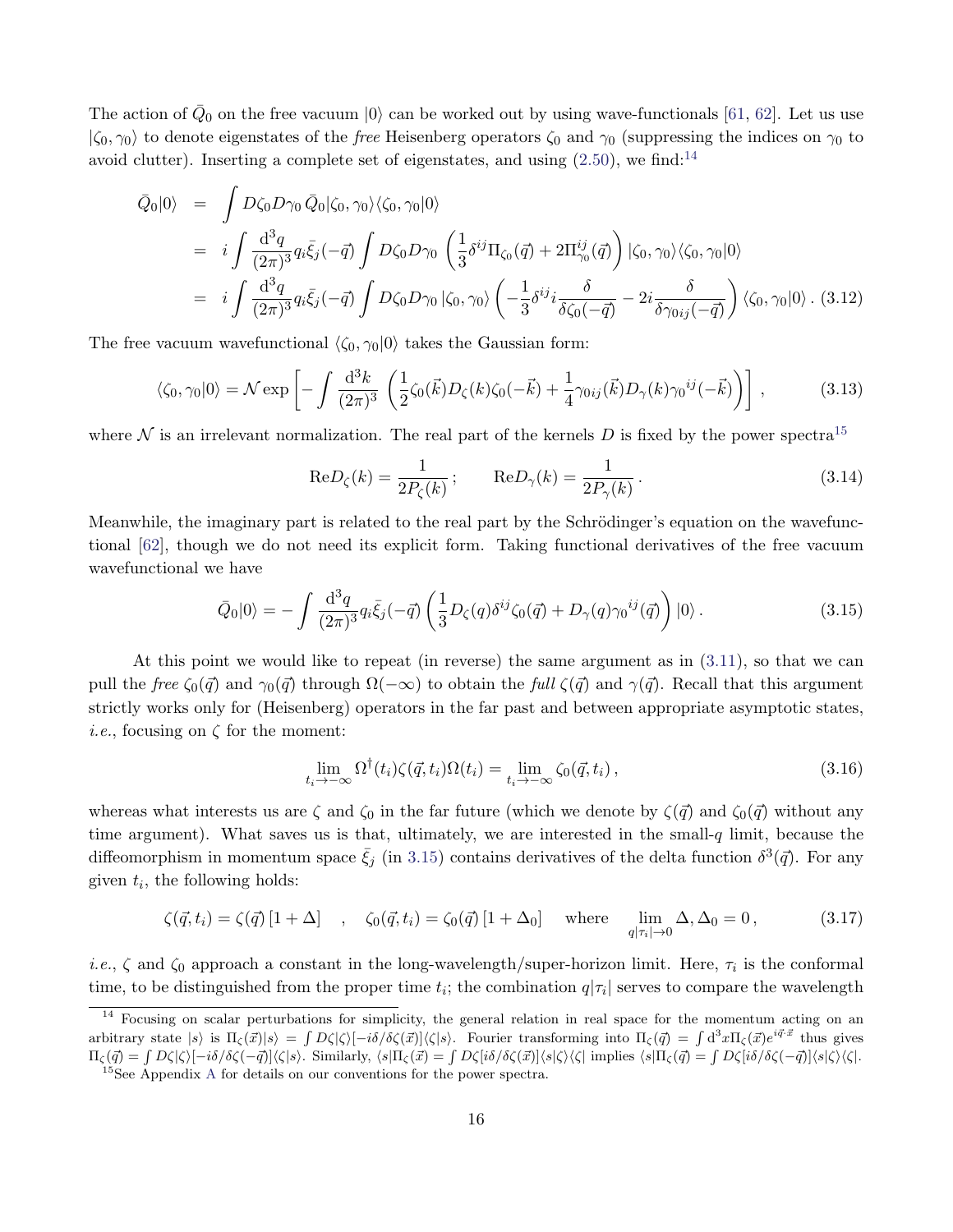with the horizon.<sup>[16](#page-17-0)</sup> The constancy of  $\zeta$  in the low momentum limit has been shown quantum-mechanically in  $[31, 32]$  $[31, 32]$ . Plugging  $(3.17)$  into  $(3.16)$ , we conclude that

<span id="page-17-2"></span>
$$
\lim_{t_i \to -\infty, \ q|\tau_i| \to 0} \Omega^{\dagger}(t_i) \zeta(\vec{q}) \Omega(t_i) = \zeta_0(\vec{q}) \,. \tag{3.18}
$$

An analogous expression holds for the tensor mode  $\gamma$  as well.<sup>[17](#page-17-1)</sup> Thus, combining [\(3.11\)](#page-15-2) and [\(3.15\)](#page-16-2), we find

<span id="page-17-4"></span>
$$
\bar{Q}|\Omega\rangle = -\int \frac{\mathrm{d}^3 q}{(2\pi)^3} q_i \bar{\xi}_j(-\vec{q}) \left( \frac{1}{3} D_\zeta(q) \delta^{ij} \zeta(\vec{q}) + D_\gamma(q) \gamma^{ij}(\vec{q}) \right) |\Omega\rangle , \qquad (3.19)
$$

where we have used  $\Omega(-\infty)\zeta_0(\vec{q}) = \zeta(\vec{q})\Omega(-\infty)$ , whose precise meaning should be understood as [\(3.18\)](#page-17-2) (likewise for  $\gamma$ ).<sup>[18](#page-17-3)</sup> One issue deserves more discussion: is [\(3.18\)](#page-17-2) really adequate, given that we ultimately will be taking derivatives of  $\zeta(\vec{q})$  (hidden in  $\xi_i(-\vec{q})$ ) before sending q to zero? Let us postpone the discussion to the end of this subsection.

Substituting [\(3.19\)](#page-17-4) into [\(3.7\)](#page-15-3), and recognizing that  $\bar{\xi}_j^*(\vec{q}) = \bar{\xi}_j(-\vec{q}), \zeta^{\dagger}(\vec{q}) = \zeta(-\vec{q}), \gamma^{\dagger}(\vec{q}) = \gamma(-\vec{q}),$ and  $D_{\zeta}, D_{\gamma}$  depend on only the magnitude of  $\vec{q}$ , we arrive at

$$
\langle \Omega | [\bar{Q}, \mathcal{O}] | \Omega \rangle = \int \frac{\mathrm{d}^3 q}{(2\pi)^3} q_i \bar{\xi}_j (-\vec{q}) \left( \frac{\delta^{ij}}{3P_{\zeta}(q)} \langle \Omega | \zeta(\vec{q}) \mathcal{O} | \Omega \rangle + \frac{1}{P_{\gamma}(q)} \langle \Omega | \gamma^{ij}(\vec{q}) \mathcal{O} | \Omega \rangle \right). \tag{3.20}
$$

We have used the fact that O consists of a bunch of  $\zeta$ 's and  $\gamma$ 's at the same time as  $\zeta(\vec{q})$  and  $\gamma(\vec{q})$ , and thus they commute. For each term in the Taylor expansion [\(2.31\)](#page-9-2), this gives

<span id="page-17-5"></span>
$$
\langle \Omega | [\bar{Q}^{(n)}, \mathcal{O}] | \Omega \rangle = \lim_{\vec{q} \to 0} \frac{(-i)^{n+1}}{n!} M_{i\ell_0 \dots \ell_n} \frac{\partial^n}{\partial q_{\ell_1} \cdots \partial q_{\ell_n}} \left( \frac{1}{P_{\gamma}(q)} \langle \gamma^{i\ell_0}(\vec{q}) \mathcal{O} \rangle + \frac{\delta^{i\ell_0}}{3P_{\zeta}(q)} \langle \zeta(\vec{q}) \mathcal{O} \rangle \right). \tag{3.21}
$$

Hence each Ward identity will constrain the  $q^n$  behavior of correlation functions in the soft limit. This is the main result of this subsection. Let us close by returning to an issue raised earlier. From [\(3.21\)](#page-17-5), it is evident that what we need is something stronger than  $(3.18)$  *i.e.*, we need instead:

<span id="page-17-6"></span>
$$
\lim_{t_i \to -\infty, \ q|\tau_i| \to 0} \Omega^{\dagger}(t_i) \partial_q^{\ n} \left[ f(q)\zeta(\vec{q}) \right] \Omega(t_i) = \partial_q^{\ n} \left[ f(q)\zeta_0(\vec{q}) \right], \tag{3.22}
$$

where  $f(q)$  is some function of q, and  $\partial_q^n$  represents some general n derivatives with respect to q (and likewise for  $\gamma$ ). To justify this, we start from what we know to be true:

$$
\lim_{t_i \to -\infty} \Omega^{\dagger}(t_i) \partial_q^{\;n} [f(q)\zeta(\vec{q}, t_i)] \Omega(t_i) = \lim_{t_i \to -\infty} \partial_q^{\;n} [f(q)\zeta_0(\vec{q}, t_i)], \tag{3.23}
$$

which follows from [\(3.16\)](#page-16-4). Substituting [\(3.17\)](#page-16-3) into  $\partial_q^{\{n\}}[f(q)\zeta(\vec{q}, t_i)]$ , we have

$$
\partial_q^n[f(q)\zeta(\vec{q},t_i)] \sim \partial_q^n[f(q)\zeta(\vec{q})] + \partial_q^n[f(q)\zeta(\vec{q})]\Delta + \partial_q^{n-1}[f(q)\zeta(\vec{q})]\partial_q\Delta
$$
  
 
$$
+ \partial_q^{n-2}[f(q)\zeta(\vec{q})]\partial_q^2\Delta + ..., \qquad (3.24)
$$

<span id="page-17-0"></span><sup>&</sup>lt;sup>16</sup>Note that  $t \to -\infty$  corresponds to  $\tau \to -\infty$ , while  $t \to \infty$  corresponds to  $\tau \to 0$  in de Sitter space.

<span id="page-17-3"></span><span id="page-17-1"></span><sup>&</sup>lt;sup>17</sup>Note the somewhat intrincate limit implicit in [\(3.18\)](#page-17-2): q should be sent to zero before  $t_i$  is sent to  $-\infty$ .

<sup>&</sup>lt;sup>18</sup>Recall that  $\xi_j(\vec{q})$ , being the Fourier transform of [\(2.31\)](#page-9-2), is given by q-derivatives of  $\delta^3(\vec{q})$ , hence the integrand in [\(3.19\)](#page-17-4) only has support at  $\vec{q} = 0$ .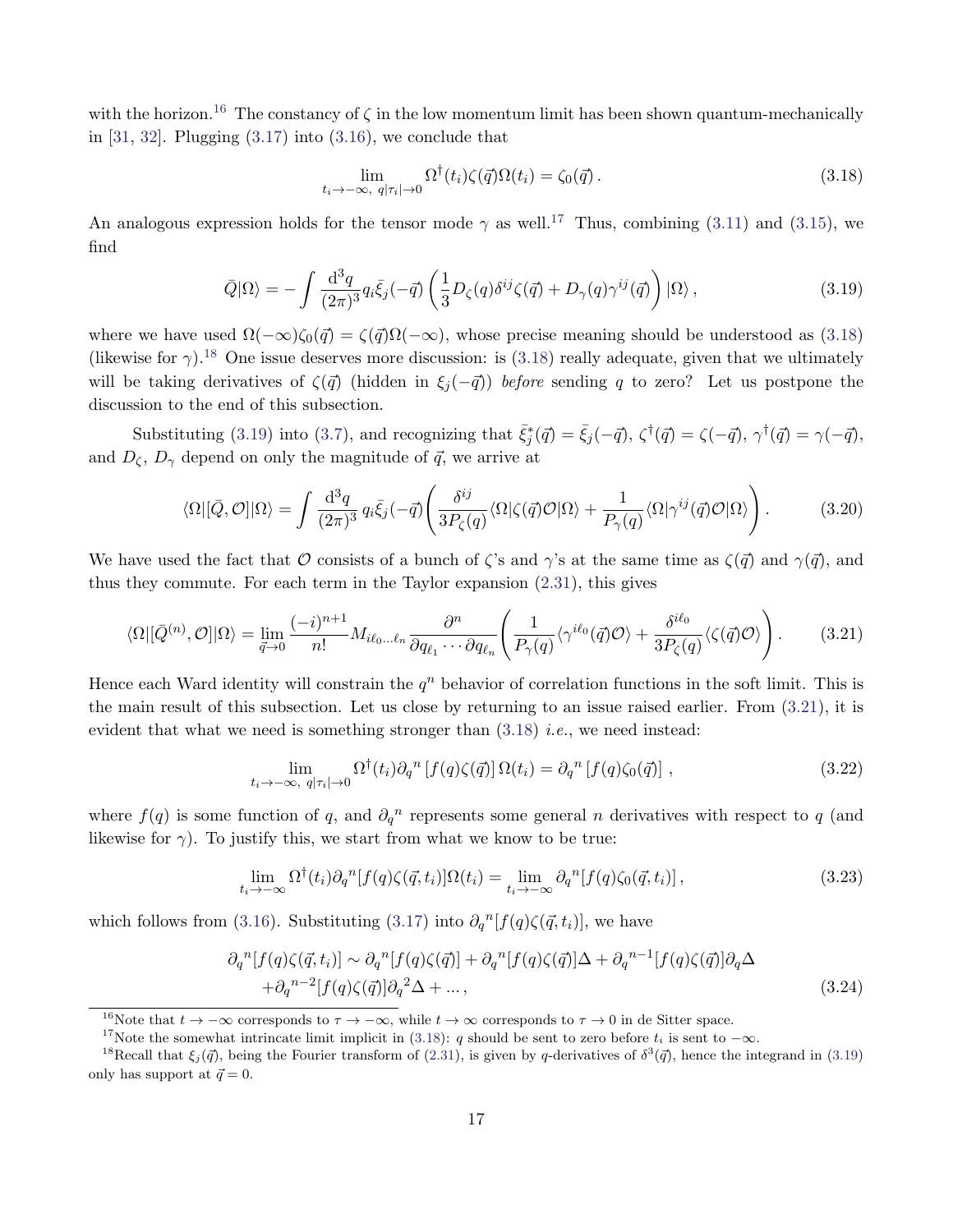where we have been cavalier about numerical coefficients. The important point is that  $\partial_q^{n-m}[f(q)\zeta(\vec{q})] \sim$  $q^{-m}\partial_q{}^n[f(q)\zeta(\vec{q})],$  and thus as long as

<span id="page-18-0"></span>
$$
\lim_{q|\tau_i| \to 0} q^m \partial_q^m \Delta = 0 \quad \text{for} \quad m \ge 0 \tag{3.25}
$$

(and likewise for  $\Delta_0$ ), all the corrections from  $\Delta$ ,  $\Delta_0$  and their derivatives drop out in the long-wavelength limit, and [\(3.22\)](#page-17-6) is established. Therefore, the precise long-wavelength-constancy requirement on  $\zeta$  is [\(3.17\)](#page-16-3) supplemented by [\(3.25\)](#page-18-0). It is worth noting that (3.25) is obeyed by many different possible  $\Delta$ 's. For instance,  $1+\Delta = (1+iq\tau_i)e^{-iq\tau_i}$  (*i.e.*, Hankel function) gives  $\Delta \sim (q\tau_i)^2/2 + ...$  in the long-wavelength limit, while  $1 + \Delta = e^{iq\tau_i}$  gives  $\Delta \sim iq\tau_i + ...$  Both satisfy [\(3.25\)](#page-18-0). The former describes the behavior in standard inflationary models, while the latter arise in more unusual scenarios including ones with no expansion [\[44\]](#page-43-11). It is important to emphasize that whether  $\Delta$  goes like q or  $q^2$  in the soft limit has no bearing on which of the consistency relations (*i.e.*, which n in  $(3.21)$ ) is satisfied. As long as  $(3.25)$  holds, the consistency relations are expected to hold for all n.

#### 3.3 The right-hand side

At each order in n, the variation of  $\mathcal O$  can be split into a part that includes the non-linear shifts in the fields and a part that includes the linear transformations:

$$
\bar{\delta}^{(n)}\mathcal{O} = \bar{\delta}_{\text{non-lin.}}^{(n)}\mathcal{O} + \bar{\delta}_{\text{lin.}}^{(n)}\mathcal{O} \,. \tag{3.26}
$$

As shown in Appendix [C,](#page-32-0) the non-linear part contributes to disconnected diagrams in the Ward identities and therefore drops out when considering connected correlation functions. For instance, from [\(2.33\)](#page-10-2) the non-linear variation of  $\zeta$  schematically gives contributions of the form

$$
\langle \vec{\delta}_{\text{non-lin.}}^{(n)} \mathcal{O} \rangle \sim \lim_{\vec{q} \to 0} \frac{\partial^n}{\partial k_a^n} \delta^3(\vec{q} + \vec{k}_a) \langle \zeta(\vec{k}_1) \cdots \zeta(\vec{k}_{a-1}) \zeta(\vec{k}_{a+1}) \cdots \zeta(\vec{k}_M) \mathcal{O}^{\gamma}(\vec{k}_{M+1}, \dots, \vec{k}_N) \rangle
$$

describing a 2-point function (or more precisely,  $\langle \zeta(\vec{q})\zeta(\vec{k}_a)\rangle/P_\zeta(q)$ ) disconnected from an  $N-1$  point function, which is precisely canceled by a disconnected term from the left-hand side of the Ward identities. Focusing on connected correlators, substitution of the field transformations [\(2.33\)](#page-10-2) therefore gives

$$
\langle \bar{\delta}^{(n)} \mathcal{O} \rangle_c = -\frac{(-i)^n}{n!} M_{i\ell_0 \dots \ell_n} \Bigg\{ \sum_{a=1}^N \left( \delta^{i\ell_0} \frac{\partial^{n-1}}{\partial k_{\ell_1}^a \cdots \partial k_{\ell_n}^a} + \frac{k_a^i}{n+1} \frac{\partial^{n+1}}{\partial k_{\ell_0}^a \cdots \partial k_{\ell_n}^a} \right) \langle \mathcal{O}(\vec{k}_1, \dots, \vec{k}_N) \rangle_c
$$
  
 
$$
- \sum_{a=1}^M \Upsilon^{i\ell_0 i_a j_a}(\hat{k}_a) \frac{\partial^n}{\partial k_{\ell_1}^a \cdots \partial k_{\ell_n}^a} \langle \mathcal{O}^{\zeta}(\vec{k}_1, \dots, \vec{k}_{a-1}, \vec{k}_{a+1}, \dots, \vec{k}_M) \gamma_{i_a j_a}(\vec{k}_a) \mathcal{O}^{\gamma}(\vec{k}_{M+1}, \dots, \vec{k}_N) \rangle_c
$$
  
 
$$
- \sum_{b=M+1}^N \Gamma^{i\ell_0} \kappa^{k_b \ell_b}_{i_b j_b}(\hat{k}_b) \frac{\partial^n}{\partial k_{\ell_1}^b \cdots \partial k_{\ell_n}^b} \langle \mathcal{O}^{\zeta}(\vec{k}_1, \dots, \vec{k}_M) \mathcal{O}^{\gamma}_{i_{M+1} j_{M+1}, \dots, k_b \ell_b, \dots i_N j_N}(\vec{k}_{M+1}, \dots, \vec{k}_N) \rangle_c \Bigg\} + \dots
$$
(3.27)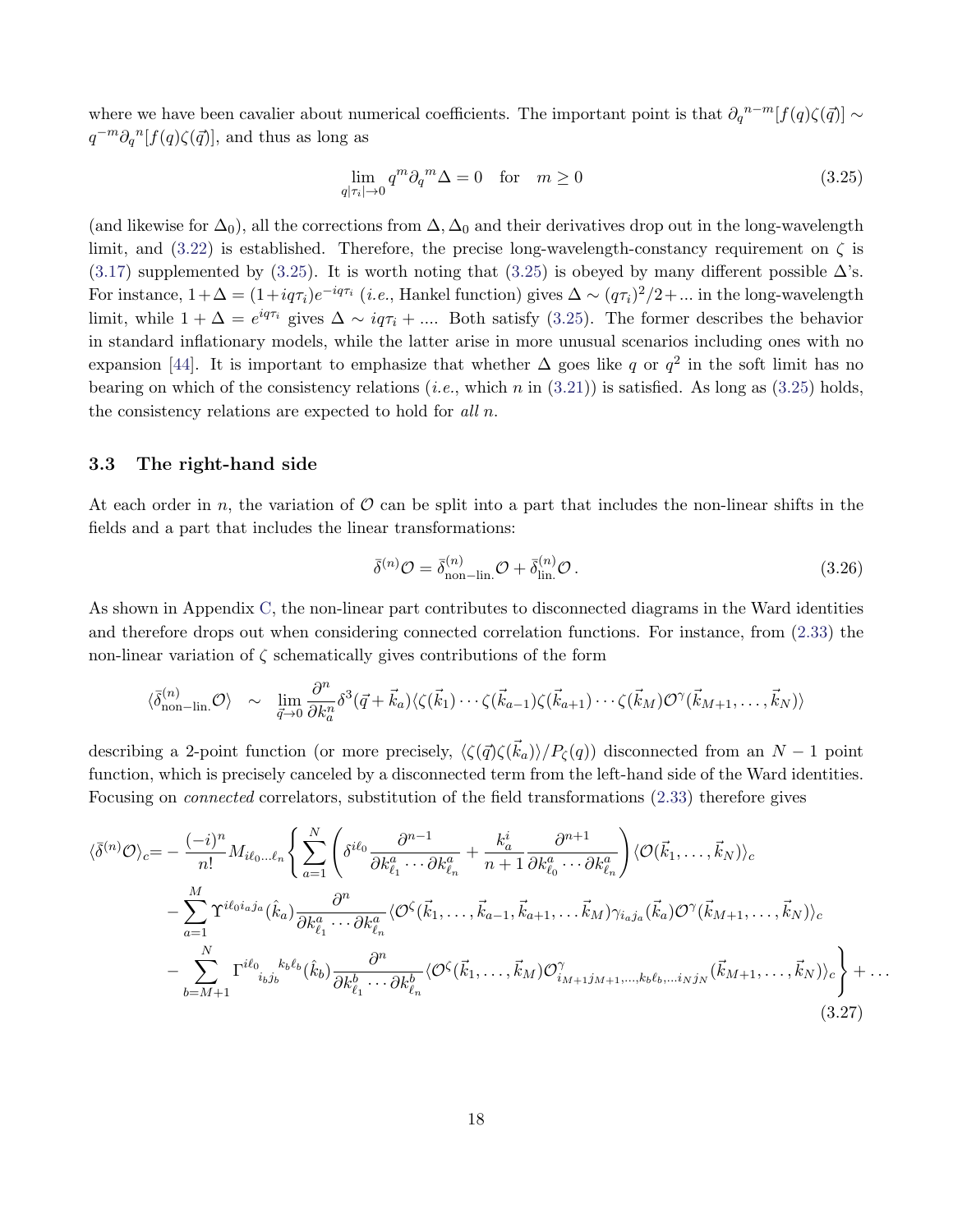Combining with [\(3.21\)](#page-17-5), we obtain the connected version of the Ward identities:

<span id="page-19-0"></span>
$$
\lim_{\vec{q}\to 0} M_{i\ell_0\ldots\ell_n} \frac{\partial^n}{\partial q_{\ell_1}\cdots\partial q_{\ell_n}} \left( \frac{1}{P_{\gamma}(q)} \langle \gamma^{i\ell_0}(\vec{q}) \mathcal{O}(\vec{k}_1,\ldots,\vec{k}_N) \rangle_c + \frac{\delta^{i\ell_0}}{3P_{\zeta}(q)} \langle \zeta(\vec{q}) \mathcal{O}(\vec{k}_1,\ldots,\vec{k}_N) \rangle_c \right) \n= -M_{i\ell_0\ldots\ell_n} \left\{ \sum_{a=1}^N \left( \delta^{i\ell_0} \frac{\partial^n}{\partial k_{\ell_1}^a \cdots \partial k_{\ell_n}^a} + \frac{k_a^i}{n+1} \frac{\partial^{n+1}}{\partial k_{\ell_0}^a \cdots \partial k_{\ell_n}^a} \right) \langle \mathcal{O}(\vec{k}_1,\ldots,\vec{k}_N) \rangle_c \n- \sum_{a=1}^M \Upsilon^{i\ell_0 i_a j_a}(\hat{k}_a) \frac{\partial^n}{\partial k_{\ell_1}^a \cdots \partial k_{\ell_n}^a} \langle \mathcal{O}^{\zeta}(\vec{k}_1,\ldots,\vec{k}_{a-1},\vec{k}_{a+1},\ldots,\vec{k}_M) \gamma_{i_a j_a}(\vec{k}_a) \mathcal{O}^{\gamma}(\vec{k}_{M+1},\ldots,\vec{k}_N) \rangle_c \n- \sum_{b=M+1}^N \Gamma^{i\ell_0} \zeta^{k_b \ell_b}_{i_b j_b}(\hat{k}_b) \frac{\partial^n}{\partial k_{\ell_1}^b \cdots \partial k_{\ell_n}^b} \langle \mathcal{O}^{\zeta}(\vec{k}_1,\ldots,\vec{k}_M) \mathcal{O}^{\gamma}_{i_{M+1} j_{M+1},\ldots,k_b \ell_b,\ldots i_N j_N}(\vec{k}_{M+1},\ldots,\vec{k}_N) \rangle_c \right\} + \ldots
$$
\n(3.28)

The ellipses indicate terms on the right-hand side that are higher-order in the fields. One further simplification is possible. As shown in Appendix [D,](#page-35-0) the momentum-conserving delta functions implicit on both sides of [\(3.28\)](#page-19-0) can be canceled, leaving us with an identity for "primed" correlation functions, defined by removing the delta function [\[51\]](#page-44-11)

<span id="page-19-2"></span>
$$
\langle \mathcal{O}(\vec{q}, \vec{k}_1, \dots, \vec{k}_N) \rangle = (2\pi)^3 \delta^3(\vec{P}) \langle \mathcal{O}(\vec{q}, \vec{k}_1, \dots, \vec{k}_N) \rangle', \tag{3.29}
$$

where  $\vec{P} \equiv \vec{q} + \vec{k}_1 + \ldots + \vec{k}_N$ . The primed correlator is thus defined on shell. It is a function of only N momenta, which can be chosen to be  $\vec{k}_1,\ldots,\vec{k}_N$ . As shown in Appendix [D,](#page-35-0) the Ward identities in terms of primed correlators are given by

<span id="page-19-1"></span>
$$
\lim_{\vec{q}\to 0} M_{i\ell_0...\ell_n} \frac{\partial^n}{\partial q_{\ell_1} \cdots \partial q_{\ell_n}} \left( \frac{1}{P_{\gamma}(q)} \langle \gamma^{i\ell_0}(\vec{q}) \mathcal{O}(\vec{k}_1, \ldots, \vec{k}_N) \rangle_c' + \frac{\delta^{i\ell_0}}{3P_{\zeta}(q)} \langle \zeta(\vec{q}) \mathcal{O}(\vec{k}_1, \ldots, \vec{k}_N) \rangle_c' \right) \n= -M_{i\ell_0...\ell_n} \left\{ \sum_{a=1}^N \left( \delta^{i\ell_0} \frac{\partial^n}{\partial k_{\ell_1}^a \cdots \partial k_{\ell_n}^a} - \frac{\delta_{n0}}{N} \delta^{i\ell_0} + \frac{k_a^i}{n+1} \frac{\partial^{n+1}}{\partial k_{\ell_0}^a \cdots \partial k_{\ell_n}^a} \right) \langle \mathcal{O}(\vec{k}_1, \ldots, \vec{k}_N) \rangle_c' - \sum_{a=1}^M \Upsilon^{i\ell_0 i_a j_a}(\hat{k}_a) \frac{\partial^n}{\partial k_{\ell_1}^a \cdots \partial k_{\ell_n}^a} \langle \mathcal{O}^{\zeta}(\vec{k}_1, \ldots, \vec{k}_{a-1}, \vec{k}_{a+1}, \ldots \vec{k}_M) \gamma_{i_a j_a}(\vec{k}_a) \mathcal{O}^{\gamma}(\vec{k}_{M+1}, \ldots, \vec{k}_N) \rangle_c' - \sum_{b=M+1}^N \Gamma^{i\ell_0} \zeta_{i_b j_b} k_b \ell_b (\hat{k}_b) \frac{\partial^n}{\partial k_{\ell_1}^b \cdots \partial k_{\ell_n}^b} \langle \mathcal{O}^{\zeta}(\vec{k}_1, \ldots, \vec{k}_M) \mathcal{O}_{i_{M+1} j_{M+1}, \ldots, k_b \ell_b, \ldots i_N j_N}(\vec{k}_{M+1}, \ldots, \vec{k}_N) \rangle_c' \right\} \n+ \ldots
$$
\n(3.30)

Apart from the  $\delta_{n0}$  term on the second line, this takes the same form as the unprimed identity [\(3.28\)](#page-19-0). The general Ward identities [\(3.30\)](#page-19-1) relate  $N + 1$ -point correlation functions with a  $\vec{q} = 0$  scalar or tensor insertion to the symmetry transformations of N-point correlation functions.

#### <span id="page-19-3"></span>3.4 Component Ward identities

The Ward identities [\(3.30\)](#page-19-1) involve the coefficient arrays  $M_{i\ell_0...\ell_n}(\hat{q})$ . In order for these to arise as the  $\vec{q} \to 0$ limit of correlation functions involving *physical* modes, the  $M_{i\ell_0...\ell_n}$  parameters of the transformations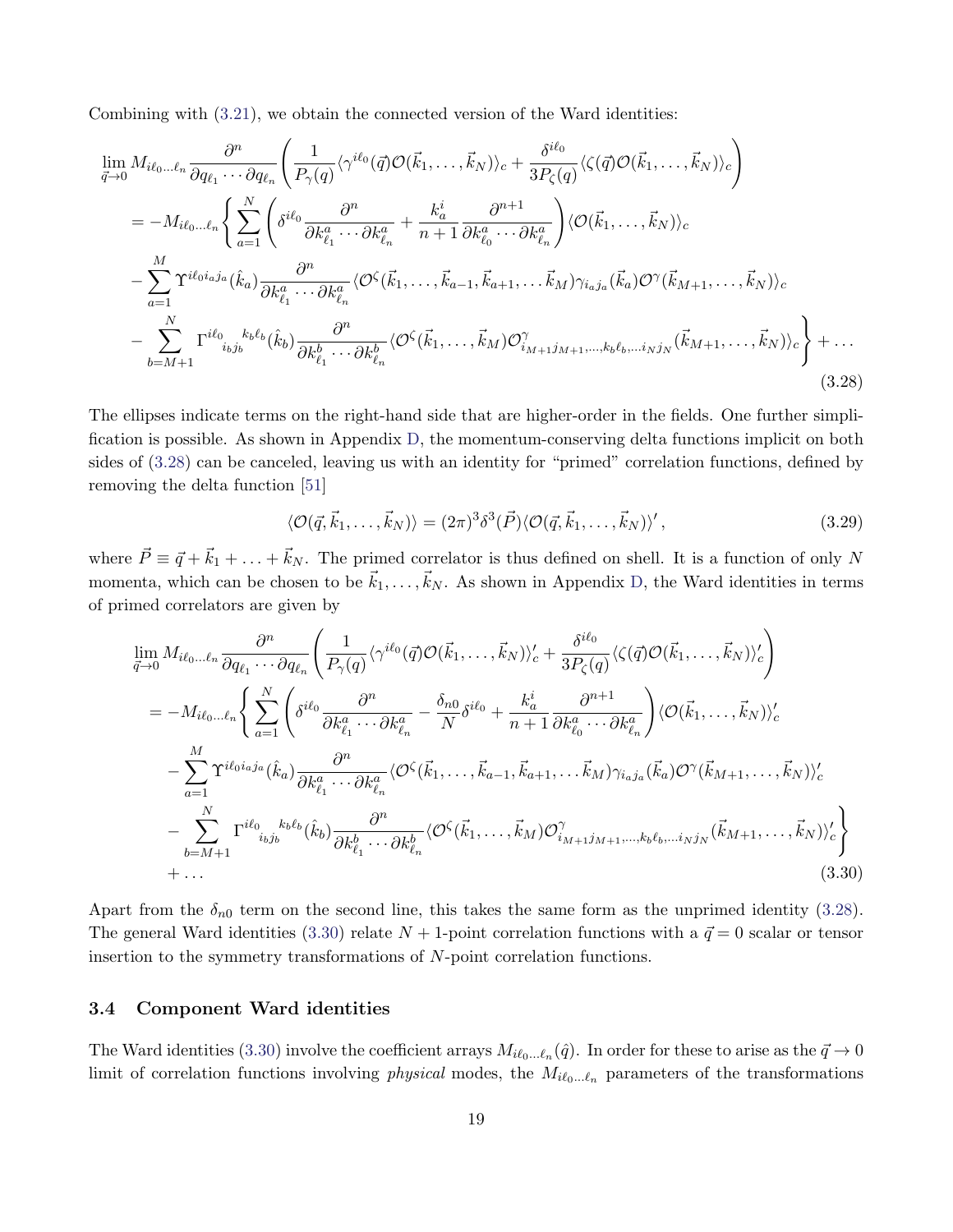must acquire  $\vec{q}$ -dependence, as discussed in Sec. [2.4.](#page-9-3) Specifically, the regulated array  $M_{i\ell_0...\ell_n}(\hat{q})$  must satisfy the transversality condition  $(2.35)$ . For each choice of M's satisfying these conditions as well as the symmetry property [\(2.32\)](#page-9-1), we can plug into [\(3.30\)](#page-19-1) and obtain a Ward identity.

Alternatively, we can remove the  $M_{i\ell_0...\ell_n}(\hat{q})$  coefficients from [\(3.30\)](#page-19-1) by projecting the indices contracted with the  $M$ 's onto an appropriate subspace. We must not only ensure that the resulting identities are symmetric in  $(\ell_0, \ldots, \ell_n)$  and consistent with the trace condition [\(2.32\)](#page-9-1), but that they are also trans-verse in the sense of [\(2.35\)](#page-10-4). This can be achieved by introducing operators  $P_{i\ell_0...\ell_njm_0...m_n}(\hat{q})$  with the following properties:

- 1.  $P_{i\ell_0...\ell_njm_0...m_n}$  is symmetric in the  $(\ell_0, \ldots, \ell_n)$  indices and in the  $(m_0 \ldots m_n)$  indices.
- 2.  $P_{i\ell_0...\ell_njm_0...m_n}$  is symmetric under the interchange of sets of indices:  $P_{i\ell_0...\ell_njm_0...m_n} = P_{jm_0...m_ni\ell_0...\ell_n}$ .
- 3. For  $n \geq 1$ ,  $P_{i\ell_0...\ell_njm_0...m_n}$  obeys the trace condition [\(2.32\)](#page-9-1):

<span id="page-20-2"></span>
$$
P_{i\ell\ell\ell_2\ldots\ell_njm_0\ldots m_n} = -\frac{1}{3} P_{\ell i\ell\ell_2\ldots\ell_njm_0\ldots m_n} \qquad (n \ge 1).
$$
 (3.31)

4.  $P_{i\ell_0...\ell_njm_0...m_n}$  satisfies the transverse condition [\(2.35\)](#page-10-4):

<span id="page-20-1"></span>
$$
\hat{q}^{i}\left(P_{i\ell_{0}\ell_{1}...\ell_{n}jm_{0}...m_{n}}(\hat{q})+P_{\ell_{0}i\ell_{1}...\ell_{n}jm_{0}...m_{n}}(\hat{q})-\frac{2}{3}\delta_{i\ell_{0}}P_{\ell\ell\ell_{1}...\ell_{n}jm_{0}...m_{n}}(\hat{q})\right)=0.
$$
\n(3.32)

In other words,  $P$  has the same properties as  $M$  under either sets of indices and is symmetric under the interchange of sets of indices. In Appendix [E,](#page-39-0) we will explain how to systematically construct these physical operators and give explicit expressions for the first few values of  $n$ . (As noted in the Appendix, the various projectors obtained using this method will in general form an over-complete set. This means the identities below will not all be independent, though none will be missing.)

In terms of these operators, the Ward identities [\(3.30\)](#page-19-1) become

<span id="page-20-0"></span>
$$
\lim_{\vec{q}\to 0} P_{i\ell_0\ldots\ell_njm_0\ldots m_n}(\hat{q}) \frac{\partial^n}{\partial q_{m_1}\ldots\partial q_{m_n}} \left( \frac{1}{P_{\gamma}(q)} \langle \gamma^{jm_0}(\vec{q}) \mathcal{O}(\vec{k}_1,\ldots,\vec{k}_N) \rangle_c' + \frac{\delta^{jm_0}}{3P_{\zeta}(q)} \langle \zeta(\vec{q}) \mathcal{O}(\vec{k}_1,\ldots,\vec{k}_N) \rangle_c' \right) \n= -P_{i\ell_0\ldots\ell_njm_0\ldots m_n}(\hat{q}) \left\{ \sum_{a=1}^N \left( \delta^{jm_0} \frac{\partial^n}{\partial k_{m_1}^a \ldots \partial k_{m_n}^a} - \frac{\delta_{n0}}{N} \delta^{jm_0} + \frac{k_a^j}{n+1} \frac{\partial^{n+1}}{\partial k_{m_0}^a \ldots \partial k_{m_n}^a} \right) \langle \mathcal{O}(\vec{k}_1,\ldots,\vec{k}_N) \rangle_c' \right\} \n- \sum_{a=1}^M \Upsilon^{jm_0i_a j_a}(\hat{k}_a) \frac{\partial^n}{\partial k_{m_1}^a \ldots \partial k_{m_n}^a} \langle \mathcal{O}^{\zeta}(\vec{k}_1,\ldots,\vec{k}_{a-1},\vec{k}_{a+1},\ldots,\vec{k}_M) \gamma_{i_a j_a}(\vec{k}_a) \mathcal{O}^{\gamma}(\vec{k}_{M+1},\ldots,\vec{k}_N) \rangle_c' \n- \sum_{b=M+1}^N \Gamma^{jm_0}{}_{i_b j_b}{}^{k_b \ell_b}(\hat{k}_b) \frac{\partial^n}{\partial k_{m_1}^b \ldots \partial k_{m_n}^b} \langle \mathcal{O}^{\zeta}(\vec{k}_1,\ldots,\vec{k}_M) \mathcal{O}^{\gamma}_{i_{M+1}j_{M+1},\ldots,i_b \ell_b,\ldots i_N j_N}(\vec{k}_{M+1},\ldots,\vec{k}_N) \rangle_c' + \cdots
$$
\n(3.33)

These component Ward identities are the main result of this paper. A few remarks are in order:

• At each n, the identities [\(3.33\)](#page-20-0) constrains the  $q^n$  behavior of the soft limits. At lowest order,  $n = 0, 1$ , the  $q^0$  and q behavior is completely fixed [\[3,](#page-41-2) [47\]](#page-44-1). At higher order,  $n \geq 2$ , the Ward identities only constrain part of the  $N+1$  correlator in the soft limit.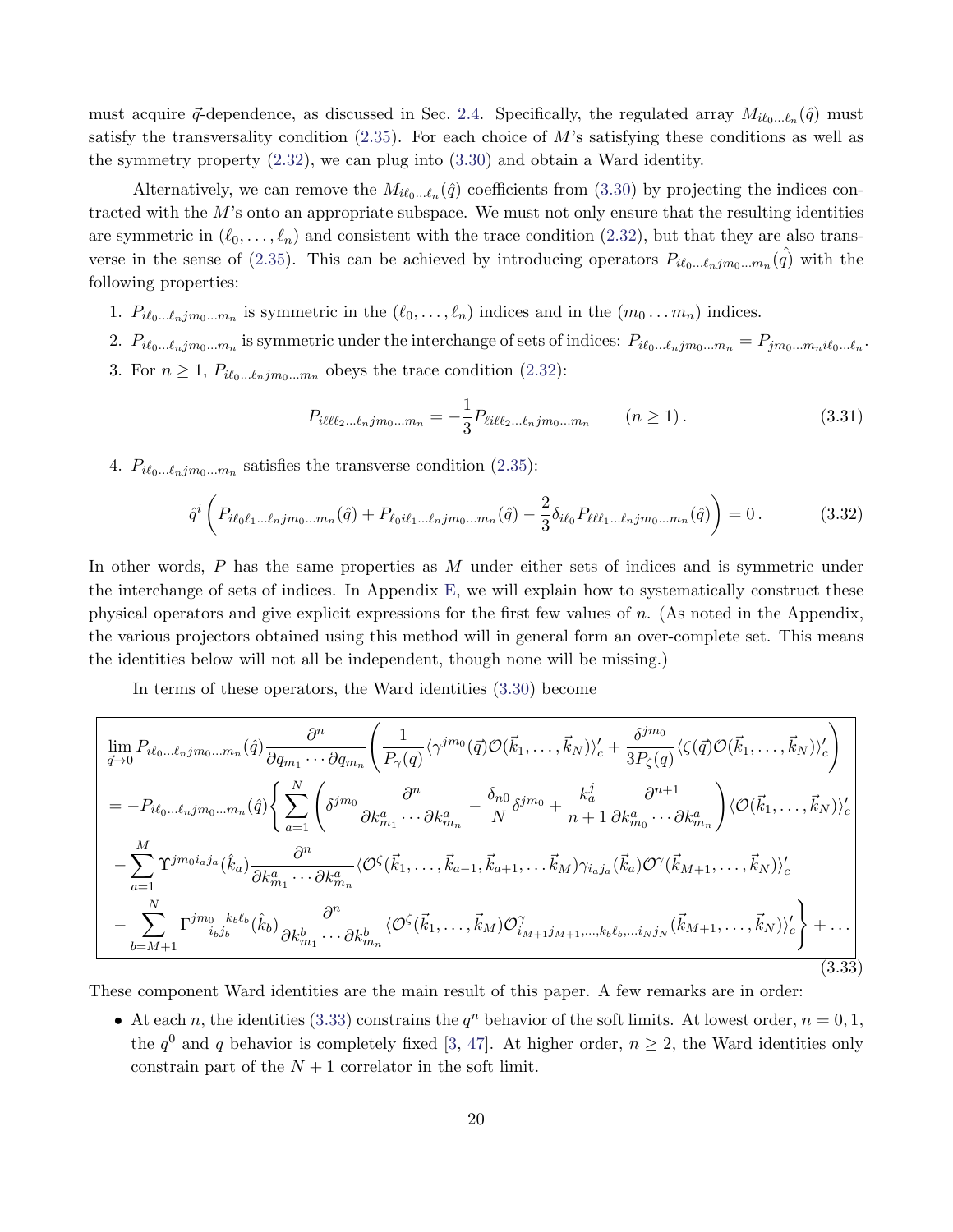- The primed correlation functions are defined in [\(3.29\)](#page-19-2) as on-shell correlators. Correlators on the left-hand side, such as  $\langle \zeta(\vec{q})\mathcal{O}(\vec{k}_1,\ldots,\vec{k}_N)\rangle'$ , are functions of N momenta. Without loss of generality, these can be chosen to be  $\vec{q}, \vec{k}_1, \ldots, \vec{k}_{N-1}$ , in which case one should make the replacement  $\vec{k}_N =$  $-\vec{q} - \vec{k}_1 - \ldots - \vec{k}_{N-1}$  before differentiating with respect to q. Similarly, the primed correlator  $\langle \mathcal{O}(\vec{k}_1,\ldots,\vec{k}_N)\rangle'$  on the right-hand side is a function of  $N-1$  momenta. Choosing these to be  $\vec{k}_1, \ldots, \vec{k}_{N-1}$ , one should make the replacement  $\vec{k}_N = -\vec{k}_1 - \ldots - \vec{k}_{N-1}$  before differentiating with respect to  $k_a$ , where  $a = 1, \ldots, N - 1$ .
- The ellipses denote corrections that are higher-order in the fields, as discussed below [\(2.33\)](#page-10-2). (As argued in Sec. [2.2,](#page-5-0) however, the dilation symmetry is exceptional, and the field transformations [\(2.16\)](#page-7-4) are exact in this case.)
- The Ward identities [\(3.33\)](#page-20-0) hold independently of whether the hard modes with momenta  $\vec{k}_1, \ldots, \vec{k}_N$ are inside or outside the horizon. In particular, following [\[38\]](#page-43-5) it would be interesting to generalize the analysis to include correlation functions with time or spatial derivatives acting on the short modes, as this can be useful for loop calculations [\[63–](#page-44-12)[67\]](#page-45-0).
- Note that even if the operator  $\mathcal O$  contains no  $\gamma$ , the right hand side does involve  $\gamma$  through the third line of [\(3.33\)](#page-20-0), which replaces successively each  $\zeta$  by  $\gamma$ . However, the fourth line would vanish in such a case.
- The Ward identities also have implications for correlation functions with a soft internal line, where the sum  $\vec{q} \equiv -(\vec{k}_1 + \dots \vec{k}_M)$  of M of external momenta approaches zero. In this limit, the correlation function is dominated by the exchange of a soft scalar or tensor mode, and the answer factorizes into the product of  $N - M + 1$ - and  $M + 1$ -point correlators in the soft limit [\[68,](#page-45-1) [69\]](#page-45-2). For instance, for a product of scalar modes [\[47\]](#page-44-1),

$$
\lim_{\vec{q}\to 0} \langle \mathcal{O}^{\zeta}(\vec{k}_1,\ldots,\vec{k}_N) \rangle_c' = \lim_{\vec{q}\to 0} \left( \langle \zeta(\vec{q}) \mathcal{O}^{\zeta}(\vec{k}_1,\ldots\vec{k}_M) \rangle_c' \frac{1}{P_{\zeta}(q)} \langle \zeta(-\vec{q}) \mathcal{O}^{\zeta}(\vec{k}_{M+1},\ldots\vec{k}_N) \rangle_c' + \sum_s \langle \gamma^s(\vec{q}) \mathcal{O}^{\zeta}(\vec{k}_1,\ldots\vec{k}_M) \rangle_c' \frac{1}{P_{\gamma}(q)} \langle \gamma^s(-\vec{q}) \mathcal{O}^{\zeta}(\vec{k}_{M+1},\ldots\vec{k}_N) \rangle_c' \right) (3.34)
$$

The identities [\(3.33\)](#page-20-0) can be applied to the soft limits of the individual correlators in the products, and thus constrain the form of correlation functions with soft internal lines.

In the following Sections, we will study special cases of these identities. Specifically, we will show in Sec. [4](#page-21-0) that the  $n = 0$  identities reproduce Maldacena's original consistency relations for scalars and tensors [\[3\]](#page-41-2). We will also show that the  $n = 1$  identities reproduce the conformal consistency relation and the lineargradient tensor consistency relation derived recently in [\[47\]](#page-44-1). In Sec. [5,](#page-24-0) we will show in detail that the  $n = 2$  identities lead to novel consistency relations, and check their validity with the 3-point graviton correlation function in slow-roll inflation.

### <span id="page-21-0"></span>4 Recovering Known Consistency Relations

In this Section we will recover, as particular cases of our general Ward identities [\(3.33\)](#page-20-0), the known consistency relations for single-field inflation. Specifically, for  $n = 0$  we will recover Maldacena's original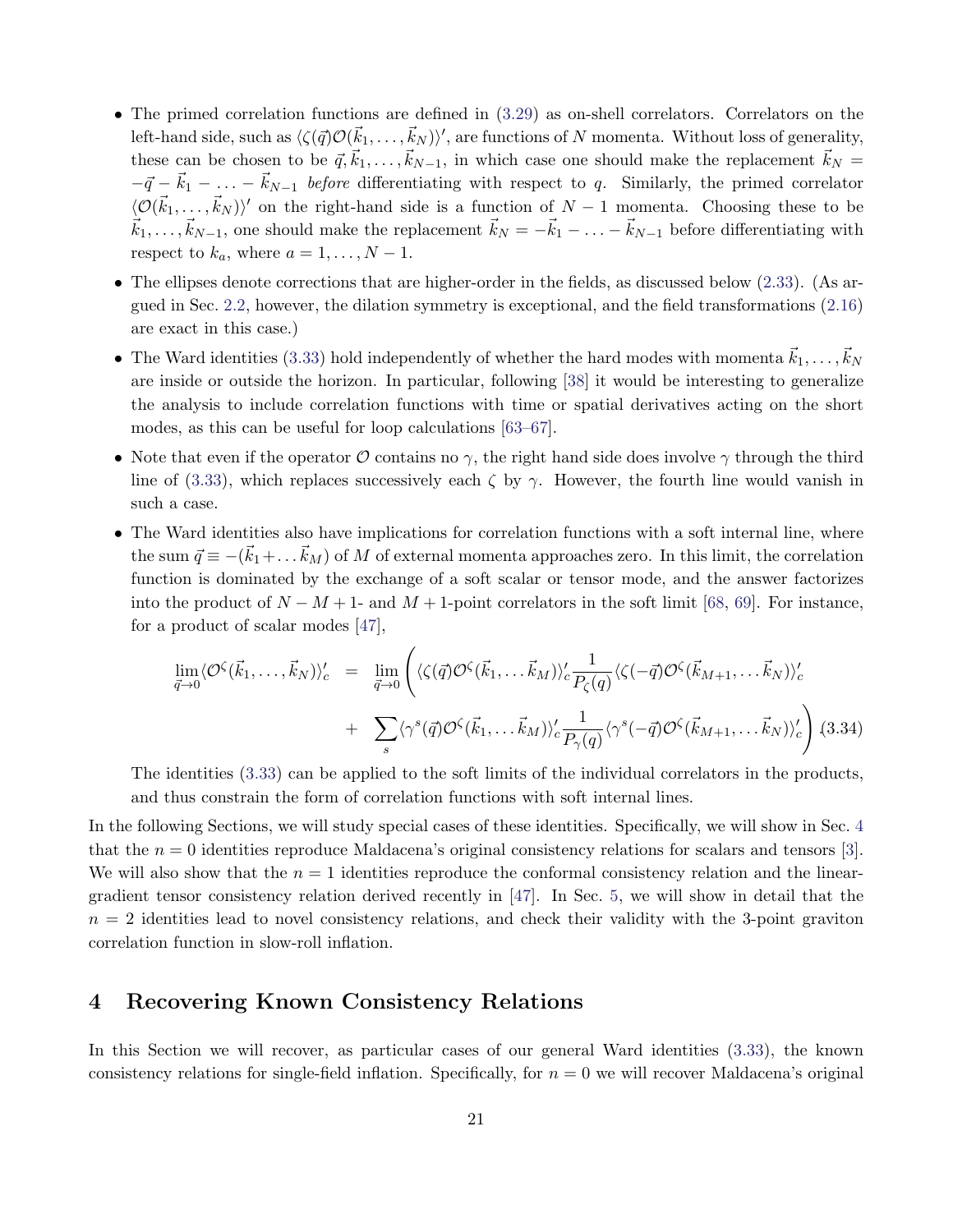dilation consistency relation and anisotropic scaling relation [\[3\]](#page-41-2). For  $n = 1$ , we will reproduce the lineargradient consistency relations derived recently in [\[47\]](#page-44-1).

#### 4.1 Dilation consistency relation

For a dilation, the transverse condition [\(2.35\)](#page-10-4) is trivially satisfied since tensors transform linearly. We can simply go back to [\(3.30\)](#page-19-1) and substitute  $M_{i\ell_0} = \lambda \delta_{i\ell_0}$  to obtain<sup>[19](#page-22-0)</sup>

<span id="page-22-2"></span>
$$
\lim_{\vec{q}\to 0} \frac{1}{P_{\zeta}(q)} \langle \zeta(\vec{q}) \mathcal{O}(\vec{k}_1, \dots, \vec{k}_N) \rangle_c' = -\left(3(N-1) + \sum_{a=1}^N \vec{k}_a \cdot \frac{\partial}{\partial \vec{k}_a} \right) \langle \mathcal{O}(\vec{k}_1, \dots, \vec{k}_N) \rangle_c',\tag{4.1}
$$

which is the well-known consistency relation of inflation  $[3-5]$  $[3-5]$ . Note that this identity receives no higherorder corrections in the fields, since the dilation field transformations [\(2.16\)](#page-7-4) are exact.

#### 4.2 Anisotropic scaling consistency relation

For the anisotropic scaling, we substitute in [\(3.33\)](#page-20-0)  $M_{i\ell_0} = S_{i\ell_0}$  with  $S_{ii} = 0$  and  $\hat{q}^i S_{i\ell_0}(\hat{q}) = 0$ . For concreteness, let us specialize to the case where the hard modes are scalars:  $\mathcal{O} = \mathcal{O}^{\zeta} = \prod_{a=1}^{N} \zeta(\vec{k}_a)$ . In this case, the Ward identity reduces to

<span id="page-22-1"></span>
$$
\lim_{\vec{q}\to 0} P_{i\ell_0jm_0}^{\mathrm{T}}(\hat{q}) \frac{1}{P_{\gamma}(q)} \langle \gamma^{jm_0}(\vec{q}) \mathcal{O}^{\zeta}(\vec{k}_1,\dots,\vec{k}_N) \rangle_c' = - P_{i\ell_0jm_0}^{\mathrm{T}}(\hat{q}) \sum_{a=1}^N \left\{ k_a^j \frac{\partial}{\partial k_{m_0}^a} \langle \mathcal{O}^{\zeta}(\vec{k}_1,\dots,\vec{k}_N) \rangle_c' - \frac{1}{2} \langle \mathcal{O}^{\zeta}(\vec{k}_1,\dots,\vec{k}_{a-1},\vec{k}_{a+1},\dots,\vec{k}_N) \gamma_{jm_0}(\vec{k}_a) \rangle_c' \right\} + \dots
$$
\n(4.2)

where we have used  $\Upsilon^{j m_0 i_a j_a}(\hat{k}_a) \gamma_{i_a j_a}(\vec{k}_a) = \frac{1}{2} \gamma_{j m_0}(\vec{k}_a)$ . The required operator  $P_{i\ell_0 j m_0}^{\rm T}$  has the same permutation properties as M for each pair of indices, that is, it is symmetric and traceless in  $(i, \ell_0)$  and  $(j, m_0)$ . Moreover, it is symmetric under the exchange of pairs of indices  $(i, \ell_0) \leftrightarrow (j, m_0)$ , as well as transverse  $\hat{q}^i P_{i\ell_{0}jm_0}^{\mathrm{T}} = 0$ . The operator with these properties and suitably normalized can be readily inferred:

<span id="page-22-3"></span>
$$
P_{i\ell_0jm_0}^{\rm T} = P_{ij}P_{\ell_0m_0} + P_{im_0}P_{j\ell_0} - P_{i\ell_0}P_{jm_0},\tag{4.3}
$$

where  $P_{i\ell_0} = \delta_{i\ell_0} - \hat{q}_i\hat{q}_{\ell_0}$  is the transverse projector. (The operator  $P_{i\ell_0jm_0}^{\rm T}$  appears in the completeness relation for the polarization tensors – see [\(A.7\)](#page-30-0).) Since  $\gamma_{jm_0}$  is itself transverse and traceless, we have  $P_{i\ell_0jm_0}^{\text{T}}(\hat{q})\gamma^{jm_0}(\vec{q}) = 2\gamma_{i\ell_0}(\vec{q})$ , and [\(4.2\)](#page-22-1) simplifies to

<span id="page-22-4"></span>
$$
\lim_{\vec{q}\to 0} \frac{1}{P_{\gamma}(q)} \langle \gamma_{i\ell_0}(\vec{q}) \mathcal{O}^{\zeta}(\vec{k}_1,\dots,\vec{k}_N) \rangle_c' = -\frac{1}{2} P_{i\ell_0 j m_0}^{\mathrm{T}}(\hat{q}) \sum_{a=1}^N \left\{ k_a^j \frac{\partial}{\partial k_{m_0}^a} \langle \mathcal{O}^{\zeta}(\vec{k}_1,\dots,\vec{k}_N) \rangle_c' - \frac{1}{2} \langle \mathcal{O}^{\zeta}(\vec{k}_1,\dots,\vec{k}_{a-1},\vec{k}_{a+1},\dots,\vec{k}_N) \gamma_{j m_0}(\vec{k}_a) \rangle_c' \right\} + \dots (4.4)
$$

<span id="page-22-0"></span><sup>&</sup>lt;sup>19</sup>Alternatively, one can work directly with [\(3.33\)](#page-20-0) by substituting  $P_{i\ell_0jm_0}^{\text{dil.}} = \frac{1}{3} \delta_{i\ell_0} \delta_{jm_0}$ , which has all the desired properties. Tracing the resulting identity over  $(i, \ell_0)$  yields [\(4.1\)](#page-22-2).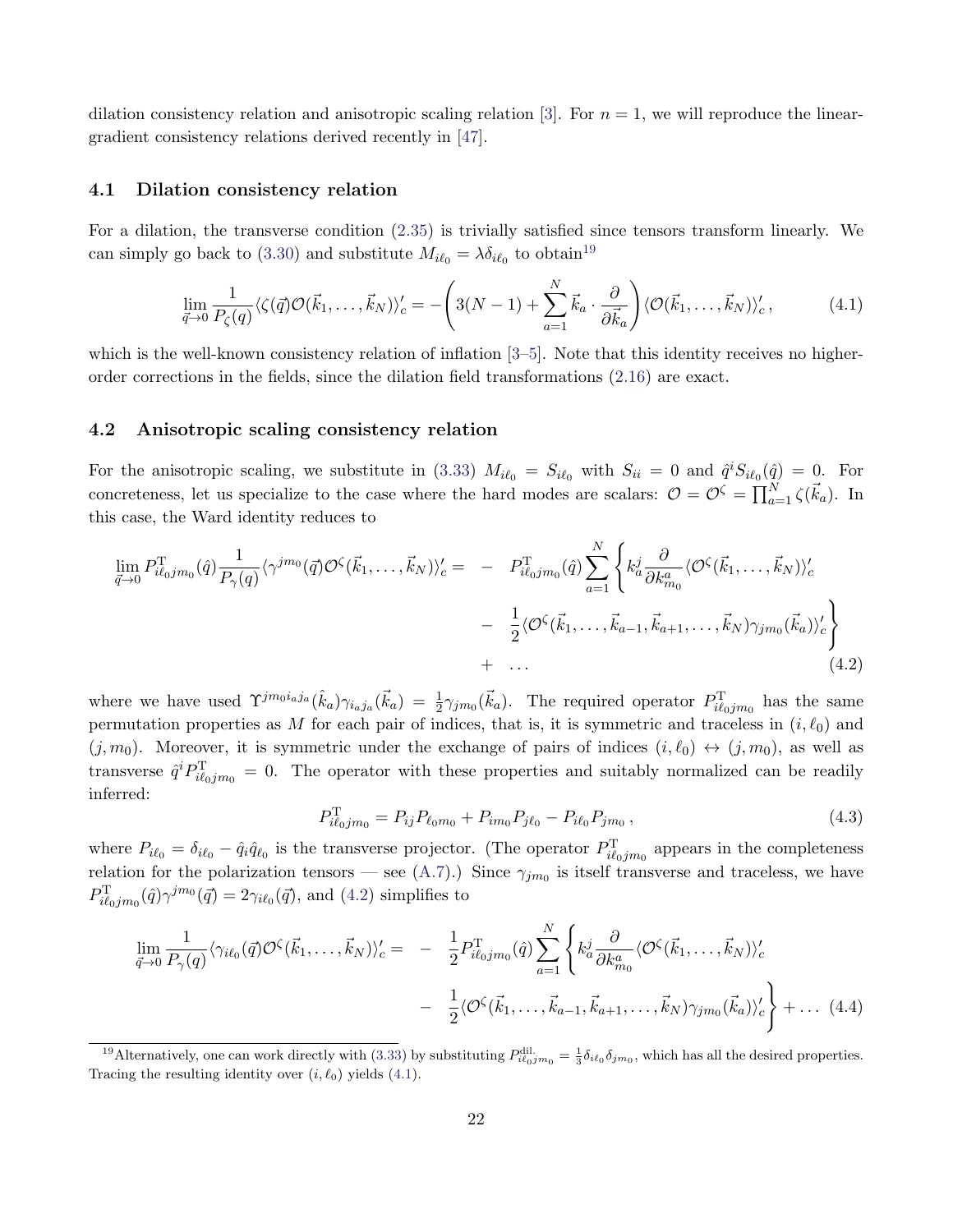Since this relation is usually expressed in the helicity basis, reviewed in Appendix [A,](#page-29-0) we can project both sides with the polarization tensor  $\epsilon_{i\ell_0}^s(q)$ . Using the orthonormality condition [\(A.6\)](#page-30-1), we obtain

$$
\lim_{\vec{q}\to 0} \frac{1}{P_{\gamma}(q)} \langle \gamma^s(\vec{q}) \mathcal{O}^{\zeta}(\vec{k}_1,\dots,\vec{k}_N) \rangle_c' = -\frac{1}{2} \epsilon_{i\ell_0}^s(\hat{q}) \sum_{a=1}^N \left\{ k_a^i \frac{\partial}{\partial k_a^{\ell_0}} \langle \mathcal{O}^{\zeta}(\vec{k}_1,\dots,\vec{k}_N) \rangle_c' - \frac{1}{2} \langle \mathcal{O}^{\zeta}(\vec{k}_1,\dots,\vec{k}_{a-1},\vec{k}_{a+1},\dots,\vec{k}_N) \gamma_{i\ell_0}(\vec{k}_a) \rangle_c' \right\} + \dots (4.5)
$$

For  $N = 2$ , the last line vanishes (since  $\langle \zeta \gamma \rangle = 0$ ), and the result agrees with [\[3\]](#page-41-2). For general N, the above agrees with [\[47\]](#page-44-1) to lowest order in the tensors, that is, as long as the last line is neglected.

#### 4.3 Linear-gradient consistency relations

It has been argued recently that the order  $q$  behavior of soft correlators is also fixed by consistency relations [\[47,](#page-44-1) [70\]](#page-45-3). We will show that these relations follow from the  $n = 1$  Ward identities. To make contact with [\[47\]](#page-44-1), we again specialize to a product of scalars for the hard modes:  $\mathcal{O} = \mathcal{O}^{\zeta}$ .

Recall that at  $n = 1$  we have a total of 7 symmetries, consisting of 3 SCTs and 4 tensor symmetries. Starting with the SCTs, we substitute  $M_{i\ell_0\ell_1}^{\text{SCT}} = b_{\ell_1}\delta_{i\ell_0} + b_{\ell_0}\delta_{i\ell_1} - b_i\delta_{\ell_0\ell_1}$  in [\(3.30\)](#page-19-1) to obtain

<span id="page-23-0"></span>
$$
\lim_{\vec{q}\to 0} \frac{\partial}{\partial q^i} \left( \frac{1}{P_{\zeta}(q)} \langle \zeta(\vec{q}) \mathcal{O}^{\zeta}(\vec{k}_1, \dots, \vec{k}_N) \rangle_c' \right) = -\frac{1}{2} \sum_{a=1}^N \left( 6 \frac{\partial}{\partial k_a^i} - k_a^i \frac{\partial^2}{\partial k_a^j \partial k_a^j} + 2k_a^j \frac{\partial^2}{\partial k_a^j \partial k_a^i} \right) \langle \mathcal{O}^{\zeta}(\vec{k}_1, \dots, \vec{k}_N) \rangle_c' + \dots
$$
\n(4.6)

(Note that the  $\Upsilon$  terms in [\(3.30\)](#page-19-1) vanish identically in this case.) This agrees with the conformal consistency relation — see Eq. (54) of [\[47\]](#page-44-1). Although it was originally believed that the SCTs were restricted to the scalar sector only [\[47,](#page-44-1) [48\]](#page-44-2), we have now generalized these transformations to include tensors. In particular, the tensor corrections encoded in the ellipses in [\(4.6\)](#page-23-0) can be computed explicitly using the expressions given in Sec. [2.2.](#page-5-0)

For the tensor symmetries, described by fully traceless  $M_{i\ell_0\ell_1}$ , the Ward identity [\(3.33\)](#page-20-0) gives

<span id="page-23-1"></span>
$$
\lim_{\vec{q}\to 0} P_{i\ell_0\ell_1jm_0m_1}^{\mathrm{T}}(\hat{q}) \frac{\partial}{\partial q^{m_1}} \left( \frac{1}{P_{\gamma}(q)} \langle \gamma^{jm_0}(\vec{q}) \mathcal{O}^{\zeta}(\vec{k}_1,\dots,\vec{k}_N) \rangle_c' \right)
$$
\n
$$
= -P_{i\ell_0\ell_1jm_0m_1}^{\mathrm{T}}(\hat{q}) \sum_{a=1}^N \left\{ \frac{1}{2} k_a^j \frac{\partial^2}{\partial k_{m_0}^a \partial k_{m_1}^a} \langle \mathcal{O}^{\zeta}(\vec{k}_1,\dots,\vec{k}_N) \rangle_c' - \Upsilon^{jm_0i_a j_a}(\hat{k}_a) \frac{\partial}{\partial k_{m_1}^a} \langle \mathcal{O}^{\zeta}(\vec{k}_1,\dots,\vec{k}_{a-1},\vec{k}_{a+1},\dots,\vec{k}_N) \gamma_{i\ell_0}(\vec{k}_a) \rangle_c' \right\} + \dots, \qquad (4.7)
$$

where  $P_{i\ell_0\ell_1jm_0m_1}^{\text{T}}$  is symmetric in  $(\ell_0, \ell_1)$  and  $(m_0, m_1)$ , fully traceless in  $(i, \ell_0, \ell_1)$  and  $(j, m_0, m_1)$ , symmetric under the interchange  $(i, \ell_0, \ell_1) \leftrightarrow (j, m_0, m_1)$ , and transverse:

$$
\hat{q}^{i}\bigg(P_{i\ell_{0}\ell_{1}jm_{0}m_{1}}^{T}(\hat{q})+P_{\ell_{0}i\ell_{1}jm_{0}m_{1}}^{T}(\hat{q})\bigg)=0.
$$
\n(4.8)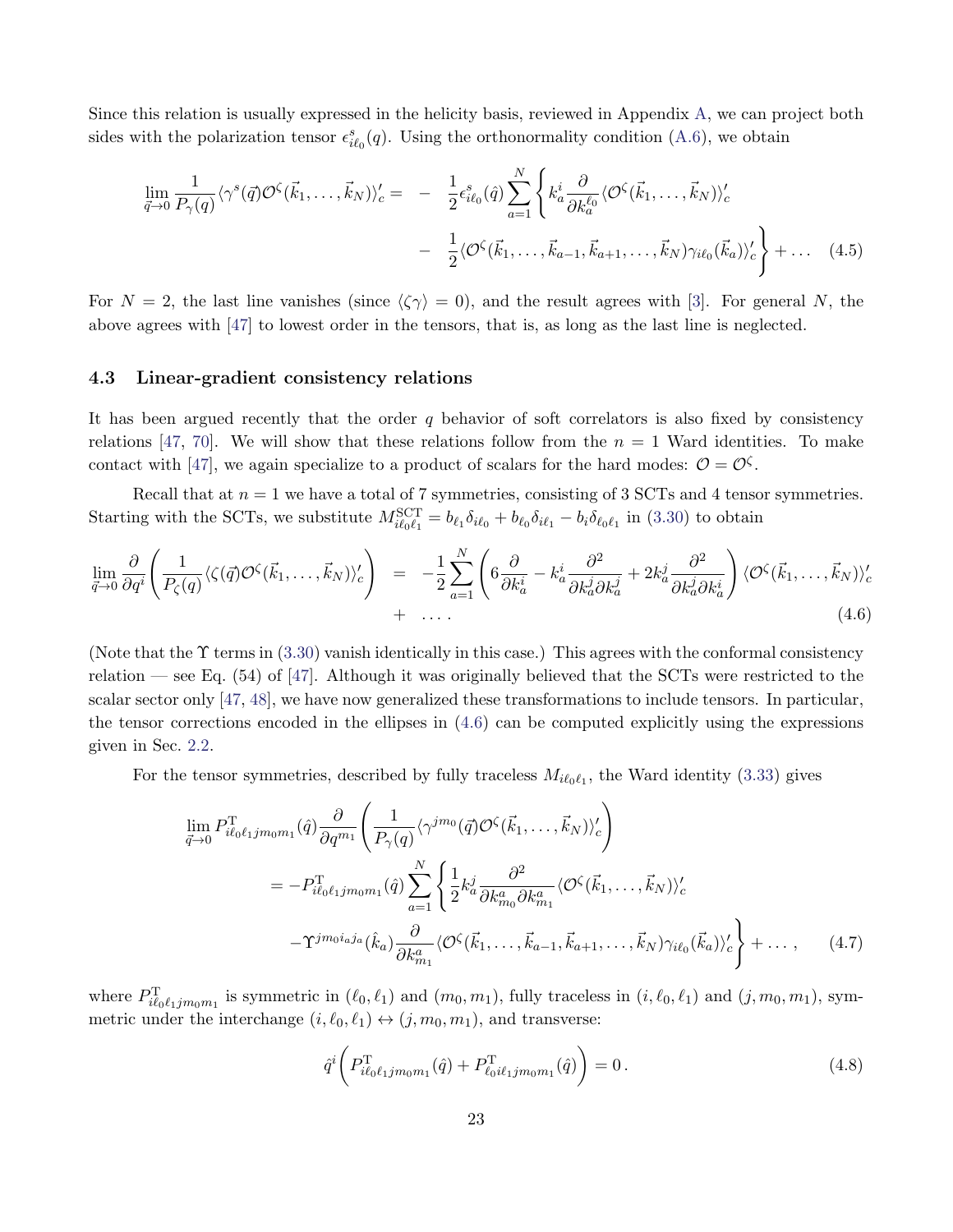As described in Appendix [E,](#page-39-0) we may construct three linearly independent operators satisfying these conditions:

$$
P_{i\ell_{0}\ell_{1}jm_{0}m_{1}}^{T(1)}(\hat{q}) = P_{ikm_{0}m_{1}}^{T} P_{jk\ell_{0}\ell_{1}}^{T} \nP_{i\ell_{0}\ell_{1}jm_{0}m_{1}}^{T(2)}(\hat{q}) = P_{ikjm_{1}}^{T} P_{\ell_{0}\ell_{1}m_{0}k}^{T} + P_{ikm_{0}j}^{T} P_{\ell_{0}\ell_{1}m_{1}k}^{T} - \frac{2}{3} \left( P_{\ell_{0}km_{0}m_{1}}^{T} P_{i\ell_{1}jk}^{T} + P_{\ell_{1}km_{0}m_{1}}^{T} P_{\ell_{0}ijk}^{T} \right) \nP_{i\ell_{0}\ell_{1}jm_{0}m_{1}}^{T(3)}(\hat{q}) = -\hat{q}^{j} \left( \hat{q}^{\ell_{1}} P_{i\ell_{0}m_{0}m_{1}}^{T} + \hat{q}^{\ell_{0}} P_{i\ell_{1}m_{0}m_{1}}^{T} - \hat{q}^{i} P_{\ell_{0}\ell_{1}m_{0}m_{1}}^{T} \right) + \hat{q}^{m_{0}} \left( \hat{q}^{\ell_{1}} P_{i\ell_{0}jm_{1}}^{T} + \hat{q}^{\ell_{0}} P_{i\ell_{1}jm_{1}}^{T} - \hat{q}^{i} P_{\ell_{0}\ell_{1}m_{1}}^{T} \right) + \hat{q}^{m_{1}} \left( \hat{q}^{\ell_{1}} P_{i\ell_{0}jm_{0}}^{T} + \hat{q}^{\ell_{0}} P_{i\ell_{1}jm_{0}}^{T} - \hat{q}^{i} P_{\ell_{0}\ell_{1}jm_{0}}^{T} \right),
$$
\n(4.9)

where  $P_{i\ell_0jm_0}^{\text{T}}$  is defined in [\(4.3\)](#page-22-3). To cast [\(4.7\)](#page-23-1) in the helicity basis, we focus on  $P_{i\ell_0\ell_1j}^{\text{T}}$  $\sum_{i\ell_0\ell_1jm_0m_1}^{(3)}$  and contract both sides with  $q_{\ell_1} \epsilon_{i\ell_0}^s(\vec{q})$ . Using the orthonormality [\(A.6\)](#page-30-1) and completeness [\(A.7\)](#page-30-0) relations of the polarization tensors, the result is

$$
\lim_{\vec{q}\to 0} q^{\ell_1} \frac{\partial}{\partial q^{\ell_1}} \left( \frac{1}{P_{\gamma}(q)} \langle \gamma^s(\vec{q}) \mathcal{O}^{\zeta}(\vec{k}_1, \dots, \vec{k}_N) \rangle_c' \right) = -\frac{1}{2} q^{\ell_1} \epsilon_{i\ell_0}^s(\vec{q}) \sum_{a=1}^N \left\{ \left( k_a^i \frac{\partial}{\partial k_a^{\ell_1}} - \frac{k_a^{\ell_1}}{2} \frac{\partial}{\partial k_a^a} \right) \frac{\partial}{\partial k_{\ell_0}^a} \langle \mathcal{O}^{\zeta}(\vec{k}_1, \dots, \vec{k}_N) \rangle_c' \right\} \n- \left( 2 \Upsilon^{i\ell_0 i_a j_a}(\hat{k}_a) \frac{\partial}{\partial k_{\ell_1}^a} - \Upsilon^{\ell_1 i i_a j_a}(\hat{k}_a) \frac{\partial}{\partial k_{\ell_0}^a} \right) \n\times \langle \mathcal{O}^{\zeta}(\vec{k}_1, \dots, \vec{k}_{a-1}, \vec{k}_{a+1}, \dots, \vec{k}_N) \gamma_{i\ell_0}(\vec{k}_a) \rangle_c' + \dots (4.10)
$$

This is consistent with [\[47\]](#page-44-1) to leading order in the tensors.

## <span id="page-24-0"></span>5 Example of Novel Consistency Relation

The first novel consistency relation arises for  $n = 2$ , which constrains the  $q<sup>2</sup>$  behavior of correlation functions in the soft limit. Unlike the  $n = 0$  and  $n = 1$  consistency relations of Sec. [4,](#page-21-0) which fully constrain the  $q^0$  and  $q^1$  behavior of the correlators, the  $n = 2$  Ward identities only partially constrain the  $q<sup>2</sup>$  behavior of the correlators in the soft limit.

To illustrate this, let us focus on the  $n = 2$  "tensor" symmetries, for which  $M_{i\ell_0\ell_1\ell_2}$  is fully traceless. The corresponding  $P_{i\ell_0\ell_1\ell_2jm_0m_1m_2}^{\text{T}}$  is symmetric in the  $(\ell_0, \ell_1, \ell_2)$  indices and in the  $(m_0, m_1, m_2)$  indices, traceless in the  $(i, \ell_0, \ell_1, \ell_2)$  indices and in the  $(j, m_0, m_1, m_2)$  indices, and symmetric under the exchange  $(i, \ell_0, \ell_1, \ell_2) \leftrightarrow (j, m_0, m_1, m_2)$ , and transverse in the sense of [\(3.32\)](#page-20-1). See Appendix [E](#page-39-0) for a description of how to arrive at operators with these properties. Furthermore, to allow comparison with existing computations, we specialize to the case of  $N=2$  hard scalar modes,  $\mathcal{O}(\vec{k}_1, \vec{k}_2) = \zeta_{\vec{k}_1} \zeta_{\vec{k}_2}$ . In this case, the **T** terms are absent since  $\langle \zeta \gamma \rangle = 0$ .

With these assumptions, the Ward identity becomes

<span id="page-24-1"></span>
$$
\lim_{\vec{q}\to 0} P_{i\ell_0\ell_1\ell_2jm_0m_1m_2}^{\text{T}}(\hat{q}) \frac{\partial^2}{\partial q_{m_1}\partial q_{m_2}} \left( \frac{1}{P_\gamma(q)} \langle \gamma^{jm_0}(\vec{q})\zeta_{\vec{k}_1}\zeta_{\vec{k}_2} \rangle' \right) = -P_{i\ell_0\ell_1\ell_2jm_0m_1m_2}^{\text{T}}(\hat{q}) \sum_{a=1}^2 \frac{k_a^j}{3} \frac{\partial^3 \langle \zeta_{\vec{k}_1}\zeta_{\vec{k}_2} \rangle'}{\partial k_{m_0}^a \partial k_{m_1}^a \partial k_{m_2}^a} \tag{5.1}
$$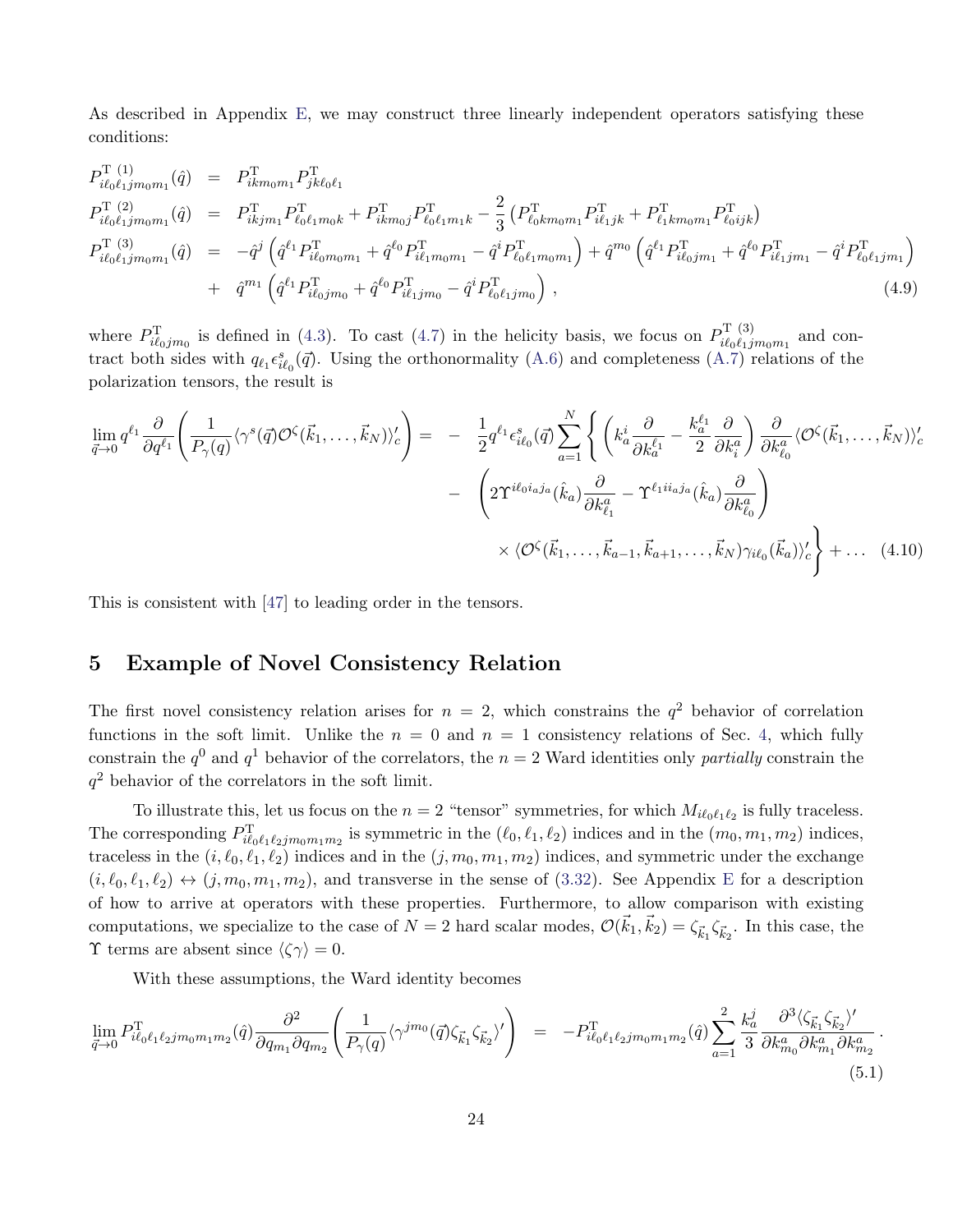Note that we have neglected the "..." corrections which are higher-order in the fields. In slow-roll inflation, these corrections are higher-order in the slow-roll parameters and hence can be consistently neglected to leading-order in slow-roll. We will check this identity using the three-point function computed by Maldacena<sup>[3][20](#page-25-0)</sup>

<span id="page-25-1"></span>
$$
\frac{1}{P_{\gamma}(q)} \langle \gamma_{i\ell_0}(\vec{q}) \zeta_{\vec{k}_1} \zeta_{\vec{k}_2} \rangle' = P_{i\ell_0 j m_0}^{\mathrm{T}}(\hat{q}) \frac{H^2}{4\epsilon k_1^3 k_2^3} k_1^j k_2^{m_0} \left( -K + \frac{(k_1 + k_2)q + k_1 k_2}{K} + \frac{q k_1 k_2}{K^2} \right) ,\qquad (5.2)
$$

where  $K \equiv q + k_1 + k_2$ , and  $P_{i\ell_0jm_0}^{T}(\hat{q})$  is defined in [\(4.3\)](#page-22-3). Meanwhile, the scalar two-point function is

<span id="page-25-2"></span>
$$
\langle \zeta_{\vec{k}_1} \zeta_{\vec{k}_2} \rangle' = \frac{H^2}{4\epsilon k_1^3} \,. \tag{5.3}
$$

Both [\(5.2\)](#page-25-1) and [\(5.3\)](#page-25-2) are valid to leading order in slow-roll parameters. Before verifying [\(5.1\)](#page-24-1), we quickly check that the lowest-order consistency relations are satisfied.

• Anisotropic scaling consistency relation  $(n = 0)$ : In the limit  $\vec{q} \to 0$ , we have  $\vec{k}_2 \to -\vec{k}_1$ , and the left-hand side of [\(4.4\)](#page-22-4) gives

<span id="page-25-3"></span>
$$
\lim_{\vec{q}\to 0} \frac{1}{P_{\gamma}(q)} \langle \gamma_{i\ell_0}(\vec{q}) \zeta_{\vec{k}_1} \zeta_{\vec{k}_2} \rangle' = P_{i\ell_0 j m_0}^{\mathrm{T}}(\hat{q}) \frac{H^2}{4\epsilon k_1^3} \frac{3}{2} \hat{k}_1^j \hat{k}_1^{m_0} \,. \tag{5.4}
$$

Differentiating [\(5.3\)](#page-25-2), the right-hand side of [\(4.4\)](#page-22-4) becomes

$$
-\frac{1}{2}P_{i\ell_0jm_0}^{\mathrm{T}}(\hat{q})\sum_{a=1}^{2}k_a^j\frac{\partial}{\partial k_{m_0}^a}\langle\zeta_{\vec{k}_1}\zeta_{\vec{k}_2}\rangle' = P_{i\ell_0jm_0}^{\mathrm{T}}(\hat{q})\frac{H^2}{4\epsilon k_1^3}\frac{3}{2}\hat{k}_1^j\hat{k}_1^{m_0},\tag{5.5}
$$

which agrees with [\(5.4\)](#page-25-3). Thus the  $n = 0$  Ward identity [\(4.4\)](#page-22-4) is satisfied.

• Linear-gradient consistency relation  $(n = 1)$ : To compute the q-derivative of the three-point function, we must let  $\vec{k}_2 = -\vec{k}_1 - \vec{q}$  and work consistently to linear order in q:

$$
\frac{\partial}{\partial q^{m_1}} \left( \frac{1}{P_{\gamma}(q)} \langle \gamma_{jm_0}(\vec{q}) \zeta_{\vec{k}_1} \zeta_{\vec{k}_2} \rangle' \right) = \frac{H^2}{4\epsilon k_1^3} \left( \frac{\partial}{\partial q^{m_1}} P_{jm_0k\ell}^{\mathrm{T}}(\hat{q}) \right) \frac{3}{2} \hat{k}_1^k \hat{k}_1^{\ell} + \frac{H^2}{4\epsilon k_1^4} P_{jm_0k\ell}^{\mathrm{T}}(\hat{q}) 3 \hat{k}_1^{\ell} \left( \delta_{m_1}^k - \frac{5}{2} \hat{k}_1^k \hat{k}_{m_1}^1 \right) + (\text{higher-order in } q). \tag{5.6}
$$

Next we contract this with  $P_{i\ell_0\ell_1jm_0m_1}^{\mathrm{T}}$ . In doing so, we will use the following identities, which straightforwardly follow from the properties of  $P_{i\ell_0\ell_1jm_0m_1}^{\text{T}}$  and the explicit form [\(4.3\)](#page-22-3) for  $P_{jm_0k\ell}^{\text{T}}$ .

$$
P_{i\ell_0\ell_1}^{\mathrm{T}}{}^{j m_0 m_1} \frac{\partial}{\partial q^{m_1}} P_{j m_0 k\ell}^{\mathrm{T}} = 0 \; ; \qquad P_{i\ell_0\ell_1}^{\mathrm{T}}{}^{j m_0}{}_{m_1} P_{j m_0 k\ell}^{\mathrm{T}} = P_{i\ell_0\ell_1 k\ell m_1}^{\mathrm{T}} + P_{i\ell_0\ell_1 \ell k m_1}^{\mathrm{T}} \; . \tag{5.7}
$$

Applying this operator, the left-hand side of [\(4.7\)](#page-23-1) becomes

<span id="page-25-4"></span>
$$
\lim_{\vec{q}\to 0} P_{i\ell_0\ell_1jm_0m_1}^{\mathrm{T}}(\hat{q}) \frac{\partial}{\partial q_{m_1}} \left( \frac{1}{P_{\gamma}(q)} \langle \gamma^{jm_0}(\vec{q}) \zeta_{\vec{k}_1} \cdots \zeta_{\vec{k}_N} \rangle \rangle_c' \right) = -\frac{15}{2} \cdot \frac{H^2}{4\epsilon k_1^4} \cdot \hat{k}_1^j \hat{k}_1^{m_0} \hat{k}_1^{m_1} P_{i\ell_0\ell_1jm_0m_1}^{\mathrm{T}}(\hat{q}) .
$$
\n(5.8)

<span id="page-25-0"></span><sup>&</sup>lt;sup>20</sup>To translate from Maldacena's expression in the helicity basis, we multiplied both sides by  $\epsilon_{jm_0}^s(\vec{q})$ , summed over helicities and used the completeness relation [\(A.7\)](#page-30-0).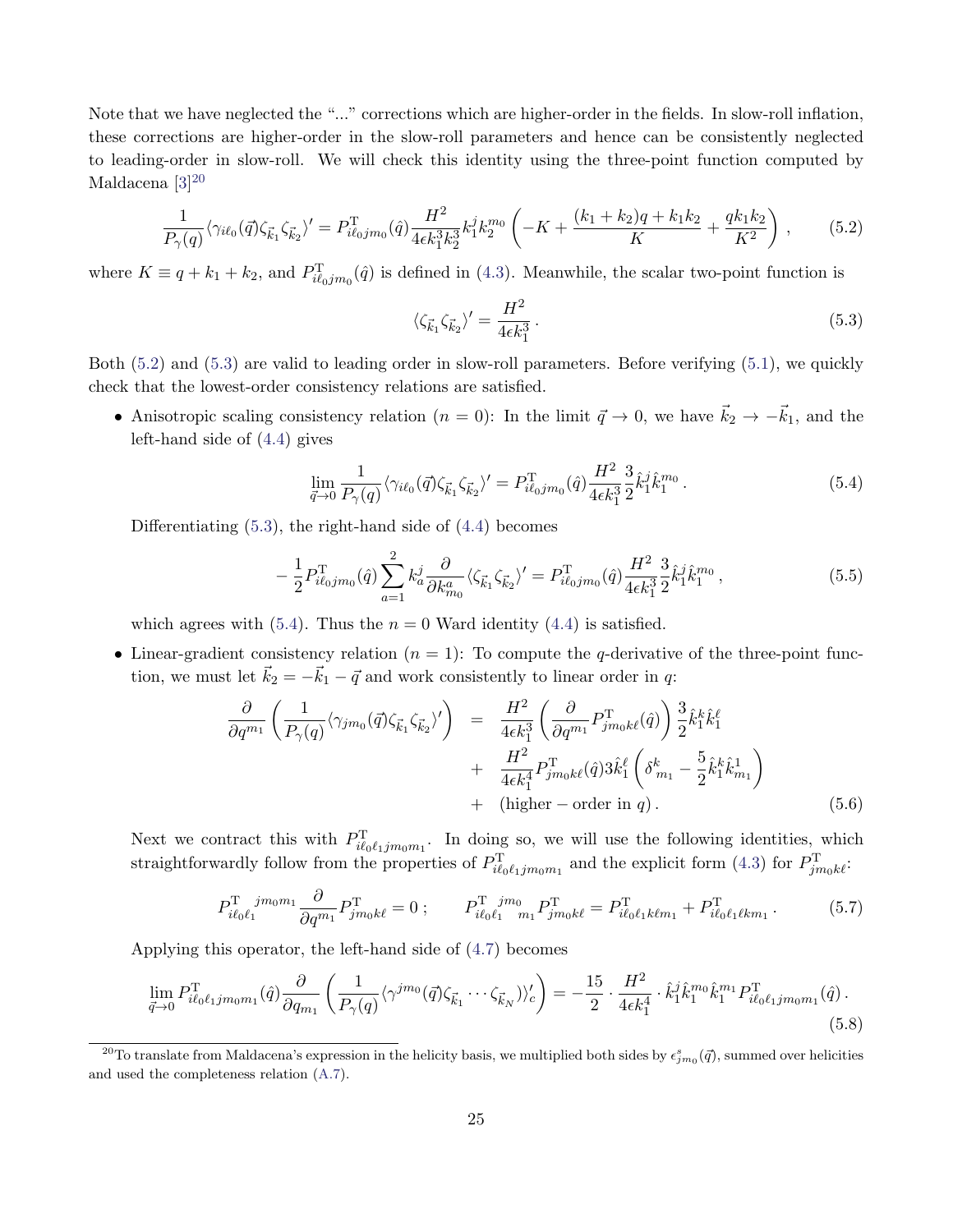Meanwhile, on the right-hand side of the identity [\(4.7\)](#page-23-1), we have

$$
-\frac{1}{2}P_{i\ell_0\ell_1jm_0m_1}^{\mathrm{T}}(\hat{q})\sum_{a=1}^2 k_a^j \frac{\partial^2}{\partial k_{m_0}^a \partial k_{m_1}^a} \langle \zeta_{\vec{k}_1} \zeta_{\vec{k}_2} \rangle' = -\frac{15}{2} \cdot \frac{H^2}{4\epsilon k_1^4} \cdot \hat{k}_1^j \hat{k}_1^{m_0} \hat{k}_1^{m_1} P_{i\ell_0\ell_1jm_0m_1}^{\mathrm{T}}(\hat{q})\,,\tag{5.9}
$$

where we have used the fact that  $P_{i\ell_0\ell_1jm_0m_1}^{\text{T}}$  is traceless. This agrees with [\(5.8\)](#page-25-4), which verifies the  $n = 1$  tensor Ward identity [\(4.7\)](#page-23-1).

• Novel tensor consistency relation  $(n = 2)$ : We now verify that Maldecena's 3-point function [\(5.2\)](#page-25-1) satisfies the  $n = 2$  Ward identity [\(5.1\)](#page-24-1). On the left-hand side, we find

<span id="page-26-0"></span>
$$
\frac{\partial^2}{\partial q^{m_1} \partial q^{m_2}} \left( \frac{1}{P_{\gamma}(q)} \langle \gamma^{j m_0}(\vec{q}) \zeta_{\vec{k}_1} \zeta_{\vec{k}_2} \rangle_c^{\prime} \right) = \frac{H^2}{4\epsilon k_1^3} \left\{ \frac{3}{2} \hat{k}_1^k \hat{k}_1^{\ell} \frac{\partial^2 F_{j m_0 k \ell}^{\text{T}}(\hat{q})}{\partial q^{m_1} \partial q^{m_2}} \right.\n+ \frac{3 \hat{k}_1^{\ell}}{2k_1} \left( \frac{\partial P_{j m_0 \ell m_2}^{\text{T}}(\hat{q})}{\partial q^{m_1}} + \frac{\partial P_{j m_0 \ell m_1}^{\text{T}}(\hat{q})}{\partial q^{m_2}} \right)\n+ \frac{15}{4} \frac{\hat{k}_1^k \hat{k}_1^{\ell}}{k_1} \left( \hat{k}_1^{m_2} \frac{\partial P_{j m_0 k \ell}^{\text{T}}(\hat{q})}{\partial q^{m_1}} + \hat{k}_1^{m_1} \frac{\partial P_{j m_0 k \ell}^{\text{T}}(\hat{q})}{\partial q^{m_2}} \right)\n- \frac{15}{4} \frac{\hat{k}_1^{\ell}}{k_1^2} \left( \hat{k}_1^{m_2} P_{j m_0 \ell m_1}^{\text{T}}(\hat{q}) + \hat{k}_1^{m_1} P_{j m_0 \ell m_2}^{\text{T}}(\hat{q}) \right)\n- \frac{5}{2} \frac{\hat{k}_1^k \hat{k}_1^{\ell}}{k_1^2} P_{j m_0 k \ell}^{\text{T}}(\hat{q}) \delta_{m_1 m_2} + \frac{35}{2k_1^2} \hat{k}_1^k \hat{k}_1^{\ell} \hat{k}_1^{m_1} \hat{k}_1^{m_2} P_{j m_0 k \ell}^{\text{T}}(\hat{q}) \n+ \text{(higher-order in } q). \tag{5.10}
$$

When contracting this with  $P_{i\ell_0\ell_1\ell_2jm_0m_1m_2}^{\mathrm{T}}$ , we will use the identities

$$
P_{i\ell_0\ell_1\ell_2}^{\text{T}} \t jm_0 \t \frac{\partial^2 P_{j m_0 k\ell}^{\text{T}}}{\partial q^{m_1} \partial q^{m_2}} = 0; \t P_{i\ell_0\ell_1\ell_2}^{\text{T}} \t jm_0 \t \frac{\partial P_{j m_0 k\ell}^{\text{T}}}{\partial q^{m_1}} = 0; P_{i\ell_0\ell_1\ell_2}^{\text{T}} \t jm_0 \t m_1 m_2 P_{j m_0 k\ell}^{\text{T}} = P_{i\ell_0\ell_1\ell_2 k\ell m_1 m_2}^{\text{T}} + P_{i\ell_0\ell_1\ell_2\ell k m_1 m_2}^{\text{T}},
$$
\n(5.11)

which follow from the properties of  $P_{i\ell_0\ell_1\ell_2jm_0m_1m_2}^{\rm T}$  and the explicit expression [\(4.3\)](#page-22-3) for  $P_{jm_0k\ell}^{\rm T}$ . It turns out that only the last term in [\(5.10\)](#page-26-0) gives a non-vanishing contribution:

<span id="page-26-1"></span>
$$
\lim_{\vec{q}\to 0} P_{i\ell_0\ell_1\ell_2jm_0m_1m_2}^{\text{T}}(\hat{q}) \frac{\partial^2}{\partial q_{m_1}\partial q_{m_2}} \left( \frac{1}{P_\gamma(q)} \langle \gamma^{jm_0}(\vec{q}) \zeta_{\vec{k}_1} \zeta_{\vec{k}_2} \rangle_c' \right) = \frac{H^2}{4\epsilon k_1^3} \frac{35}{k_1^2} \hat{k}_1^j \hat{k}_1^{m_0} \hat{k}_1^{m_1} \hat{k}_1^{m_2} P_{i\ell_0\ell_1\ell_2jm_0m_1m_2}^{\text{T}}(\hat{q}) \,. \tag{5.12}
$$

Meanwhile, the right-hand side of the Ward identity [\(5.1\)](#page-24-1) becomes

$$
-\sum_{a=1}^{2} \frac{k_a^j}{3} \frac{\partial^3 \langle \zeta_{\vec{k}_1} \zeta_{\vec{k}_2} \rangle_c'}{\partial k_{m_0}^a \partial k_{m_1}^a \partial k_{m_2}^a} = \frac{H^2}{4\epsilon k_1^3} \frac{\hat{k}_1^j}{k_1^2} \Bigg[ 35 \hat{k}_1^{m_0} \hat{k}_1^{m_1} \hat{k}_1^{m_2} - 5 \left( \hat{k}_1^{m_0} \delta_{m_1 m_2} + \hat{k}_1^{m_1} \delta_{m_0 m_2} + \hat{k}^{m_2} \delta_{m_0 m_1} \right) \Bigg]. \tag{5.13}
$$

Contracting with  $P_{i\ell_0\ell_1\ell_2km_0m_1m_2}^{\rm T}$ , and using the fact that this operator is traceless, we obtain

$$
- P_{i\ell_0\ell_1\ell_2jm_0m_1m_2}^{T}(\hat{q}) \sum_{a=1}^2 \frac{k_a^j}{3} \frac{\partial^3 \langle \zeta_{\vec{k}_1} \zeta_{\vec{k}_2} \rangle_c'}{\partial k_a^{m_0} \partial k_a^{m_1} \partial k_a^{m_2}} = \frac{H^2}{4\epsilon k_1^3} \frac{35}{k_1^2} \hat{k}_1^j \hat{k}_1^{m_0} \hat{k}_1^{m_1} \hat{k}_1^{m_2} P_{i\ell_0\ell_1\ell_2jm_0m_1m_2}^{T}(\hat{q}) . \tag{5.14}
$$

This matches [\(5.12\)](#page-26-1), which verifies the  $n = 2$  tensor Ward identity.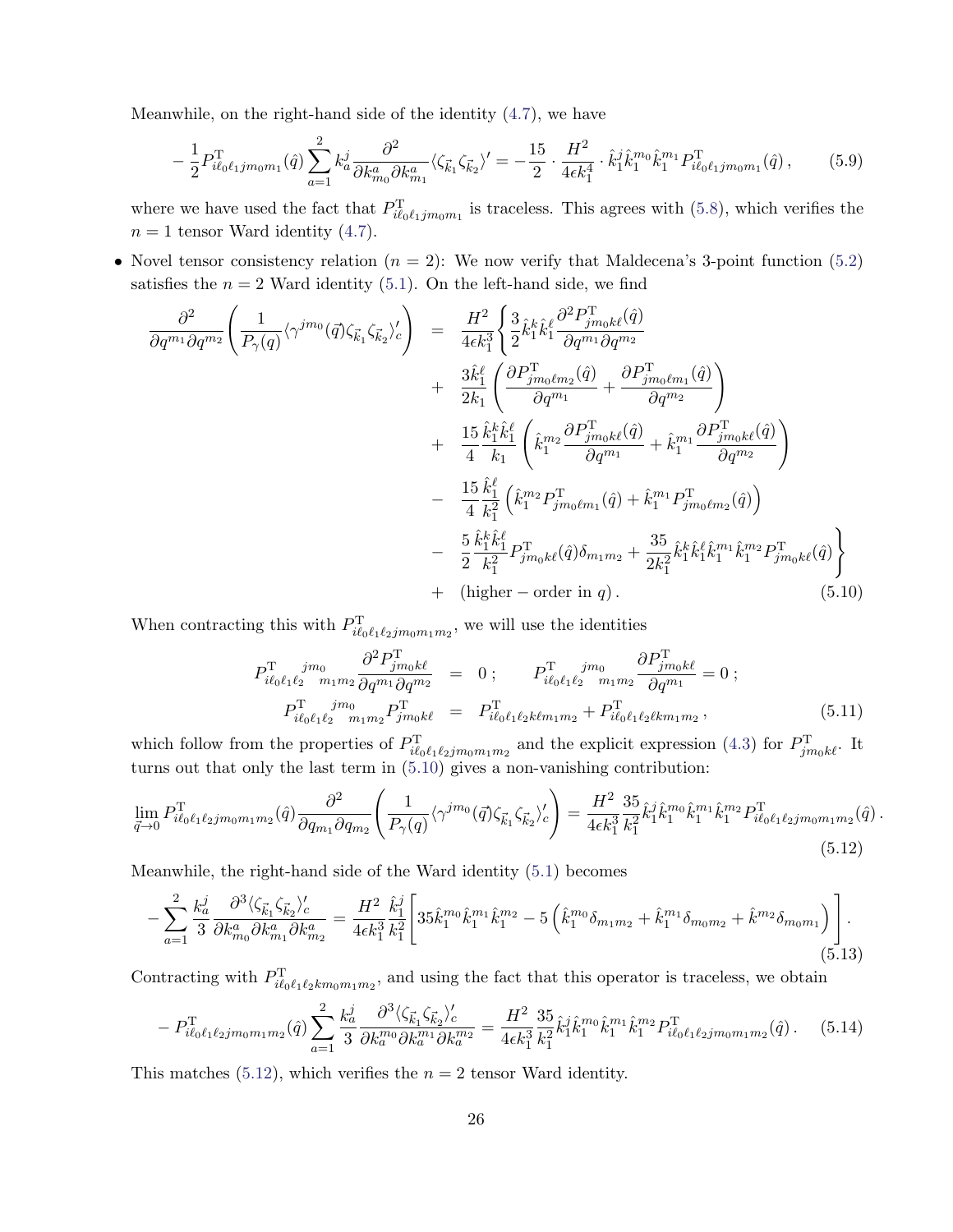Although we have focused for concreteness on the tensor symmetries in this check, there are of course 2 additional "mixed" symmetries at  $n = 2$ , under which both scalar and tensor modes shift nonlinearly. It will be very interesting to study this identity in detail, particularly in models with reduced sound speed.

## <span id="page-27-0"></span>6 Another Non-Trivial Check

As another check on our identities, consider the contribution to the 3-point amplitude  $\langle \zeta \zeta \zeta \rangle$  coming from the  $\dot{\zeta}^3$  vertex in the cubic action.<sup>[21](#page-27-1)</sup> This operator is invariant under our symmetries, hence its contribution to the 3-point function should by itself satisfy all of the consistency relations:

<span id="page-27-2"></span>
$$
\lim_{\vec{q}\to 0} P_{i\ell_0\ldots\ell_n j j m_1\ldots m_n}(\hat{q}) \frac{\partial^n}{\partial q_{m_1}\cdots\partial q_{m_n}} \left( \frac{1}{P_\zeta(q)} \langle \zeta_{\vec{q}} \zeta_{\vec{k}_1} \zeta_{\vec{k}_2} \rangle'_{\zeta^3} \right) = 0. \tag{6.1}
$$

Another way to see this is that in general  $P(X, \phi)$  theories (where  $X \equiv -\frac{1}{2}(\partial \phi)^2$ ) the coefficient of  $\zeta^3$  depends on  $P_{,XXX}$ , while all  $\gamma\zeta\zeta$  vertices depend at most on  $P_{,XX}$  but are independent of  $P_{,XXX}$ . Therefore the validity of the consistency relations cannot possibly rely on a cancellation between  $\langle \gamma \zeta \zeta \rangle$  and  $\langle\zeta\zeta\zeta\rangle$  in this case — the scalar 3-point contribution must by itself be annihilated by all of our derivative operators.

The 3-point amplitude from  $\dot{\zeta}^3$  takes the simple form [\[71\]](#page-45-4)

$$
\frac{1}{P_{\zeta}(q)} \langle \zeta_{\vec{q}} \zeta_{\vec{k}_1} \zeta_{\vec{k}_2} \rangle'_{\zeta^3} = A \frac{q^2}{k_1 k_2 K^3} \,, \tag{6.2}
$$

where A is a constant, and  $K \equiv q + k_1 + k_2$  as before. Being proportional to  $q^2$ , this clearly satisfies [\(6.1\)](#page-27-2) for  $n = 0$  and  $n = 1$ . The first non-trivial check arises at  $n = 2$ .

•  $n = 2$  check: As before, to compute q-derivatives we work on-shell by setting  $\vec{k}_2 = -\vec{k}_1 - \vec{q}$  and expand to the appropriate order in  $q$ . For  $n = 2$ , this gives

$$
\frac{\partial^2}{\partial q^{m_1} \partial q^{m_2}} \left( \frac{1}{P_\zeta(q)} \langle \zeta_{\vec{q}} \zeta_{\vec{k}_1} \zeta_{\vec{k}_2} \rangle_{\zeta^3}^{\prime} \right) = \frac{A}{4k_1^5} \delta_{m_1 m_2} + (\text{higher-order in } q) \,. \tag{6.3}
$$

Now, the operator  $P_{i\ell_0...\ell_njm_0m_1...m_n}$  has vanishing double-trace,

<span id="page-27-3"></span>
$$
P_{i\ell_0\ldots\ell_n\,j\,j\,m\,m\,n\,n} = 0\,,\tag{6.4}
$$

which can easily be seen by tracing  $(3.31)$  over  $(i, \ell_2)$  and using the symmetry under interchange of  $(i, \ell_0, \ldots, \ell_n)$  and  $(j, m_0, \ldots, m_n)$  sets of indices. It follows that

$$
\lim_{\vec{q}\to 0} P_{i\ell_0\ell_1\ell_2 j j m_1 m_2}(\hat{q}) \frac{\partial^2}{\partial q_{m_1} \partial q_{m_2}} \left( \frac{1}{P_\zeta(q)} \langle \zeta_{\vec{q}} \zeta_{\vec{k}_1} \zeta_{\vec{k}_2} \rangle_{\zeta^3}^{\prime} \right) = 0, \qquad (6.5)
$$

which verifies [\(6.1\)](#page-27-2) for  $n = 2$ .

<span id="page-27-1"></span> $21$ We thank Daniel Green for suggesting this check.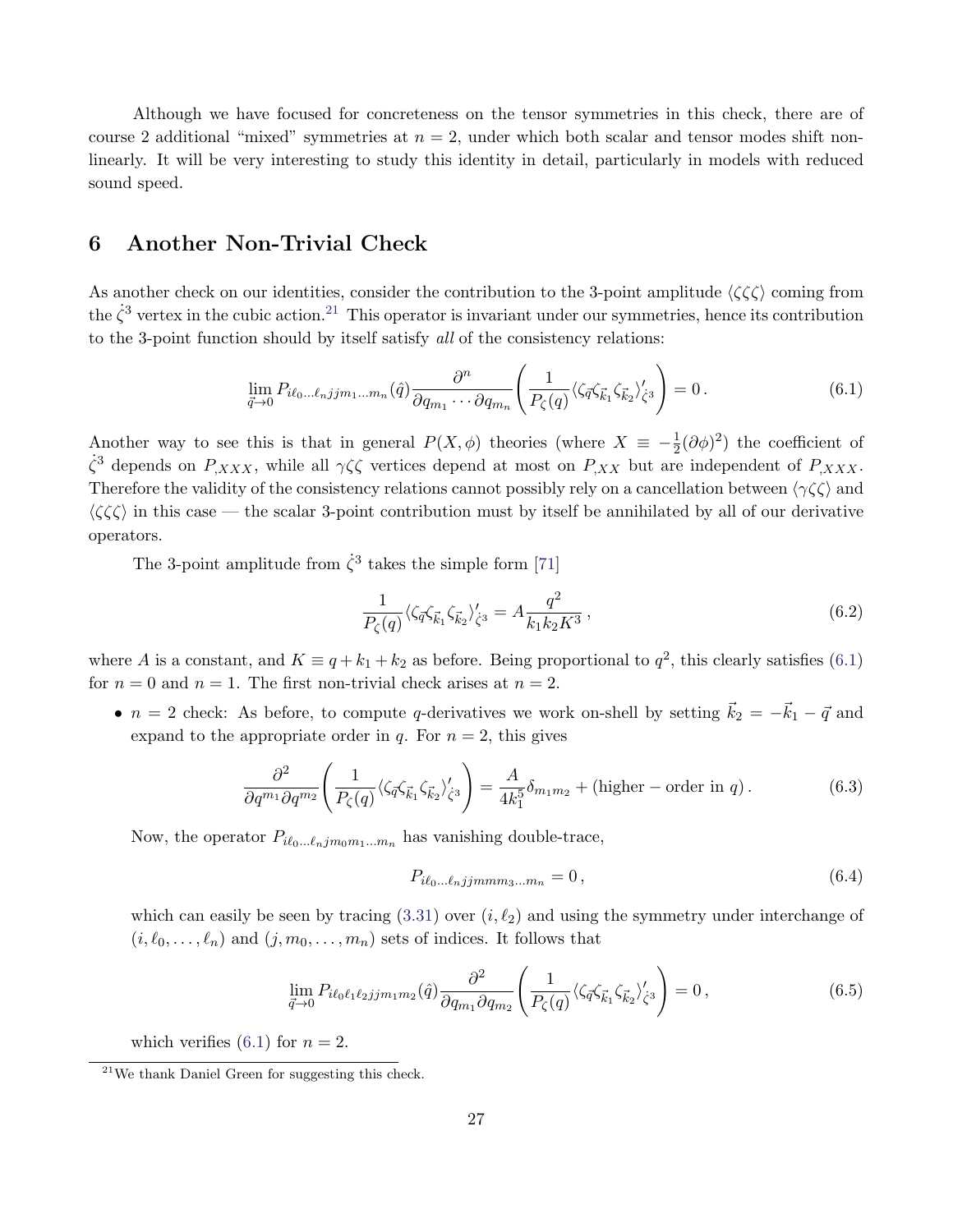•  $n = 3$  check: At the next order in q, we find

<span id="page-28-1"></span>
$$
\frac{\partial^2}{\partial q^{m_1} \partial q^{m_2} \partial q^{m_3}} \left( \frac{1}{P_{\zeta}(q)} \langle \zeta_{\vec{q}} \zeta_{\vec{k}_1} \zeta_{\vec{k}_2} \rangle_{\zeta^3}^{\prime} \right) = -\frac{A}{k_1^6} \left( \frac{5}{8} \hat{k}_1^{m_1} + \frac{9}{16} \hat{q}^{m_1} \right) \delta_{m_2 m_3} + \text{cyclic perms.} + \frac{9}{16} \frac{A}{k_1^6} \hat{q}^{m_1} \hat{q}^{m_2} \hat{q}^{m_3} . \tag{6.6}
$$

When contracted with  $P_{i\ell_0\ell_1\ell_2jjm_1m_2}$ , the first line on the right-hand side clearly gives vanishing contribution because of  $(6.4)$ . Meanwhile, combining the trace condition  $(3.31)$  and transversality condition [\(3.32\)](#page-20-1), it is straightforward to show that

$$
\hat{q}^{m_1}\hat{q}^{m_2}P_{i\ell_0\ldots\ell_n\,j\,m_1\ldots m_n} = -P_{i\ell_0\ldots\ell_n\,j\,j\,m\,m_3\ldots m_n} = 0\,. \tag{6.7}
$$

Therefore the second line of [\(6.6\)](#page-28-1) also gives a vanishing contribution, and thus we obtain

$$
\lim_{\vec{q}\to 0} P_{i\ell_0\ell_1\ell_2 j j m_1 m_2}(\hat{q}) \frac{\partial^2}{\partial q_{m_1} \partial q_{m_2} \partial q_{m_3}} \left( \frac{1}{P_\zeta(q)} \langle \zeta_{\vec{q}} \zeta_{\vec{k}_1} \zeta_{\vec{k}_2} \rangle'_{\zeta^3} \right) = 0, \qquad (6.8)
$$

which verifies [\(6.1\)](#page-27-2) for  $n = 3$ .

The argument generalizes to all n. Additional q-derivatives either generate terms proportional to  $\hat{q}^{m_i}\hat{q}^{m_j}$ or  $\delta_{m_im_j}$ , either of which gives zero when contracted with the P operator.

## <span id="page-28-0"></span>7 Conclusion

In this paper we derived an infinite number of consistency relations constraining at each  $n \geq 0$  the  $q^n$ behavior of cosmological correlation functions in the soft limit  $\vec{q} \to 0$ . We showed how they arise as the Ward identities for an infinite set of global symmetries, which are non-linearly realized on the perturbations. As the lowest-order identities  $(n = 0, 1)$ , we recovered Maldacena's original consistency relations for scalars and tensors [\[3\]](#page-41-2), as well as the recently-discovered linear-gradient consistency relations [\[47\]](#page-44-1). The higher-order  $(n \geq 2)$  identities are new, and we checked as a particular example that the  $n = 2$  "tensor" identity is satisfied by known correlation functions in slow-roll inflation. Our general Ward identities hold whether the hard modes are inside or outside the horizon, and also have implications for correlation functions with soft internal lines.

There are many directions that would be interesting to pursue:

- To offer further insights on the higher-order consistency relations, it would be interesting to rederive these new identities using standard background-wave arguments. This may be technically challenging already for the  $n = 2$  identities, but would give an independent check of the Ward identities.
- It would be enlightening to apply the methods developed here to study correlation functions with multiple soft external lines. In the case of pions, it is well-known that the double-soft limit probes the non-abelian nature of the broken algebra  $[42]$ . (See Sec. 4.1 of  $[72]$  for a recent discussion of double-soft pion theorems.) In the present context, focusing on the scalar sector with symmetry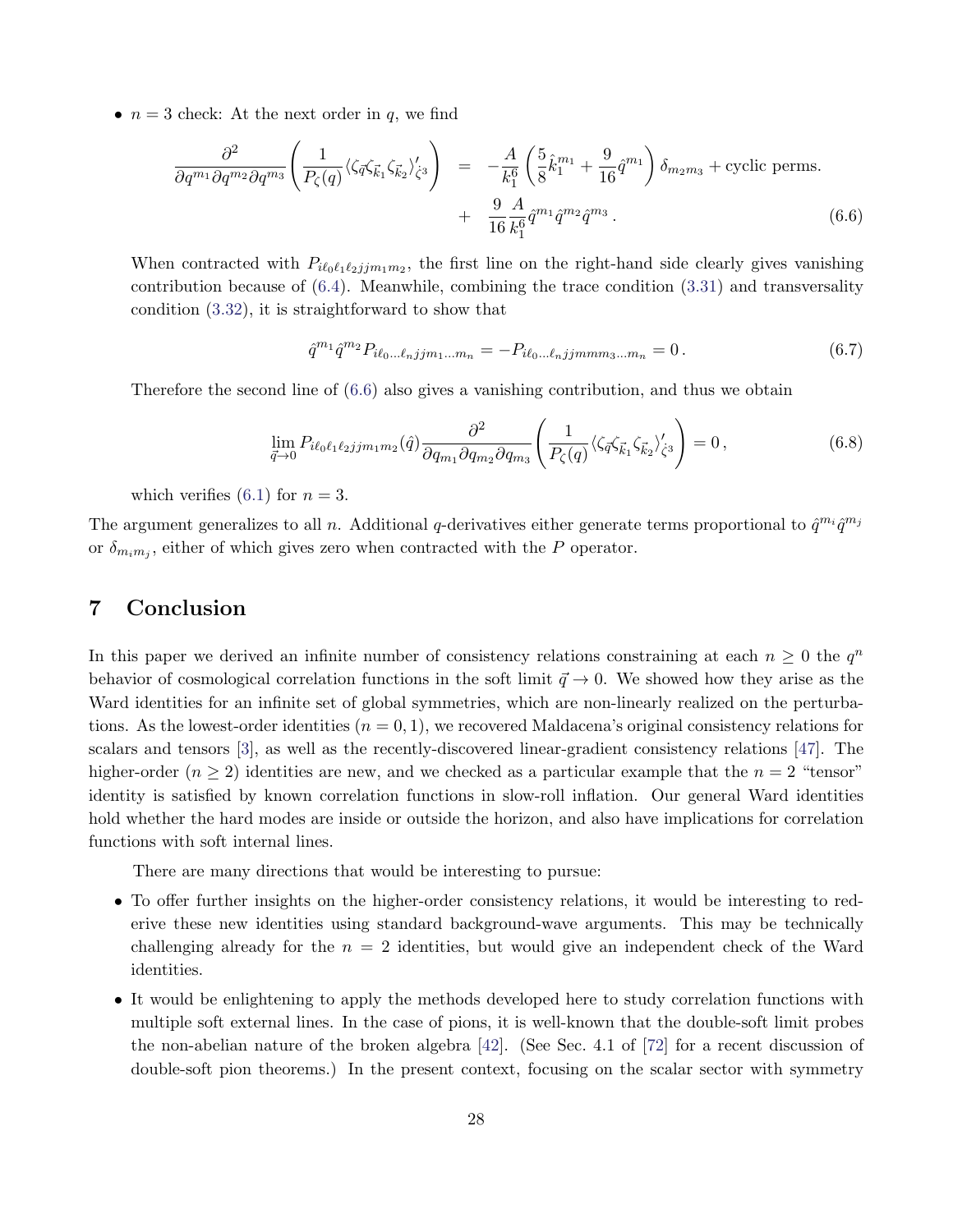breaking pattern  $(1.3)$ , correlation functions with two  $\zeta$ 's taken to be soft should similarly instruct us about the underlying broken de Sitter isometries. To zeroth-order in the soft momenta, this has recently been discussed in [\[38\]](#page-43-5). However, the non-abelian nature of the conformal algebra should show up at linear order in the soft momenta. This is currently in progress [\[73\]](#page-45-6).

• Our derivation of the consistency relations from Ward identities crucially relied on the standard Bunch-Davies vacuum. Specifically, this assumption was made in Sec. [3.2](#page-15-4) in choosing the vacuum wavefunctional. However, the derivation straightforwardly generalizes to arbitrary initial conditions, by substituting a modified wavefunctional, such as those of interest recently [\[74–](#page-45-7)[80\]](#page-45-8), in lieu of [\(3.13\)](#page-16-5). The resulting identities would yield modified consistency relations with which to test non-standard initial conditions [\[81,](#page-46-0) [82\]](#page-46-1).

Our derivation of consistency relations from Ward identities is very general and can be readily applied to other symmetry breaking patterns, including non-inflationary ones. The conformal mechanism [\[83–](#page-46-2)[89\]](#page-46-3), in particular, relies the spontaneous breaking of conformal invariance on approximate flat space, with symmetry breaking pattern  $SO(4,2) \rightarrow SO(4,1)$ . The non-linear realization of  $SO(4,2)$  implies novel consistency relations, which have been derived recently using the background-wave method [\[90\]](#page-46-4). It should be straightforward to reproduce these relations from Ward identities.

Acknowledgements: This work has greatly benefited from many discussions and initial collaboration with Walter Goldberger and Alberto Nicolis. We also thank Daniel Baumann, Lasha Berezhiani, Paolo Creminelli, Richard Holman, Austin Joyce, Eiichiro Komatsu, Juan Maldacena, Emil Mottola, Jorge Noreña, Koenraad Schalm, Leonardo Senatore, Marko Simonović, Andrew Tolley, Mark Trodden, Matias Zaldarriaga, and especially Daniel Green, for helpful discussions. We warmly thank Lasha Berezhiani and Junpu Wang for fixing important typos in the original  $\mathcal{O}(\gamma^1)$  expressions in Secs. [2.2](#page-5-0) and [2.4.](#page-9-3) This work is supported in part by the DOE grant DE-FG02-92-ER40699 and NASA ATP grant NNX10AN14G (L.H.), as well as by NASA ATP grant NNX11AI95G, the Alfred P. Sloan Foundation and NSF CAREER Award PHY-1145525 (J.K.). Research at Perimeter Institute is supported by the Government of Canada through Industry Canada and by the Province of Ontario through the Ministry of Economic Development and Innovation. This work was made possible in part through the support of a grant from the John Templeton Foundation. The opinions expressed in this publication are those of the authors and do not necessarily reflect the views of the John Templeton Foundation (K.H.).

# <span id="page-29-0"></span>A Conventions

In this Appendix we briefly summarize our conventions.

### A.1 Power Spectra

The curvature perturbation is expanded in terms of Fourier modes as

$$
\zeta(\vec{x},t) = \int \frac{\mathrm{d}^3 k}{(2\pi)^3} \zeta(\vec{k},t) e^{-i\vec{k}\cdot\vec{x}}.
$$
\n(A.1)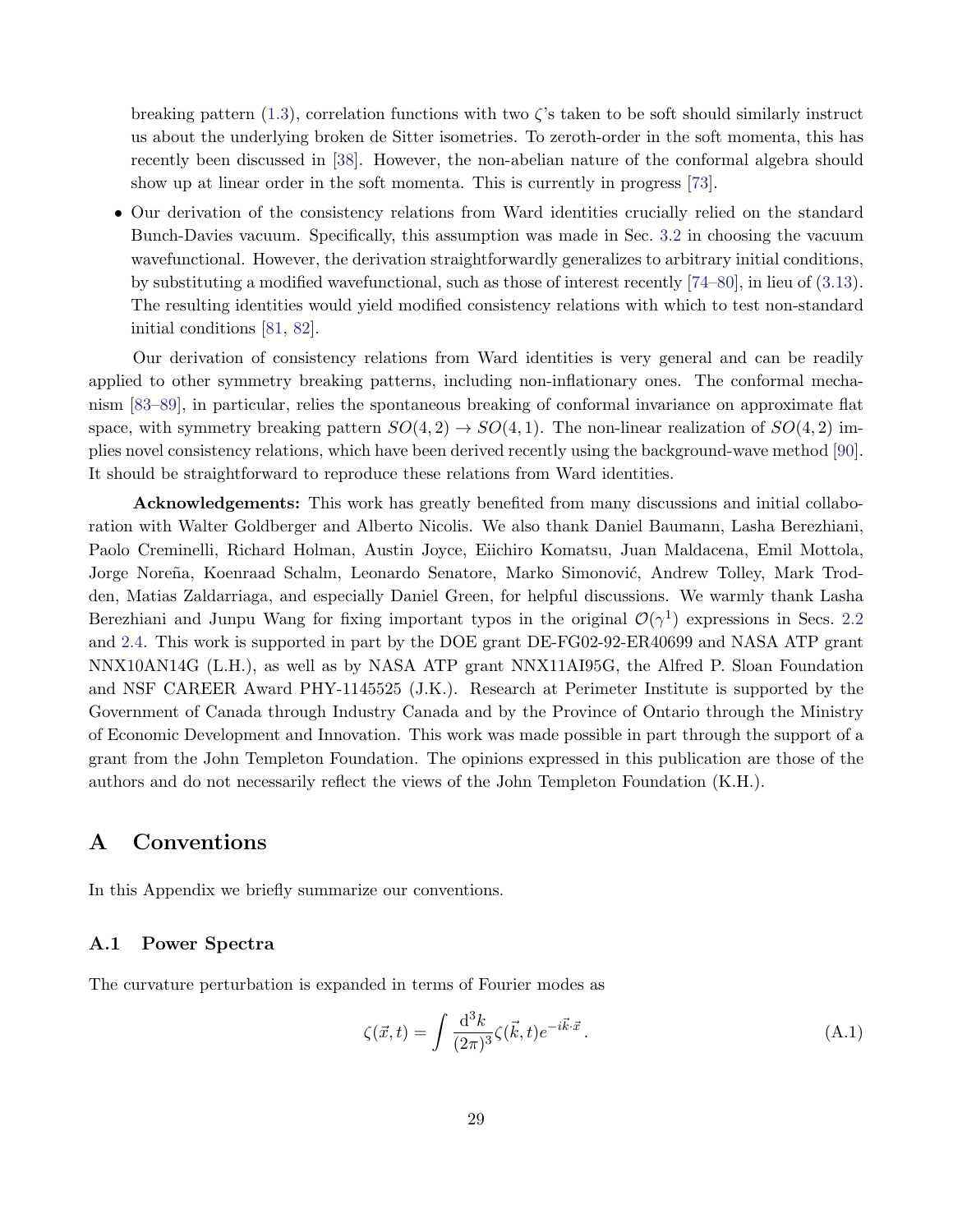The scalar power spectrum  $P_{\zeta}(k,t)$  is defined as

$$
\langle \Omega | \zeta(\vec{k}) \zeta(\vec{k'}) | \Omega \rangle = (2\pi)^3 \delta^3(\vec{k} + \vec{k'}) P_{\zeta}(k, t). \tag{A.2}
$$

We also define the free-theory power spectrum,  $P_{\zeta}^{0}(k,t)$ , in terms of the 2-point function of interactionpicture fields with respect to the free-theory vacuum state:

$$
\langle 0|\zeta_0(\vec{k})\zeta_0(\vec{k}')|0\rangle = (2\pi)^3 \delta^3(\vec{k} + \vec{k}') P^0_{\zeta}(k, t). \tag{A.3}
$$

In slow-roll inflation, for instance,  $P_{\zeta}^0 = H^2/4M_{\text{Pl}}^2 \epsilon k^3$ .

Similarly, we expand tensor modes as

$$
\gamma_{ij}(\vec{x},t) = \int \frac{\mathrm{d}^3 k}{(2\pi)^3} \gamma_{ij}(\vec{k},t) e^{-i\vec{k}\cdot\vec{x}}.
$$
\n(A.4)

In the helicity basis, we follow [\[3\]](#page-41-2) and write

$$
\gamma_{ij}(\vec{k},t) = \sum_{s=\pm} \epsilon_{ij}^s(\hat{k}) \gamma^s(\vec{k},t) , \qquad (A.5)
$$

where the polarization tensors  $\epsilon_{ij}^s$  are transverse and traceless,  $\hat{k}^i \epsilon_{ij}^s = \epsilon_{ii}^s = 0$ . These satisfy the orthonormality condition,

<span id="page-30-1"></span>
$$
\epsilon_{ij}^s(\hat{k})\epsilon_{ij}^{s'}(\hat{k}) = 2\delta_{ss'},\tag{A.6}
$$

and the completeness relation,

<span id="page-30-0"></span>
$$
\sum_{s} \epsilon_{ij}^{s}(\hat{k}) \epsilon_{k\ell}^{s}(\hat{k}) = P_{ijk\ell}^{T}(\hat{k}) , \qquad (A.7)
$$

where the projector  $P_{ijk\ell}^{\mathrm{T}}$  is defined in [\(4.3\)](#page-22-3).

The tensor power spectrum is defined as

$$
\langle \Omega | \gamma^s(\vec{k}) \gamma^{s'}(\vec{k'}) | \Omega \rangle = (2\pi)^3 \delta^3(\vec{k} + \vec{k'}) P_\gamma(k, t) \delta_{ss'}, \qquad (A.8)
$$

or, equivalently in terms of  $\gamma_{ij}$ ,

$$
\langle \Omega | \gamma_{ij}(\vec{k}) \gamma_{ij}(\vec{k}') | \Omega \rangle = (2\pi)^3 \delta^3(\vec{k} + \vec{k}') 4P_\gamma(k, t) \,. \tag{A.9}
$$

The free-theory tensor power spectrum is similarly given by

$$
\left\langle \Omega \left| \gamma_{0ij}(\vec{k}) \gamma_{0ij}(\vec{k}') \right| \Omega \right\rangle = (2\pi)^3 \delta^3(\vec{k} + \vec{k}') 4P_\gamma^0(k, t). \tag{A.10}
$$

In slow-roll inflation, for instance,  $P_{\gamma}^0 = H^2/M_{\rm Pl}^2 k^3$ .

### A.2 In-in formalism

We briefly review the in-in formalism. Our goal is to calculate the correlator  $\langle \Omega | \mathcal{O}(t) | \Omega \rangle$  for some operator  $\mathcal{O}$ , where so far all quantities are in the Heisenberg picture. The operator  $\mathcal{O}$  satisfies the Heisenberg equations of motion,  $\mathcal{O} = i[H(t)\mathcal{O}(t)]$ , where  $H(t)$  is the full time-dependent Hamiltonian. The state  $|\Omega\rangle$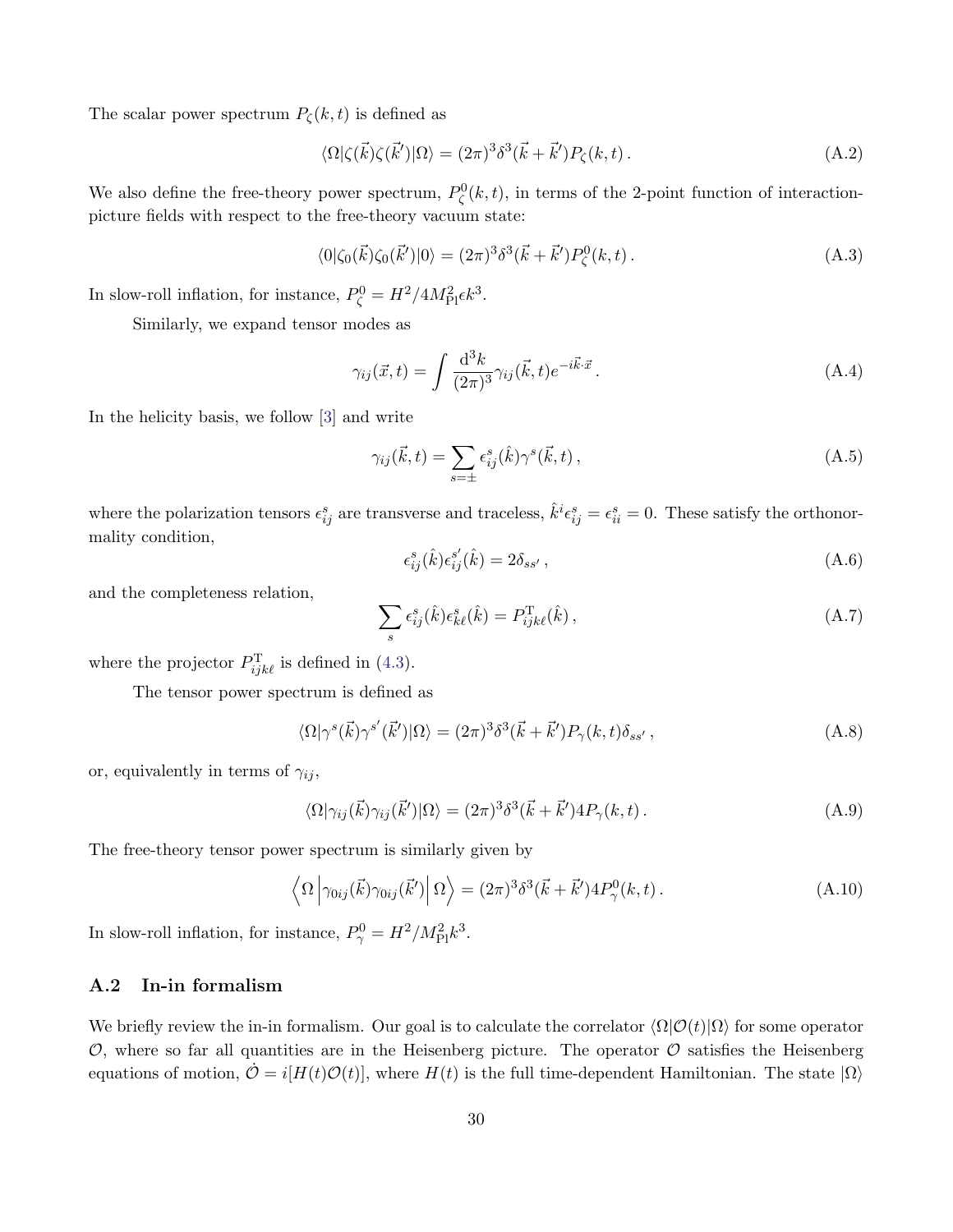is the state of the system, and does not depend on time in the Heisenberg picture. (This means that it is not an eigenstate of  $H(t)$  at all times, since these eigenstates would in general depend on time).

As usual we split the Schrödinger-picture Hamiltonian into a free part and an interaction part,  $H(t) = H_0(t) + V(t)$ , and move to the interaction picture with respect to this split. We have

$$
\begin{array}{rcl}\n\langle \Omega(t) \rangle_I & \equiv & U_0^\dagger(t,0)U(t,0)|\Omega\rangle \, ; \\
\mathcal{O}_I(t) & \equiv & U_0^\dagger(t,0)U(t,0)\mathcal{O}(t)U_0(t,0)U^\dagger(t,0) \, .\n\end{array} \tag{A.11}
$$

where  $U$  and  $U_0$  are the time evolution operators for the full and free Hamiltonian, respectively. Interactionpicture operators evolve according to the free Hamiltonian:  $\dot{\mathcal{O}}_I = i[(H_0)_I(t), \mathcal{O}_I(t)]$ . Interaction-picture states evolve according to a Schrödinger equation with  $V_I(t)$  playing the role of a Hamiltonian,

$$
i\frac{\mathrm{d}}{\mathrm{d}t}|\Omega(t)\rangle_I = V_I(t)|\Omega(t)\rangle_I, \qquad (A.12)
$$

with general solution

$$
|\Omega(t)\rangle_I = U_I(t, t_i)|\Omega(t_i)\rangle_I;
$$
  
\n
$$
U_I(t, t_i) \equiv U_0^\dagger(t, 0)U(t, t_i)U_0(t_i, 0) = \begin{cases} T \exp\left\{-i \int_{t_i}^t dt' V_I(t')\right\} & t > t_i, \\ \bar{T} \exp\left\{i \int_{t'}^{t_i} dt' V_I(t')\right\} & t < t_i. \end{cases}
$$
(A.13)

The expectation value is the same in any picture:  $\langle \Omega | \mathcal{O}(t) | \Omega \rangle = I \langle \Omega(t) | \mathcal{O}_I(t) | \Omega(t) \rangle_I$ . Using the above expressions for the time evolution, we can write our correlator in terms of the state at the initial time  $t_i$ ,

<span id="page-31-1"></span>
$$
\langle \Omega | \mathcal{O}(t) | \Omega \rangle = \mathcal{I} \langle \Omega(t) | \mathcal{O}_I(t) | \Omega(t) \rangle_I = \mathcal{I} \langle \Omega(t_i) | U_I^\dagger(t, t_i) \mathcal{O}_I(t) U_I(t, t_i) | \Omega(t_i) \rangle_I. \tag{A.14}
$$

The statement that  $|\Omega\rangle$  is the in-state is the statement that in the far past it was the Fock vacuum  $|0\rangle$  of the free field creation/annihilation operators, that is,

$$
\lim_{t_i \to -\infty} |\Omega(t_i)\rangle_I = |0\rangle. \tag{A.15}
$$

To see that this coincides with the usual definition of the in-state, we can write the same expression as

$$
|\Omega\rangle = \lim_{t_i \to -\infty} U^{\dagger}(t_i, 0) U_0(t_i, 0) |0\rangle \equiv \Omega(-\infty)|0\rangle , \qquad (A.16)
$$

which matches the usual definition. With this, we obtain the in-in form of the correlator  $(A.14)$ :

$$
\langle \Omega | \mathcal{O}(t) | \Omega \rangle = \lim_{t_i \to -\infty} \langle 0 | U_I^{\dagger}(t, t_i) \mathcal{O}_I(t) U_I(t, t_i) | 0 \rangle. \tag{A.17}
$$

## <span id="page-31-0"></span>B Charges and Power Spectrum

Here we justify a number of steps made in Sec. [3.2.](#page-15-4) Recall from Sec. [2.6](#page-13-3) that the true conserved charges are  $\Delta \bar{Q}$ , and  $Q = \bar{Q} + f(t) \Delta \bar{Q}$  where  $f(t) \equiv \int^t dt'/H(t')$ . As such, the arguments made in Sec. [3.2,](#page-15-4)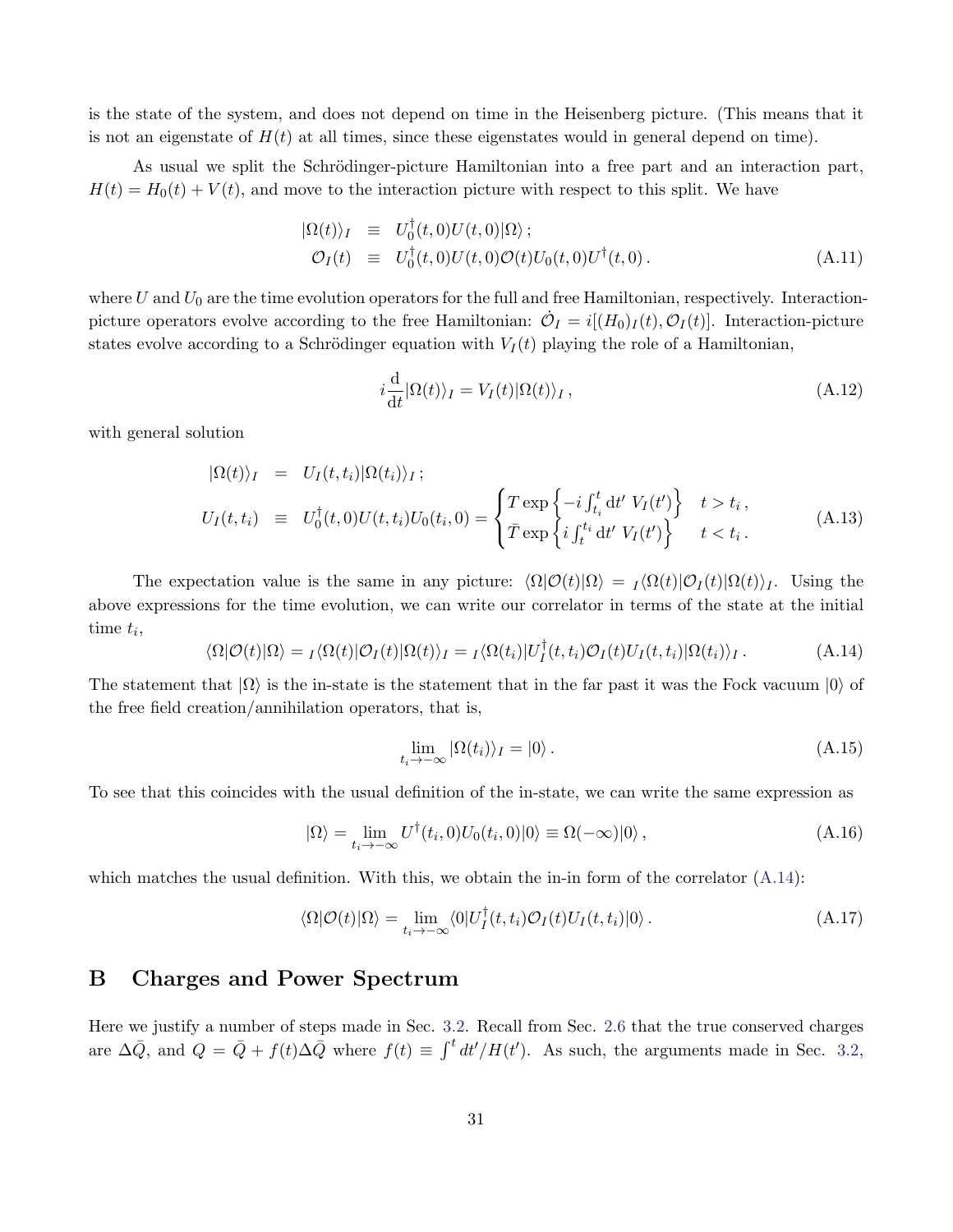especially  $(3.11)$ , can be rigorously applied to them to obtain the analogs of  $(3.19)$ :

$$
\Delta \bar{Q}|\Omega\rangle = \int \frac{\mathrm{d}^3 q}{(2\pi)^3} q_i q^2 \bar{\xi}_j (-\vec{q}) D_\gamma(q) \gamma^{ij}(\vec{q})|\Omega\rangle
$$
  
\n
$$
Q|\Omega\rangle = -\int \frac{\mathrm{d}^3 q}{(2\pi)^3} q_i \bar{\xi}_j (-\vec{q}) \left(\frac{1}{3} D_\zeta(q) \delta^{ij} \zeta(\vec{q}) + D_\gamma(q) \gamma^{ij}(\vec{q})\right) |\Omega\rangle
$$
  
\n
$$
+ f(t) \int \frac{\mathrm{d}^3 q}{(2\pi)^3} q_i q^2 \bar{\xi}_j (-\vec{q}) D_\gamma(q) \gamma^{ij}(\vec{q}) |\Omega\rangle.
$$
 (B.1)

On the other hand,  $Q|\Omega\rangle = \overline{Q}|\Omega\rangle + f(t)\Delta \overline{Q}|\Omega\rangle$ . Thus, we are led to the conclusion that

$$
\bar{Q}|\Omega\rangle = -\int \frac{\mathrm{d}^3 q}{(2\pi)^3} q_i \bar{\xi}_j(-\vec{q}) \left( \frac{1}{3} D_\zeta(q) \delta^{ij} \zeta(\vec{q}) + D_\gamma(q) \gamma^{ij}(\vec{q}) \right) |\Omega\rangle , \tag{B.2}
$$

justifying [\(3.19\)](#page-17-4). No assumption has been made about  $\overline{Q}$ 's time-dependence (or lack thereof).

Another subtlety glossed over in Sec. [3.2](#page-15-4) is that we did not distinguish the  $\zeta$  or  $\gamma$  power spectrum of the full theory from that of the free theory. The reason has to do with the soft limit. In the  $\vec{q} \to 0$ limit,  $\zeta(\vec{q})$  and  $\gamma_{ij}(\vec{q})$  are time-independent. This once again allows us to apply the analog of [\(3.11\)](#page-15-2) at any time  $t$  we wish:

$$
\zeta(\vec{q})|\Omega\rangle = \Omega(-\infty)\zeta_0(\vec{q})|0\rangle \quad , \quad \gamma_{ij}(\vec{q})|\Omega\rangle = \Omega(-\infty)\gamma_{0ij}(\vec{q})|0\rangle \, . \tag{B.3}
$$

We thus have

$$
\langle \Omega | \zeta(-\vec{q}) \zeta(\vec{q}) | \Omega \rangle = \langle 0 | \zeta_0(-\vec{q}) \zeta_0(\vec{q}) | 0 \rangle \quad , \quad \langle \Omega | \gamma_{ij}(-\vec{q}) \gamma_{ij}(\vec{q}) | \Omega \rangle = \langle 0 | \gamma_{0ij}(-\vec{q}) \gamma_{0ij}(\vec{q}) | 0 \rangle \tag{B.4}
$$

in the soft limit.

## <span id="page-32-0"></span>C Connected Ward Identities

The connected correlators  $\langle k_1 k_2 \cdots k_N \rangle^c$  are defined as

$$
\langle k_1 k_2 \cdots k_N \rangle^c = \sum_{\pi} \left( |\pi| - 1 \right)! \left( -1 \right)^{|\pi| - 1} \prod_{B \in \pi} \left\langle \prod_{a \in B} k_a \right\rangle , \tag{C.1}
$$

where  $\pi$  is a partition of  $1, \dots, N$ ,  $|\pi|$  is the number of blocks in the partition, and B represents a block of the partition. Here we abuse the notation a bit, and use  $k_1, ..., k_N$  as stand-in for scalar or tensor fields at the corresponding momenta. The full correlators  $\langle k_1 k_2 \cdots k_N \rangle$  can then be written in terms of the connected correlators  $\langle k_1 k_2 \cdots k_N \rangle^c$  as

$$
\langle k_1 k_2 \cdots k_N \rangle = \sum_{\pi} \prod_{B \in \pi} \left\langle \prod_{a \in B} k_a \right\rangle^c.
$$
 (C.2)

In our case we have  $\langle k \rangle = \langle k \rangle^c = 0$ . Thus we can write

$$
\langle k_1 k_2 \cdots k_N \rangle = \sum_{\pi'} \prod_{B \in \pi'} \left\langle \prod_{a \in B} k_a \right\rangle^c.
$$
 (C.3)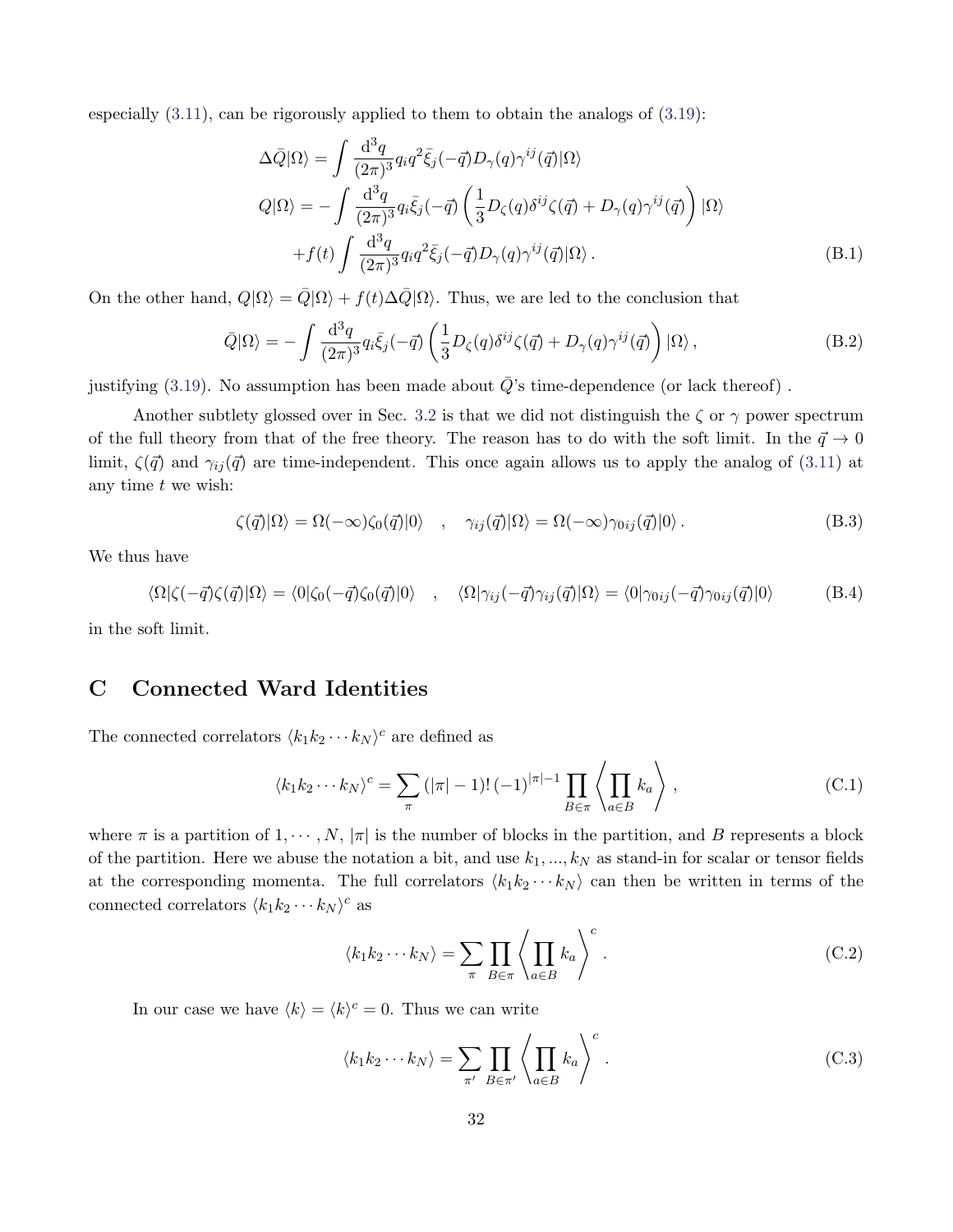where the sum is only over partitions  $\pi'$  where each block has at least two elements. The first few instances are

$$
\langle k_1 k_2 \rangle = \langle k_1 k_2 \rangle^c, \tag{C.4}
$$
\n
$$
\langle k_1 k_2 k_3 \rangle = \langle k_1 k_2 k_3 \rangle^c, \tag{C.4}
$$
\n
$$
\langle k_1 k_2 k_3 \rangle = \langle k_1 k_2 k_3 \rangle^c, \tag{C.4}
$$
\n
$$
\langle k_1 k_2 k_3 k_4 \rangle = \langle k_1 k_2 k_3 k_4 \rangle^c + \langle k_1 k_2 \rangle^c \langle k_3 k_4 \rangle^c + \langle k_1 k_3 \rangle^c \langle k_2 k_4 \rangle^c + \langle k_1 k_4 \rangle^c \langle k_2 k_3 \rangle^c, \tag{K_1K_2K_3K_4K_5} = \langle k_1 k_2 k_3 k_4 k_5 \rangle^c + [\langle k_1 k_2 \rangle^c \langle k_3 k_4 k_5 \rangle^c + 9 \text{ more permutations}], \tag{K_1K_2K_3K_4K_5K_6} = \langle k_1 k_2 k_3 k_4 k_5 k_6 \rangle^c + [ \langle k_1 k_2 \rangle^c \langle k_3 k_4 k_5 k_6 \rangle^c + 19 \text{ more permutations}], \tag{1}
$$
\n
$$
\vdots
$$

Each connected correlator comes with an overall delta function,

$$
\langle k_1 k_2 \cdots k_N \rangle^c = (2\pi)^3 \delta^3 (k_1 + k_2 + \cdots + k_N) \langle k_1 k_2 \cdots k_N \rangle'.
$$
 (C.5)

The  $\langle k_1 k_2 \cdots k_N \rangle'$  are defined on shell. The power spectrum is  $P(k) = \langle k, -k \rangle'$ .

Our general Ward identity relation for  $N \geq 1$  is in terms of the full correlators,

<span id="page-33-0"></span>
$$
\lim_{q \to 0} \mathcal{D}_q \left( \frac{1}{P(q)} \langle q k_1 \cdots k_N \rangle \right) = \qquad (2\pi)^3 \sum_{a=1}^N \left( \mathcal{D}_a \delta^3(k_a) \right) \langle k_1 \cdots k_{a-1} k_{a+1} \cdots k_N \rangle
$$
\n
$$
- \sum_{a=1}^N D_a \langle k_1 \cdots k_N \rangle , \qquad (C.6)
$$

where  $\mathcal{D}_a$  and  $D_a$  are differential operators that depend on and act only on the  $a^{\text{th}}$  momentum. (For example, for the dilations we have  $D_a = 3 + k_a \cdot \frac{\partial}{\partial k_a}$  $\frac{\partial}{\partial k_a}$ .) For  $N = 1$ , the second line of the RHS does not contribute, the first line of the RHS gives  $(2\pi)^3 \mathcal{D}_1 \delta^3(k_1)$  and the relation is satisfied.

What we would like to prove is the following relation for connected correlators, for  $N \geq 2$ .

<span id="page-33-1"></span>
$$
\lim_{q \to 0} \mathcal{D}_q \left( \frac{1}{P(q)} \langle q k_1 \cdots k_N \rangle^c \right) = - \sum_{a=1}^N D_a \langle k_1 \cdots k_N \rangle^c. \tag{C.7}
$$

For  $N = 2$ , the first line of the RHS of the relation [\(C.6\)](#page-33-0) vanishes, and there is no distinction in the remaining correlators between connected and full, and so  $(C.7)$  is true for  $N = 2$ . This is the first step in a proof by induction that  $(C.7)$  is true for  $N \geq 2$ .

For the induction step, assume that  $(C.7)$  is true for  $N-1$ . We start by breaking up the correlator  $\langle q k_1 \cdots k_N \rangle$  on the left-hand side of [\(C.6\)](#page-33-0) as follows

<span id="page-33-2"></span>
$$
\langle q k_1 \cdots k_N \rangle = \langle q k_1 \cdots k_N \rangle^c + \sum_{a=1}^N \langle q k_a \rangle \langle k_1 \cdots k_{a-1} k_{a+1} \cdots k_N \rangle.
$$

$$
+ \sum_{\bar{\pi}'} \left\langle q \prod_{a \in \bar{B}} k_a \right\rangle^c \prod_{B \in (\bar{\pi}' \setminus \bar{B})} \left\langle \prod_{a \in B} k_a \right\rangle^c.
$$
(C.8)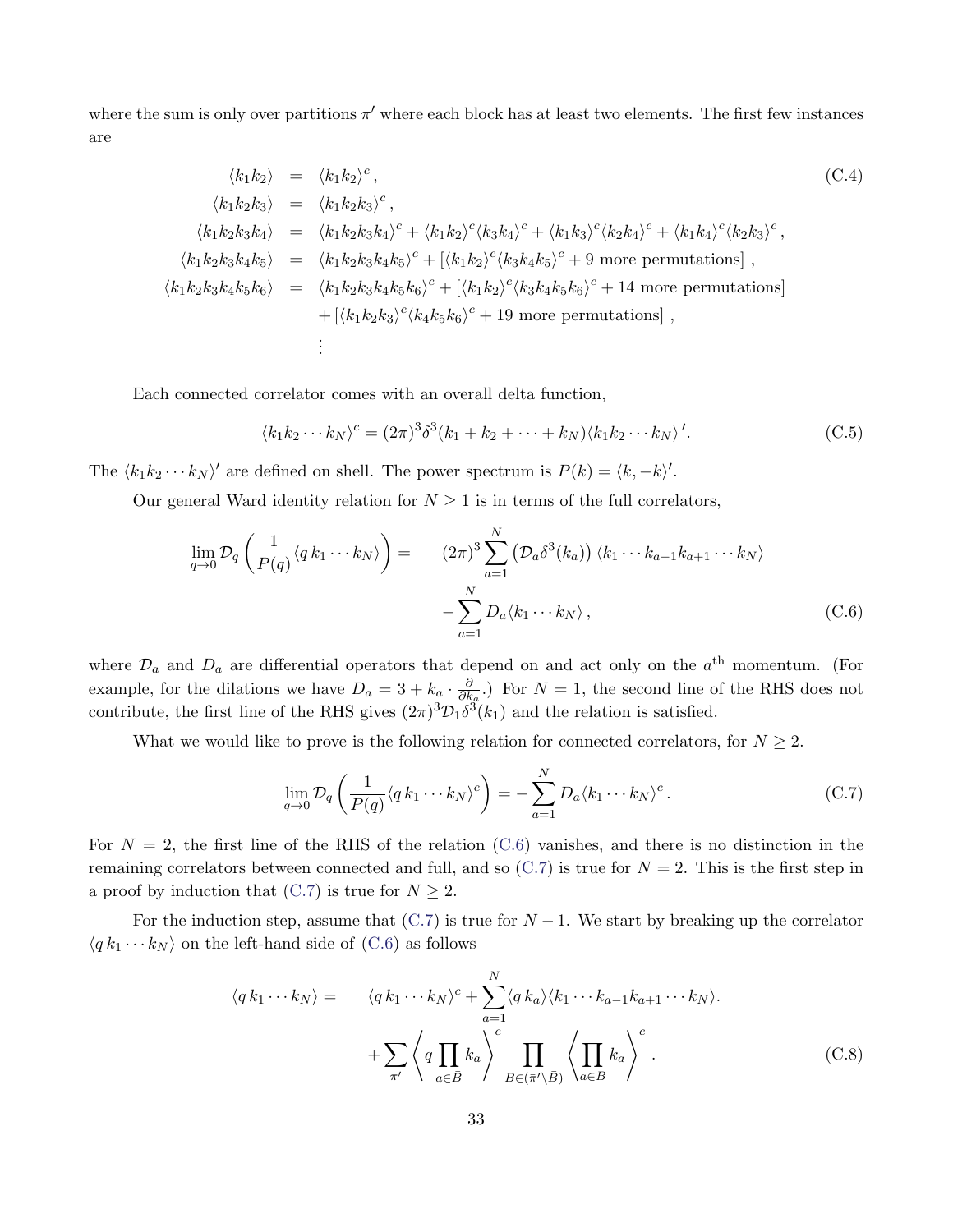Some explanation is in order: we have broken  $\langle q k_1 \cdots k_N \rangle$  into its connected pieces. The first term is the fully connected piece  $\langle q k_1 \cdots k_N \rangle^c$ . The sum in the first line of the right-hand side is over all the partitions in which the soft momentum  $q$  appears in a two point factor. The rest of the partitions are in the second line of the right-hand side: here  $\bar{\pi}'$  is the set of all non-trivial<sup>[22](#page-34-0)</sup> marked partitions of  $1, 2, \cdots, N$ where each block has at least two elements. A marked partition is a partition in which one of the blocks of the partition, the one denoted by  $\bar{B}$ , is distinguished. In this case, the special block is the one whose connected factor contains the soft momentum q. We denote by  $\bar{\pi}'\backslash\bar{B}$  the set of blocks of the marked partition which are not marked. For example, with  $N = 3$  there are no terms in the sum over marked partitions (since in this case there are no partitions where all the blocks have at least two elements), and for  $N = 4$ , the sum reads

$$
\langle k_1 k_2 \rangle \langle q k_3 k_4 \rangle^c + \langle k_1 k_3 \rangle \langle q k_2 k_4 \rangle^c + \langle k_1 k_4 \rangle \langle q k_2 k_3 \rangle^c + \langle k_3 k_4 \rangle \langle q k_1 k_2 \rangle^c + \langle k_2 k_4 \rangle \langle q k_1 k_3 \rangle^c + \langle k_2 k_3 \rangle \langle q k_1 k_4 \rangle^c.
$$
 (C.9)

Looking at the summation term in the first line of the right-hand side of [\(C.8\)](#page-33-2), using  $\langle q k_a \rangle = (2\pi)^3 \delta^3 (q +$  $k_a$ ) $P(q)$ , and inserting into the left-hand side of [\(C.6\)](#page-33-0), we precisely reproduce the first line of the righthand side of  $(C.6)$ .

Thus, to complete the induction step, we need only show, under the assumption that  $(C.7)$  is true for  $\leq N-1$ , that the second line of the right-hand side of [\(C.8\)](#page-33-2), inserted into the left-hand side of [\(C.6\)](#page-33-0), precisely reproduces the second line of the right-hand side of [\(C.6\)](#page-33-0) (minus the connected part). The second line of the right-hand side of  $(C.8)$ , inserted into the left-hand side of  $(C.6)$  and using  $(C.7)$  yields

$$
\sum_{\bar{\pi}'} \lim_{q \to 0} \mathcal{D}_q \left( \frac{1}{P(q)} \left\langle q \prod_{a \in \bar{B}} k_a \right\rangle^c \right) \prod_{B \in (\bar{\pi}'/\bar{B})} \left\langle \prod_{a \in B} k_a \right\rangle^c = - \sum_{\bar{\pi}'} \left[ \sum_{a \in \bar{B}} D_a \left\langle \prod_{a \in \bar{B}} k_a \right\rangle^c \right] \prod_{B \in (\bar{\pi}'/\bar{B})} \left\langle \prod_{a \in B} k_a \right\rangle^c.
$$
\n(C.10)

Next we break up the correlator in the second line of the right-hand side of [\(C.6\)](#page-33-0) into its connected pieces, where the sum is only over non-trivial partitions  $\pi'$  where each block has at least two elements,

$$
\langle k_1 k_2 \cdots k_N \rangle = \langle k_1 k_2 \cdots k_N \rangle^c + \sum_{\pi'} \prod_{B \in \pi'} \left\langle \prod_{a \in B} k_a \right\rangle^c.
$$
 (C.11)

The operator  $\sum_{a=1}^{N} D_a$  can be broken up over a given partition  $\pi'$  as  $\sum_{B \in \pi'} \sum_{a \in B} D_a$ , and when applied to  $\sum_{\pi'} \prod_{B \in \pi'} \langle \prod_{a \in B} k_a \rangle^c$ , we generate the sum over marked partitions,

$$
\sum_{\bar{\pi}'} \left[ \sum_{a \in \bar{B}} D_a \left\langle \prod_{a \in \bar{B}} k_a \right\rangle^c \right] \prod_{B \in (\bar{\pi}'/\bar{B})} \left\langle \prod_{a \in B} k_a \right\rangle^c, \tag{C.12}
$$

where the  $D_a$  operator serves as the marker. This completes the proof.

<span id="page-34-0"></span> $22A$  partition is non-trivial if it does not contain the trivial partition consisting of all the elements, which is captured already by the connected part  $\langle q k_1 \cdots k_N \rangle^c$ .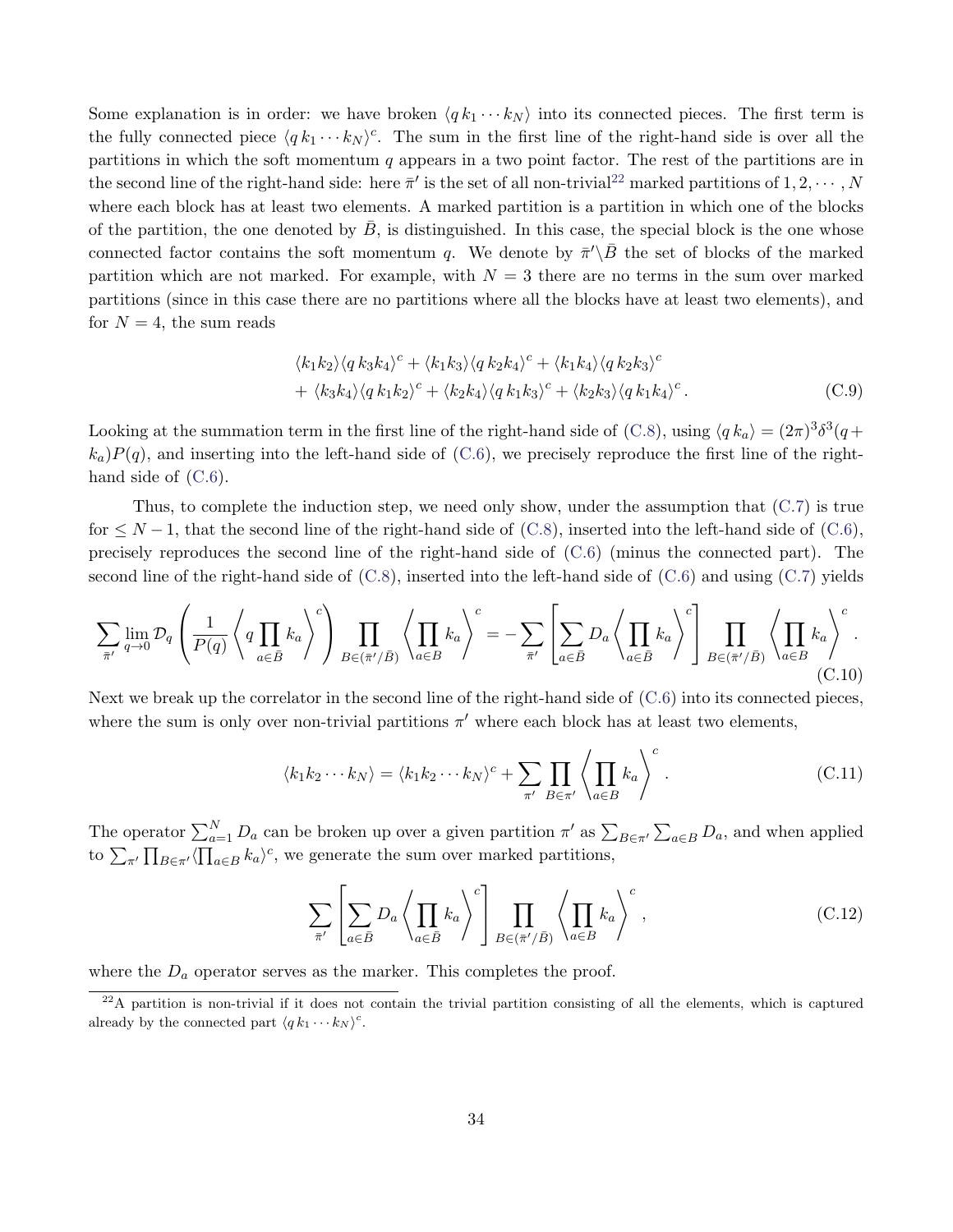# <span id="page-35-0"></span>D Removing Delta Functions

In this Appendix, we show how to cancel the delta function factors in [\(3.28\)](#page-19-0) to obtain the primed Ward identities [\(3.30\)](#page-19-1). To begin with, it is convenient to rewrite the right-hand side of [\(3.28\)](#page-19-0) as

<span id="page-35-1"></span>
$$
\lim_{\vec{q}\to 0} M_{i\ell_0\ldots\ell_n} \frac{\partial^n}{\partial q_{\ell_1}\cdots\partial q_{\ell_n}} \left( \frac{1}{P_{\gamma}(q)} \langle \gamma^{i\ell_0}(\vec{q}) \mathcal{O}(\vec{k}_1,\ldots,\vec{k}_N) \rangle_c + \frac{\delta^{i\ell_0}}{3P_{\zeta}(q)} \langle \zeta(\vec{q}) \mathcal{O}(\vec{k}_1,\ldots,\vec{k}_N) \rangle_c \right) \n= -\lim_{\vec{q}\to 0} M_{i\ell_0\ldots\ell_n} \left\{ \sum_{a=1}^N \left( \delta^{i\ell_0} \frac{\partial^n}{\partial k_{\ell_1}^a \cdots \partial k_{\ell_n}^a} + \frac{k_a^i}{n+1} \frac{\partial^{n+1}}{\partial k_{\ell_0}^a \cdots \partial k_{\ell_n}^a} \right) \langle \mathcal{O}(\vec{k}_1,\ldots,\vec{k}_a+\vec{q},\ldots,\vec{k}_N) \rangle_c \n- \sum_{a=1}^M \Upsilon^{i\ell_0 i_a j_a}(\hat{k}_a) \frac{\partial^n}{\partial k_{\ell_1}^a \cdots \partial k_{\ell_n}^a} \langle \mathcal{O}^{\zeta}(\vec{k}_1,\ldots,\vec{k}_{a-1},\vec{k}_{a+1},\ldots,\vec{k}_M) \gamma_{i_a j_a}(\vec{k}_a+\vec{q}) \mathcal{O}^{\gamma}(\vec{k}_{M+1},\ldots,\vec{k}_N) \rangle_c \n- \sum_{b=M+1}^N \Gamma^{i\ell_0} \int_{i_b j_b} k_b \ell_b (\hat{k}_b) \frac{\partial^n}{\partial k_{\ell_1}^b \cdots \partial k_{\ell_n}^b} \langle \mathcal{O}^{\zeta}(\vec{k}_1,\ldots,\vec{k}_M) \mathcal{O}^{\gamma}_{i_{M+1} j_{M+1},\ldots,i_b \ell_b,\ldots i_N j_N}(\vec{k}_{M+1},\ldots,\vec{k}_b+\vec{q},\ldots,\vec{k}_N) \rangle_c \right\} \n+ \ldots, (D.1)
$$

where as before the ellipses stand for higher-order tensor terms. In this form, the correlators on both sides of the identity involve the *same* delta function  $\delta^3(\vec{P})$ , where  $\vec{P} \equiv \vec{q} + \vec{k}_1 + \dots \vec{k}_N$ .

First, consider the case  $n = 0$ . Expressing [\(D.1\)](#page-35-1) in terms of primed correlators in this case gives

$$
\lim_{\vec{q}\to 0} M_{i\ell_0} \left( \frac{1}{P_{\gamma}(q)} \langle \gamma^{i\ell_0}(\vec{q}) \mathcal{O}(\vec{k}_1, \dots, \vec{k}_N) \rangle_c' + \frac{\delta^{i\ell_0}}{3P_{\zeta}(q)} \langle \zeta(\vec{q}) \mathcal{O}(\vec{k}_1, \dots, \vec{k}_N) \rangle_c' \right) \delta^3(\vec{P})
$$
\n
$$
= -\lim_{\vec{q}\to 0} M_{i\ell_0} \left\{ \left( N \delta^{i\ell_0} + \sum_{a=1}^N k_a^i \frac{\partial}{\partial k_{\ell_0}^a} \right) \langle \mathcal{O}(\vec{k}_1, \dots, \vec{k}_N) \rangle_c' - \sum_{a=1}^M \Upsilon^{i\ell_0 i_a j_a} (\hat{k}_a) \langle \mathcal{O}^{\zeta}(\vec{k}_1, \dots, \vec{k}_{a-1}, \vec{k}_{a+1}, \dots, \vec{k}_M) \gamma_{i_a j_a}(\vec{k}_a) \mathcal{O}^{\gamma}(\vec{k}_{M+1}, \dots, \vec{k}_N) \rangle_c - \sum_{b=M+1}^N \Gamma^{i\ell_0} \sum_{i_b j_b} k_b \langle \hat{k}_b \rangle \langle \mathcal{O}^{\zeta}(\vec{k}_1, \dots, \vec{k}_M) \mathcal{O}^{\gamma}_{i_{M+1} j_{M+1}, \dots, k_b \ell_b, \dots i_N j_N}(\vec{k}_{M+1}, \dots, \vec{k}_N) \rangle_c' \right\} \delta^3(\vec{P})
$$
\n
$$
- \lim_{\vec{q}\to 0} M_{i\ell_0} \langle \mathcal{O}(\vec{k}_1, \dots, \vec{k}_N) \rangle_c' P^i \frac{\partial}{\partial P^{\ell_0}} \delta^3(\vec{P}) + \dots \tag{D.2}
$$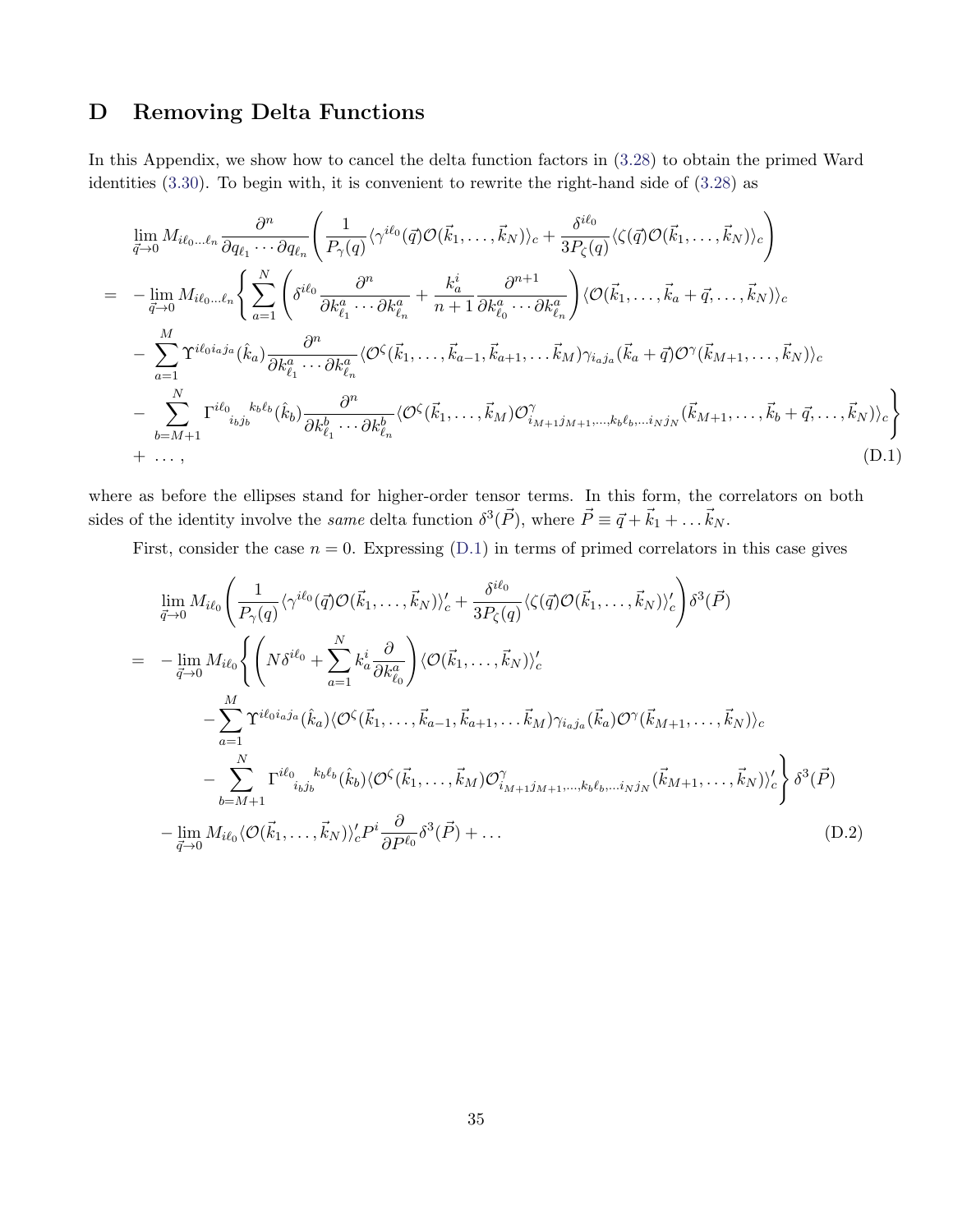Integrating the last term by parts, and using the fact that  $P^{i}\delta^{3}(\vec{P})\equiv 0$ , we obtain

<span id="page-36-0"></span>
$$
\lim_{\vec{q}\to 0} M_{i\ell_0} \left( \frac{1}{P_{\gamma}(q)} \langle \gamma^{i\ell_0}(\vec{q}) \mathcal{O}(\vec{k}_1, \dots, \vec{k}_N) \rangle_c' + \frac{\delta^{i\ell_0}}{3P_{\zeta}(q)} \langle \zeta(\vec{q}) \mathcal{O}(\vec{k}_1, \dots, \vec{k}_N) \rangle_c' \right)
$$
\n
$$
= -M_{i\ell_0} \left\{ \left( (N-1)\delta^{i\ell_0} + \sum_{a=1}^N k_a^i \frac{\partial}{\partial k_a^{\ell_0}} \right) \langle \mathcal{O}(\vec{k}_1, \dots, \vec{k}_N) \rangle_c' - \sum_{a=1}^M \Upsilon^{i\ell_0 i_a j_a} (\hat{k}_a) \langle \mathcal{O}^{\zeta}(\vec{k}_1, \dots, \vec{k}_{a-1}, \vec{k}_{a+1}, \dots, \vec{k}_M) \gamma_{i_a j_a}(\vec{k}_a) \mathcal{O}^{\gamma}(\vec{k}_{M+1}, \dots, \vec{k}_N) \rangle_c - \sum_{b=M+1}^N \Gamma^{i\ell_0} \sum_{i_b j_b} k_b \langle \hat{k}_b \rangle \langle \mathcal{O}^{\zeta}(\vec{k}_1, \dots, \vec{k}_M) \mathcal{O}^{\gamma}_{i_{M+1} j_{M+1}, \dots, k_b \ell_b, \dots i_N j_N}(\vec{k}_{M+1}, \dots, \vec{k}_N) \rangle_c' \right\} + \dots
$$
\n(*n* = 0 identity), (D.3)

where we have canceled the delta functions from both sides. Note that the limit  $\vec{q} \to 0$  has been explicitly taken on the right-hand side, hence the right-hand side is now independent of  $\vec{q}$ . This is the desired "primed" Ward identity for  $n = 0$ , in agreement with  $(3.30)$ .

Next we prove that [\(D.1\)](#page-35-1) holds in the same form for the primed correlation functions for all  $n \geq 1$ :

<span id="page-36-1"></span>
$$
\lim_{\vec{q}\to 0} M_{i\ell_0\ldots\ell_n} \frac{\partial^n}{\partial q_{\ell_1}\ldots\partial q_{\ell_n}} \left( \frac{1}{P_{\gamma}(q)} \langle \gamma^{i\ell_0}(\vec{q}) \mathcal{O}(\vec{k}_1,\ldots,\vec{k}_N) \rangle'_c + \frac{\delta^{i\ell_0}}{3P_{\zeta}(q)} \langle \zeta(\vec{q}) \mathcal{O}(\vec{k}_1,\ldots,\vec{k}_N) \rangle'_c \right)
$$
\n
$$
= -M_{i\ell_0\ldots\ell_n} \left\{ \sum_{a=1}^N \left( \delta^{i\ell_0} \frac{\partial^n}{\partial k_{\ell_1}^a \ldots \partial k_{\ell_n}^a} + \frac{k_a^i}{n+1} \frac{\partial^{n+1}}{\partial k_{\ell_0}^a \ldots \partial k_{\ell_n}^a} \right) \langle \mathcal{O}(\vec{k}_1,\ldots,\vec{k}_N) \rangle'_c - \sum_{a=1}^M \Upsilon^{i\ell_0 i_a j_a} (\hat{k}_a) \frac{\partial^n}{\partial k_{\ell_1}^a \ldots \partial k_{\ell_n}^a} \langle \mathcal{O}^{\zeta}(\vec{k}_1,\ldots,\vec{k}_{a-1},\vec{k}_{a+1},\ldots\vec{k}_M) \gamma_{i_a j_a}(\vec{k}_a) \mathcal{O}^{\gamma}(\vec{k}_{M+1},\ldots,\vec{k}_N) \rangle'_c - \sum_{b=M+1}^N \Gamma^{i\ell_0} \zeta^{k_b \ell_b} (\hat{k}_b) \frac{\partial^n}{\partial k_{\ell_1}^b \ldots \partial k_{\ell_n}^b} \langle \mathcal{O}^{\zeta}(\vec{k}_1,\ldots,\vec{k}_M) \mathcal{O}^{\gamma}_{i_{M+1}j_{M+1},\ldots,k_b \ell_b,\ldots i_N j_N} (\vec{k}_{M+1},\ldots,\vec{k}_N) \rangle'_c \right\} + \ldots (n \ge 1 \text{ identities}). \tag{D.4}
$$

We prove this by strong induction. (To simplify the notation, we will omit the momentum dependence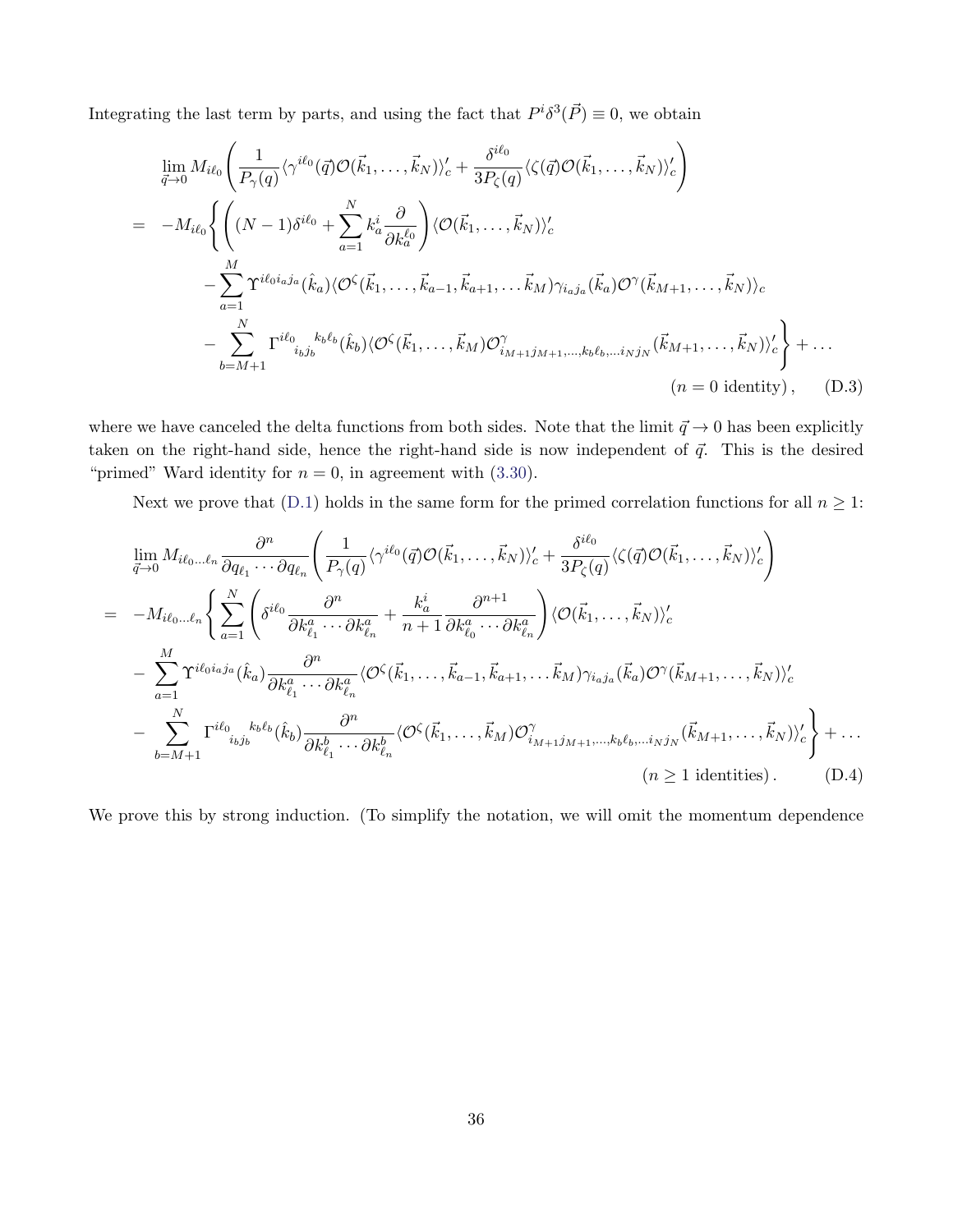except where necessary, and the  $\vec{q} \rightarrow 0$  limit will be understood everywhere.) Starting with  $n = 1$ ,

$$
M_{i\ell_{0}\ell_{1}} \frac{\partial}{\partial q_{\ell_{1}}} \left( \frac{1}{P_{\gamma}} \langle \gamma^{i\ell_{0}} \mathcal{O} \rangle_{c}^{\prime} + \frac{\delta^{i\ell_{0}}}{3P_{\zeta}} \langle \zeta \mathcal{O} \rangle_{c}^{\prime} \right) \delta^{3}(\vec{P}) + M_{i\ell_{0}\ell_{1}} \left( \frac{1}{P_{\gamma}} \langle \gamma^{i\ell_{0}} \mathcal{O} \rangle_{c}^{\prime} + \frac{\delta^{i\ell_{0}}}{3P_{\zeta}} \langle \zeta \mathcal{O} \rangle_{c}^{\prime} \right) \frac{\partial}{\partial P_{\ell_{1}}} \delta^{3}(\vec{P})
$$
\n
$$
= -M_{i\ell_{0}\ell_{1}} \left\{ \sum_{a} \left( \delta^{i\ell_{0}} \frac{\partial}{\partial k_{\ell_{1}}} + \frac{1}{2} k_{a}^{i} \frac{\partial^{2}}{\partial k_{a}^{a} \partial k_{\ell_{0}}^{a}} \right) \langle \mathcal{O} \rangle_{c}^{\prime} - \sum_{a=1}^{M} \Upsilon^{i\ell_{0}i_{a}j_{a}} \frac{\partial}{\partial k_{\ell_{1}}^{a}} \langle \mathcal{O}^{\zeta}(\vec{k}_{1}, \ldots, \vec{k}_{a-1}, \vec{k}_{a+1}, \ldots, \vec{k}_{M}) \gamma_{i_{a}j_{a}} \mathcal{O}^{\gamma} \rangle_{c}^{\prime} - \sum_{b=M+1}^{M} \Gamma^{i\ell_{0}}{}_{i_{b}j_{b}} k_{b}^{b} \frac{\partial}{\partial k_{\ell_{0}}^{a}} \langle \mathcal{O}^{\zeta} \mathcal{O} \rangle_{i_{M+1}j_{M+1}, \ldots, k_{b} \ell_{b}, \ldots, i_{N}j_{N}} \rangle_{c}^{\prime} \right\} \delta^{3}(\vec{P})
$$
\n
$$
- M_{i\ell_{0}\ell_{1}} \left\{ \left( N \delta^{i\ell_{0}} + \sum_{b=M+1} k_{a}^{i} \frac{\partial}{\partial k_{\ell_{0}}^{a}} \right) \langle \mathcal{O} \rangle_{c}^{\prime} - \sum_{a=1}^{M} \Upsilon^{i\ell_{0}i_{a}j_{a}} \langle \mathcal{O}^{\zeta}(\vec{k
$$

where in the last step we have integrated the  $\partial^2/\partial P_{\ell_0}\partial P_{\ell_1}$  once by parts using the fact that  $M_{i\ell_0\ell_1}$ is symmetric in its last two indices. Collecting all  $\frac{\partial}{\partial P_{\ell_1}} \delta^3(\vec{P})$  terms, we see that their coefficient is proportional to the  $n = 0$  primed identity [\(D.3\)](#page-36-0) and thus vanishes. Hence we are left with

$$
\lim_{\vec{q}\to 0} M_{i\ell_0\ell_1} \frac{\partial}{\partial q_{\ell_1}} \left( \frac{1}{P_{\gamma}(q)} \langle \gamma^{i\ell_0}(\vec{q}) \mathcal{O}(\vec{k}_1, \dots, \vec{k}_N) \rangle_c' + \frac{\delta^{i\ell_0}}{3P_{\zeta}(q)} \langle \zeta(\vec{q}) \mathcal{O}(\vec{k}_1, \dots, \vec{k}_N) \rangle_c' \right)
$$
\n
$$
= -M_{i\ell_0\ell_1} \left\{ \sum_{a=1}^N \left( \delta^{i\ell_0} \frac{\partial}{\partial k_{\ell_1}^a} + \frac{1}{2} k_a^i \frac{\partial^2}{\partial k_{\ell_0}^a \partial k_{\ell_1}^a} \right) \langle \mathcal{O}(\vec{k}_1, \dots, \vec{k}_N) \rangle_c' - \sum_{a=1}^M \Upsilon^{i\ell_0 i_a j_a} (\hat{k}_a) \frac{\partial}{\partial k_{\ell_1}^a} \langle \mathcal{O}^{\zeta}(\vec{k}_1, \dots, \vec{k}_{a-1}, \vec{k}_{a+1}, \dots, \vec{k}_M) \gamma_{i_a j_a}(\vec{k}_a) \mathcal{O}^{\gamma}(\vec{k}_{M+1}, \dots, \vec{k}_N) \rangle_c' - \sum_{b=M+1}^N \Gamma^{i\ell_0} \sum_{i_b j_b} k_b \ell_b (\hat{k}_b) \frac{\partial}{\partial k_{\ell_1}^b} \langle \mathcal{O}^{\zeta}(\vec{k}_1, \dots, \vec{k}_M) \mathcal{O}^{\gamma}_{i_{M+1} j_{M+1}, \dots, k_b \ell_b, \dots i_N j_N}(\vec{k}_{M+1}, \dots, \vec{k}_N) \rangle_c' \right\} + \dots
$$
\n(*n* = 1 identity), (D.6)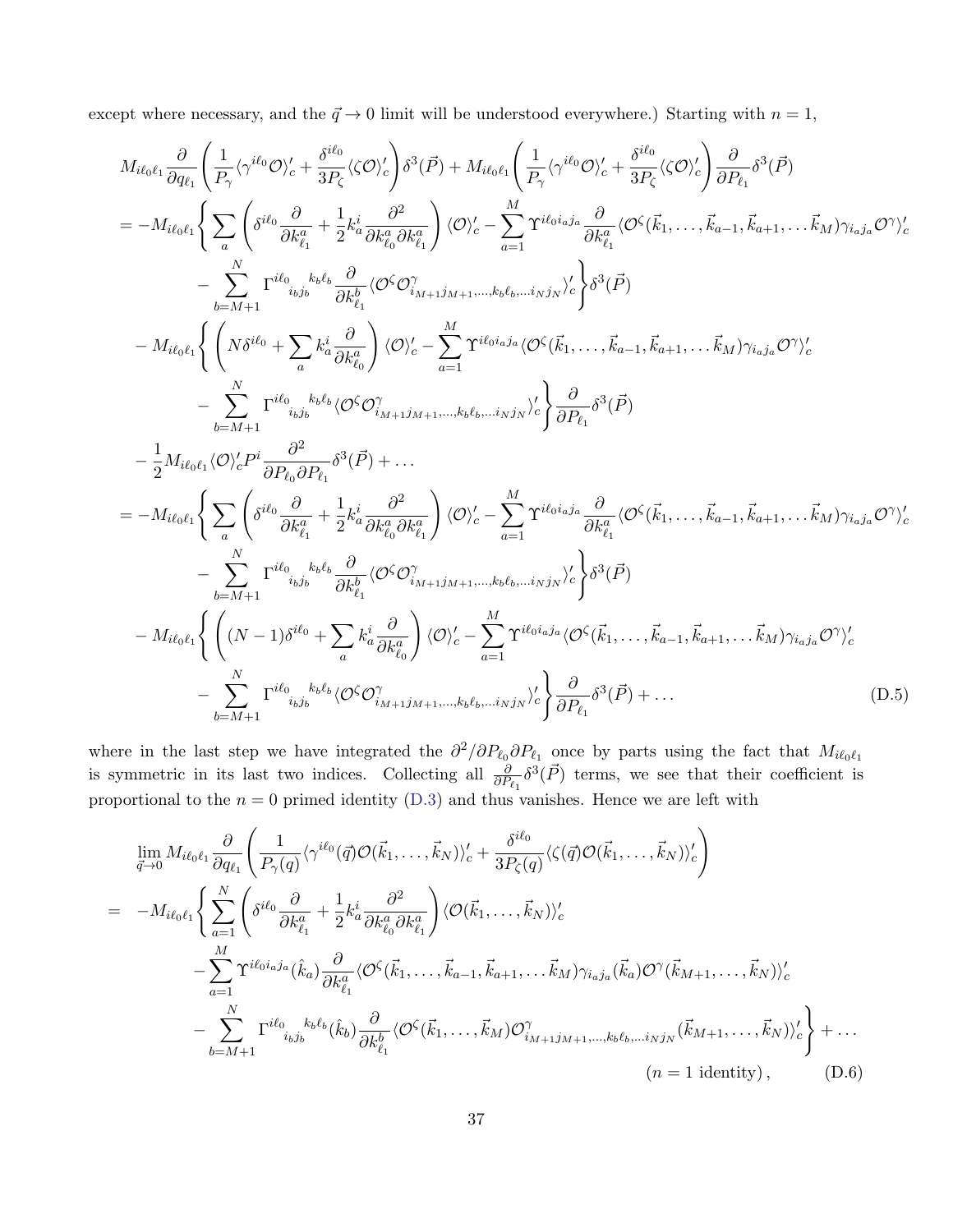which is the desired result for  $n = 1$ .

By strong induction, we next assume that [\(3.30\)](#page-19-1) holds for all  $m \leq n-1$  for some  $n \geq 2$ , and show that it must therefore hold for  $m = n$ . Expressing [\(3.28\)](#page-19-0) in terms of primed correlators, clearly the desired result corresponds to no derivatives acting on the delta functions. The proof therefore boils down to showing that all terms with at least one derivative on a delta function cancel out. Let us first collect all  $\frac{\partial^j}{\partial P^j} \delta^3(\vec{P})$  terms, where  $1 \leq j \leq n-1$ . Since  $M_{i\ell_0...\ell_n}$  is symmetric in its last  $n+1$  indices, we get

$$
M_{i\ell_{0}...\ell_{n}} \frac{\partial^{j} \delta^{3}(\vec{P})}{\partial P_{\ell_{n-j+1}} \cdots \partial P_{\ell_{n}}}\left\{ \begin{pmatrix} n \\ j \end{pmatrix} \frac{\partial^{n-j}}{\partial q_{\ell_{1}} \cdots \partial q_{\ell_{n-j}}}\left(\frac{1}{P_{\gamma}}\langle \gamma^{i\ell_{0}}\mathcal{O}\rangle_{c}^{\prime} + \frac{\delta^{i\ell_{0}}}{3P_{\zeta}}\langle\zeta\mathcal{O}\rangle_{c}^{\prime}\right) \right.+ \sum_{a} \left[\delta^{i\ell_{0}} \begin{pmatrix} n \\ j \end{pmatrix} \frac{\partial^{n-j}}{\partial k_{\ell_{1}}^{a} \cdots \partial k_{\ell_{n-j}}^{a}} + \frac{k_{a}^{i}}{n+1} \begin{pmatrix} n+1 \\ j \end{pmatrix} \frac{\partial^{n-j+1}}{\partial k_{\ell_{0}}^{a} \cdots \partial k_{\ell_{n-j}}^{a}}\right]\langle \mathcal{O}\rangle_{c}^{\prime}- \sum_{a=1}^{M} \Upsilon^{i\ell_{0}i_{a}j_{a}} \begin{pmatrix} n \\ j \end{pmatrix} \frac{\partial^{n-j}}{\partial k_{\ell_{1}}^{a} \cdots \partial k_{\ell_{n-j}}^{a}} \langle \mathcal{O}^{\zeta}(\vec{k}_{1},\ldots,\vec{k}_{a-1},\vec{k}_{a+1},\ldots,\vec{k}_{M}) \gamma_{i_{a}j_{a}} \mathcal{O}^{\gamma}\rangle_{c}^{\prime}- \sum_{b=M+1}^{N} \Gamma^{i\ell_{0}}{}_{i_{b}j_{b}} k_{b} \begin{pmatrix} n \\ j \end{pmatrix} \frac{\partial^{n-j}}{\partial k_{\ell_{1}}^{b} \cdots \partial k_{\ell_{n-j}}^{b}} \langle \mathcal{O}^{\zeta}\mathcal{O}_{i_{M+1}j_{M+1},\ldots,k_{b}\ell_{b},\ldots i_{N}j_{N}} \rangle_{c}^{\prime}.
$$
 (D.7)

Using the fact that

$$
\left(\begin{array}{c}n+1\\j\end{array}\right) = \left(\begin{array}{c}n\\j\end{array}\right) \cdot \frac{n+1}{n-j+1},\tag{D.8}
$$

this reduces to

$$
\begin{split}\n\left(\begin{array}{c}\nn\\j\end{array}\right) M_{i\ell_{0} \dots \ell_{n}} \frac{\partial^{j} \delta^{3}(\vec{P})}{\partial P_{\ell_{n-j+1}} \cdots \partial P_{\ell_{n}}}\n\left\{\n\frac{\partial^{n-j}}{\partial q_{\ell_{1}} \cdots \partial q_{\ell_{n-j}}}\n\left(\n\frac{1}{P_{\gamma}}\langle \gamma^{i\ell_{0}} \mathcal{O} \rangle_{c}^{\prime} + \frac{\delta^{i\ell_{0}}}{3P_{\zeta}}\langle \zeta \mathcal{O} \rangle_{c}^{\prime}\n\right) \\
+ \sum_{a} \left[\n\delta^{i\ell_{0}} \frac{\partial^{n-j}}{\partial k_{\ell_{1}}^{a} \cdots \partial k_{\ell_{n-j}}^{a}} + \frac{k_{a}^{i}}{n-j+1} \frac{\partial^{n-j+1}}{\partial k_{\ell_{0}}^{a} \cdots \partial k_{\ell_{n-j+1}}^{a}}\n\right] \langle \mathcal{O} \rangle_{c}^{\prime} \\
- \sum_{a=1}^{M} \Upsilon^{i\ell_{0}i_{a}j_{a}} \left(\n\begin{array}{c}\nn\\j\n\end{array}\n\right) \frac{\partial^{n-j}}{\partial k_{\ell_{1}}^{a} \cdots \partial k_{\ell_{n-j}}^{a}} \langle \mathcal{O}^{\zeta}(\vec{k}_{1}, \dots, \vec{k}_{a-1}, \vec{k}_{a+1}, \dots, \vec{k}_{M}) \gamma_{i_{a}j_{a}} \mathcal{O}^{\gamma} \rangle_{c}^{\prime} \\
- \sum_{b=M+1}^{N} \Gamma^{i\ell_{0}} \left(\n\begin{array}{c}\n\frac{k_{b}\ell_{b}}{j} & \frac{\partial^{n-j}}{\partial k_{\ell_{1}}^{b} \cdots \partial k_{\ell_{n-j}}^{b}}\n\langle \mathcal{O}^{\zeta} \mathcal{O}^{\gamma}_{i_{M+1}j_{M+1}, \dots, k_{b}\ell_{b}, \dots i_{N}j_{N}}\n\end{array}\n\right\rangle_{c}.\n\end{split} \tag{D.9}
$$

Thus the terms with j derivatives on the delta function, with  $1 \leq j \leq n-1$ , are proportional to the  $n - j$  primed Ward identity, which holds by assumption. It remains to show that terms with at least n derivatives on  $\delta^3(\vec{P})$  also cancel out. We will see that these are in fact proportional to  $n=0$  primed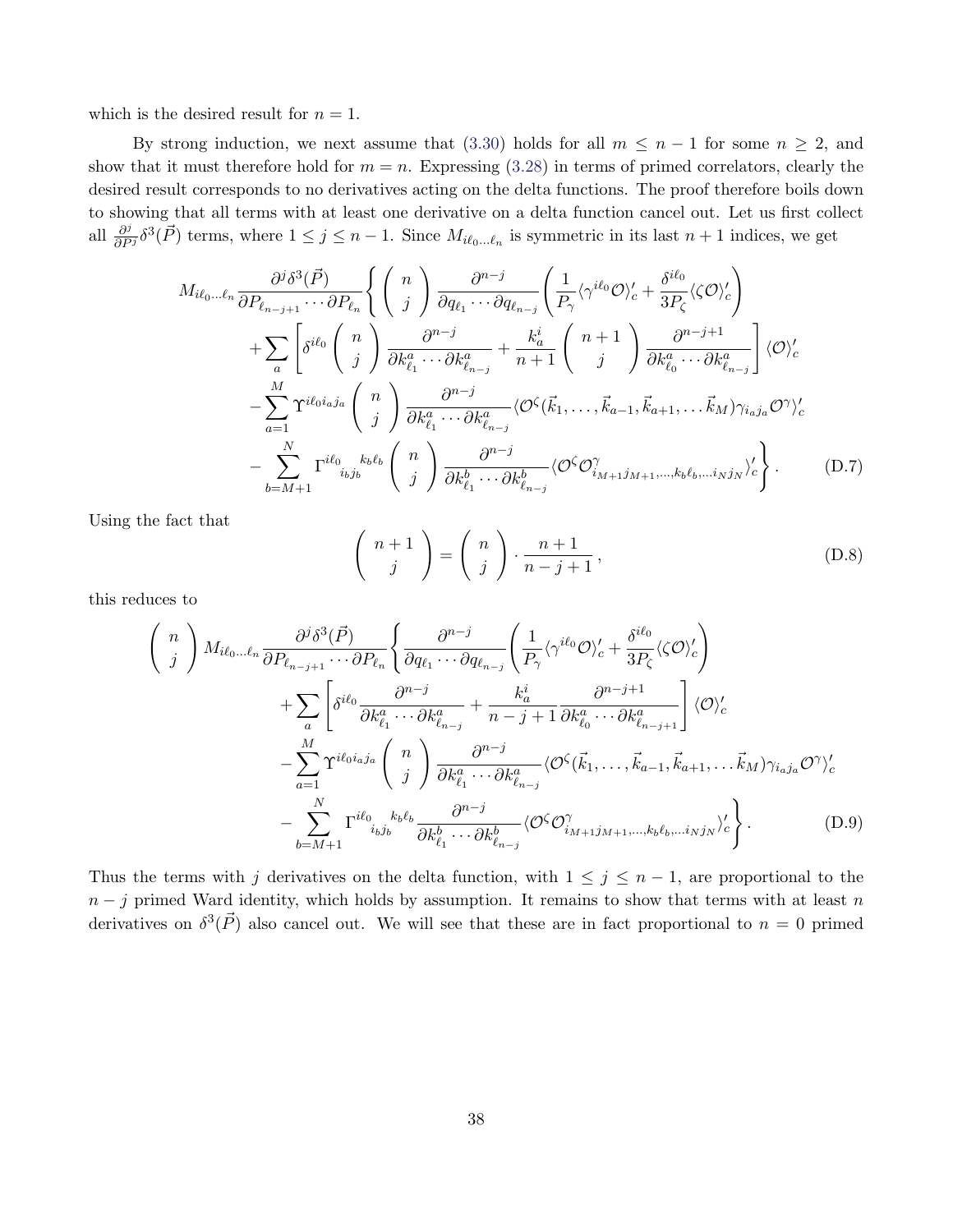identity. Collecting such terms, we obtain

$$
M_{i\ell_{0}...\ell_{n}} \left\{ \frac{\partial^{n}\delta^{3}(\vec{P})}{\partial P_{\ell_{1}}\cdots\partial P_{\ell_{n}}} \left[ \frac{1}{P_{\gamma}} \langle \gamma^{i\ell_{0}}\mathcal{O} \rangle_{c}^{\prime} + \frac{\delta^{i\ell_{0}}}{3P_{\zeta}} \langle \mathcal{O} \rangle_{c}^{\prime} + \left( N \delta^{i\ell_{0}} + \sum_{a} k_{a}^{i} \frac{\partial}{\partial k_{\ell_{0}}^{a}} \right) \langle \mathcal{O} \rangle_{c}^{\prime} - \sum_{a=1}^{M} \Upsilon^{i\ell_{0}i_{a}j_{a}} \langle \mathcal{O}^{\zeta}(\vec{k}_{1}, \ldots, \vec{k}_{a-1}, \vec{k}_{a+1}, \ldots \vec{k}_{M}) \gamma_{i_{a}j_{a}} \mathcal{O}^{\gamma} \rangle_{c}^{\prime} - \sum_{b=M+1}^{N} \Gamma^{i\ell_{0}}_{i_{b}j_{b}} k_{b} \langle \mathcal{O}^{\zeta} \mathcal{O}^{\gamma}_{i_{M+1}j_{M+1}, \ldots, k_{b} \ell_{b}, \ldots i_{N}j_{N}} \rangle_{c}^{\prime} - \frac{1}{n+1} P^{i} \frac{\partial^{n+1} \delta^{3}(\vec{P})}{\partial P_{\ell_{0}}\cdots\partial P_{\ell_{n}}} \langle \mathcal{O} \rangle_{c}^{\prime} \right\}
$$
\n(D.10)

Integrating the last term once by parts, using the symmetry properties of  $M$ , we obtain

$$
M_{i\ell_0\ldots\ell_n} \frac{\partial^n \delta^3(\vec{P})}{\partial P_{\ell_1}\cdots\partial P_{\ell_n}} \left[ \frac{1}{P_{\gamma}} \langle \gamma^{i\ell_0} \mathcal{O} \rangle_c' + \frac{\delta^{i\ell_0}}{3P_{\zeta}} \langle \zeta \mathcal{O} \rangle_c' + \left( (N-1)\delta^{i\ell_0} + \sum_a k_a^i \frac{\partial}{\partial k_{\ell_0}^a} \right) \langle \mathcal{O} \rangle_c' - \sum_{a=1}^M \Upsilon^{i\ell_0 i_a j_a} \langle \mathcal{O}^{\zeta}(\vec{k}_1,\ldots,\vec{k}_{a-1},\vec{k}_{a+1},\ldots\vec{k}_M) \gamma_{i_a j_a} \mathcal{O}^{\gamma} \rangle_c' - \sum_{b=M+1}^N \Gamma^{i\ell_0} k_b \langle \mathcal{O}^{\zeta} \mathcal{O}^{\gamma}_{i_{M+1} j_{M+1},\ldots,i_b \ell_b,\ldots i_N j_N} \rangle_c' \right]
$$
(D.11)

As advocated, we recognize the  $n = 0$  identity in square brackets, hence terms with at least n derivatives on the delta function cancel out. This completes the proof of [\(D.4\)](#page-36-1).

## <span id="page-39-0"></span>E Component Operators

In this Appendix, we describe a brute force method for constructing the operators used in Sec. [3.4.](#page-19-3) We are looking for operators  $P_{i\ell_0...\ell_njm_0...m_n}(\hat{q})$ , composed from  $\hat{q}_i$  and  $\delta_{ij}$ , which satisfy the four conditions listed in Sec. [3.4.](#page-19-3)

We start by writing down by writing down all possible terms constructed from  $\hat{q}_i$  and  $\delta_{ij}$  which have  $2n + 2$  indices. First there is a one term which is just a product of  $2n + 2$  q's, then there are terms where two of the indices are on a  $\delta$  and the rest are q's (there are  $\begin{pmatrix} 2n+2 \\ 2n \end{pmatrix}$ 2  $\setminus$ of these since we may choose any of the 2 indices for the  $\delta$ ), then there are the terms with two  $\delta$ 's, and so on, until we get to the terms which are products of  $n + 1$   $\delta$ 's.

Now we take all these terms and write them down with an arbitrary coefficient in front of each. Then we impose the conditions listed in Sec. [3.4.](#page-19-3) Since the conditions are linear, this will generate a set of linear equations which the coefficients must satisfy. There will be some subspace of solutions to this linear system. Choosing a linearly independent basis of this subspace will yield our component operators.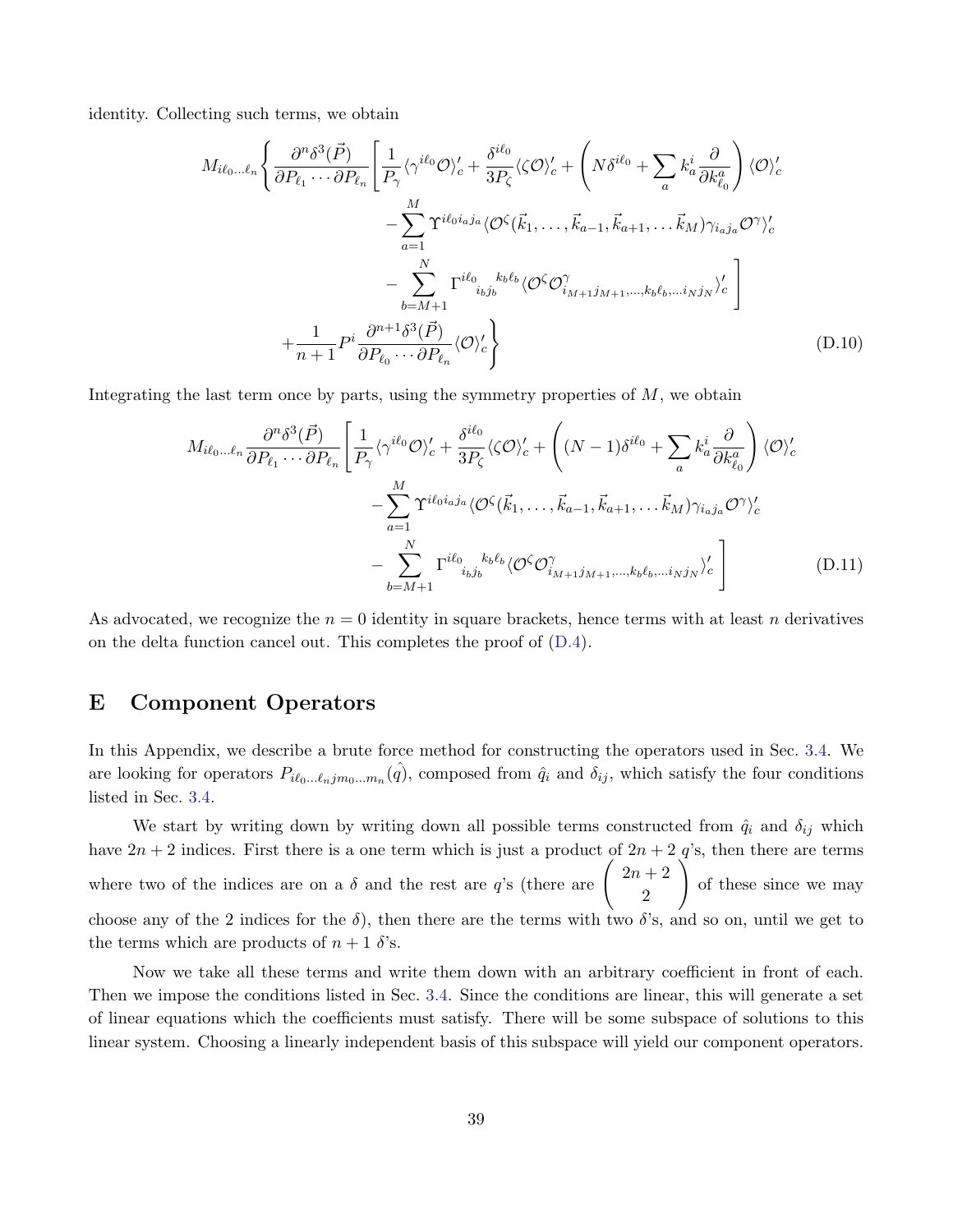For example, in the simplest case  $n = 0$ , we obtain the following 3 operators,

$$
2P_{im_0}P_{\ell_{0}j} - P_{i\ell_0}P_{jm_0},
$$
  
\n
$$
\hat{q}_{\ell_0}\hat{q}_{m_0}P_{ij} - \hat{q}_{\ell_0}\hat{q}_jP_{im_0} - \hat{q}_i\hat{q}_{m_0}P_{\ell_{0}j} + \hat{q}_i\hat{q}_jP_{\ell_0m_0},
$$
  
\n
$$
\hat{q}_{\ell_0}\hat{q}_{m_0}P_{ij} - \hat{q}_{\ell_0}\hat{q}_jP_{im_0} - \hat{q}_i\hat{q}_{m_0}P_{\ell_{0}j} - P_{im_0}P_{\ell_{0}j} + \hat{q}_i\hat{q}_jP_{\ell_0m_0} + P_{ij}P_{\ell_0m_0},
$$
\n(E.1)

where  $P_{ij} \equiv \delta_{ij} - \hat{q}_i \hat{q}_j$ .

For  $n = 1$  we obtain the follow 3 operators:

$$
\frac{1}{2}\hat{q}_{l_1}\hat{q}_{m_1}P_{im_0}P_{l_0j} + \frac{1}{2}\hat{q}_{l_1}\hat{q}_{m_0}P_{im_1}P_{l_0j} + \frac{1}{2}\hat{q}_{l_1}\hat{q}_{m_1}P_{ij}P_{l_0m_0} - \frac{1}{2}\hat{q}_{l_1}\hat{q}_{j}P_{im_1}P_{l_0m_0} + \frac{1}{2}\hat{q}_{l_1}\hat{q}_{m_0}P_{ij}P_{l_0m_1} \n- \frac{1}{2}\hat{q}_{l_1}\hat{q}_{j}P_{im_0}P_{l_0m_1} + \frac{1}{2}\hat{q}_{l_0}\hat{q}_{m_1}P_{im_0}P_{l_1j} + \frac{1}{2}\hat{q}_{l_0}\hat{q}_{m_0}P_{im_1}P_{l_1j} - \frac{1}{2}\hat{q}_{i}\hat{q}_{m_1}P_{l_0m_0}P_{l_1j} - \frac{1}{4}P_{im_1}P_{l_0m_0}P_{l_1j} \n- \frac{1}{2}\hat{q}_{i}\hat{q}_{m_0}P_{l_0m_1}P_{l_1j} - \frac{1}{4}P_{im_0}P_{l_0m_1}P_{l_1j} + \frac{1}{2}\hat{q}_{l_0}\hat{q}_{m_1}P_{ij}P_{l_1m_0} - \frac{1}{2}\hat{q}_{l_0}\hat{q}_{j}P_{im_1}P_{l_1m_0} - \frac{1}{2}\hat{q}_{i}\hat{q}_{m_1}P_{l_0j}P_{l_1m_0} \n- \frac{1}{4}P_{im_1}P_{l_0j}P_{l_1m_0} + \frac{1}{2}\hat{q}_{i}\hat{q}_{j}P_{l_0m_1}P_{l_1m_0} - \frac{1}{2}P_{ij}P_{l_0m_1}P_{l_1m_0} + \frac{1}{2}\hat{q}_{l_0}\hat{q}_{j}P_{im_1}P_{l_1m_1} - \frac{1}{2}\hat{q}_{i}\hat{q}_{j}P_{im_0}P_{l_1m_1} \n- \frac{1}{2}\hat{q}_{i}\hat{q}_{m_0}P_{l_0j}P_{
$$

$$
-\frac{1}{2}\hat{q}_{l_1}\hat{q}_{m_1}P_{im_0}P_{l_0j} - \frac{1}{2}\hat{q}_{l_1}\hat{q}_{m_0}P_{im_1}P_{l_0j} - \frac{1}{2}\hat{q}_{l_1}\hat{q}_{m_1}P_{ij}P_{l_0m_0} + \frac{1}{2}\hat{q}_{l_1}\hat{q}_{j}P_{im_1}P_{l_0m_0} - \frac{1}{2}\hat{q}_{l_1}\hat{q}_{m_0}P_{ij}P_{l_0m_1} \n+ \frac{1}{2}\hat{q}_{l_1}\hat{q}_{j}P_{im_0}P_{l_0m_1} - \frac{1}{2}\hat{q}_{l_0}\hat{q}_{m_1}P_{im_0}P_{l_1j} - \frac{1}{2}\hat{q}_{l_0}\hat{q}_{m_0}P_{im_1}P_{l_1j} + \frac{1}{2}\hat{q}_{i}\hat{q}_{m_1}P_{l_0m_0}P_{l_1j} - \frac{1}{4}P_{im_1}P_{l_0m_0}P_{l_1j} \n+ \frac{1}{2}\hat{q}_{i}\hat{q}_{m_0}P_{l_0m_1}P_{l_1j} - \frac{1}{4}P_{im_0}P_{l_0m_1}P_{l_1j} - \frac{1}{2}\hat{q}_{l_0}\hat{q}_{m_1}P_{ij}P_{l_1m_0} + \frac{1}{2}\hat{q}_{l_0}\hat{q}_{j}P_{im_1}P_{l_1m_0} + \frac{1}{2}\hat{q}_{i}\hat{q}_{m_1}P_{l_0j}P_{l_1m_0} \n- \frac{1}{4}P_{im_1}P_{l_0j}P_{l_1m_0} - \frac{1}{2}\hat{q}_{i}\hat{q}_{j}P_{l_0m_1}P_{l_1m_0} - \frac{1}{2}P_{ij}P_{l_0m_1}P_{l_1m_0} - \frac{1}{2}\hat{q}_{l_0}\hat{q}_{m_0}P_{ij}P_{l_1m_1} + \frac{1}{2}\hat{q}_{l_0}\hat{q}_{j}P_{im_0}P_{l_1m_1} \n+ \frac{1}{2}\hat{q}_{i}\hat{q}_{m_0}P_{l_0j
$$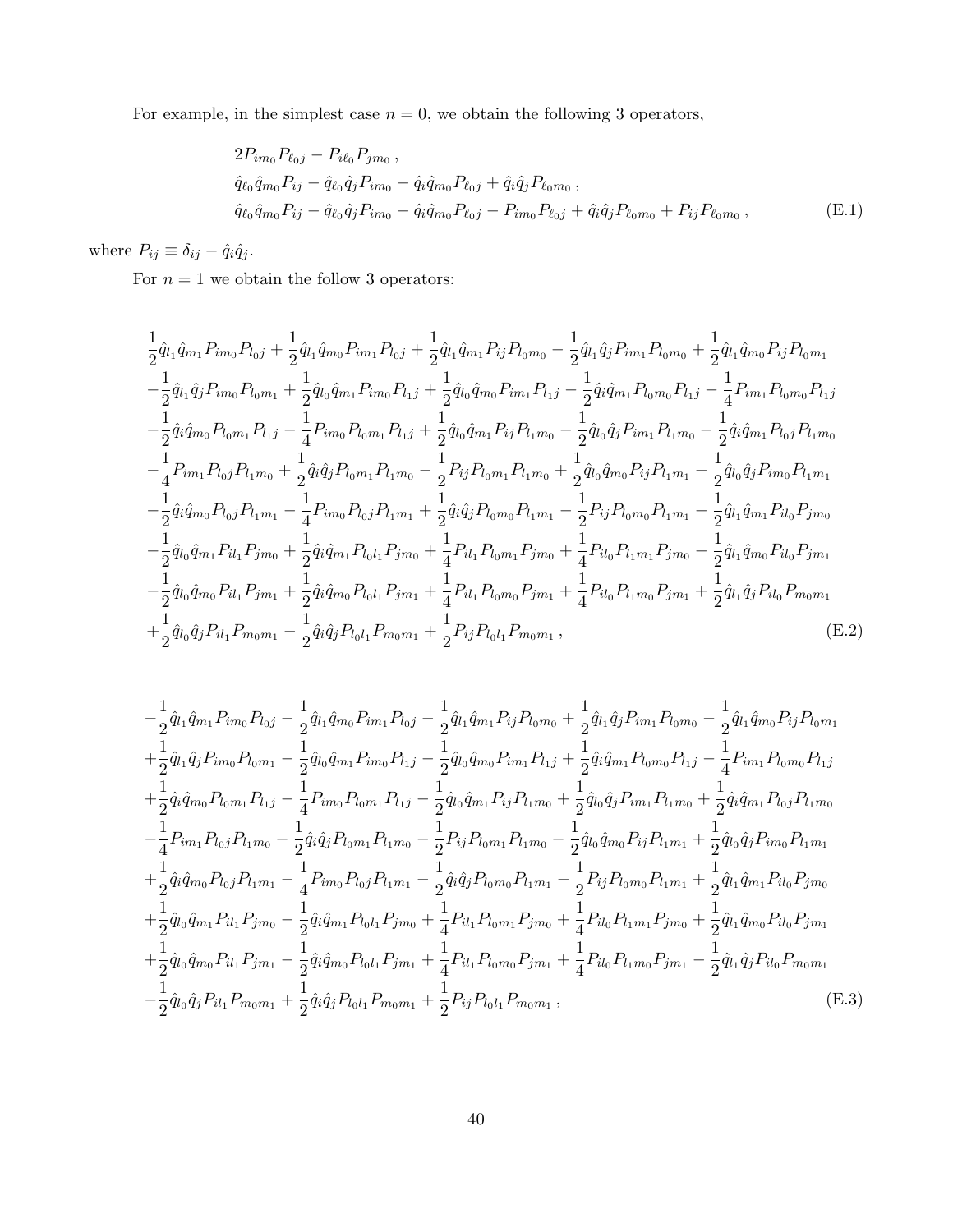$$
\frac{1}{2}P_{im_1}P_{l_0m_0}P_{l_1j} + \frac{1}{2}P_{im_0}P_{l_0m_1}P_{l_1j} + \frac{1}{2}P_{im_1}P_{l_0j}P_{l_1m_0} - P_{ij}P_{l_0m_1}P_{l_1m_0} + \frac{1}{2}P_{im_0}P_{l_0j}P_{l_1m_1} - P_{ij}P_{l_0m_0}P_{l_1m_1} - P_{im_1}P_{l_0l_1}P_{jm_0} + \frac{1}{2}P_{il_1}P_{l_0m_1}P_{jm_0} + \frac{1}{2}P_{il_0}P_{l_1m_1}P_{jm_0} - P_{im_0}P_{l_0l_1}P_{jm_1} + \frac{1}{2}P_{il_1}P_{l_0m_0}P_{jm_1} + \frac{1}{2}P_{il_0}P_{l_1m_0}P_{jm_1} + 2P_{ij}P_{l_0l_1}P_{m_0m_1} - P_{il_1}P_{l_0j}P_{m_0m_1} - P_{il_0}P_{l_1j}P_{m_0m_1}.
$$
 (E.4)

At each n, we will find 3 operators, though their form becomes increasingly complicated as  $n$  goes up.

The operators we find in this manner will not in general be projection operators, because they do not satisfy the conditions  $P_A P_A = P_A \delta_{AB}$  that a set of projectors  $P_A$  should satisfy. The subspace of M's satisfying the required symmetry conditions has some dimension, d. If the P's were projectors, the sum of the dimensions of the images of the P's would equal d, but in our case this sum can be  $> d$ , so we have an overcomplete set of operators. We can in principle enforce the conditions  $P_A P_A = P_A \delta_{AB}$  to pare this down to a complete set, but since this condition is not linear in the projectors, in practice it is simpler to work with the overcomplete set, and we will not be missing anything by doing so.

# References

- <span id="page-41-0"></span>[1] J. M. Bardeen, P. J. Steinhardt and M. S. Turner, "Spontaneous Creation of Almost Scale - Free Density Perturbations in an Inflationary Universe," Phys. Rev. D 28, 679 (1983).
- <span id="page-41-1"></span>[2] D. S. Salopek and J. R. Bond, "Nonlinear evolution of long wavelength metric fluctuations in inflationary models," Phys. Rev. D 42, 3936 (1990).
- <span id="page-41-2"></span>[3] J. M. Maldacena, "Non-Gaussian features of primordial fluctuations in single field inflationary models," JHEP 0305, 013 (2003) [astro-ph/0210603].
- <span id="page-41-6"></span>[4] P. Creminelli and M. Zaldarriaga, "Single field consistency relation for the 3-point function," JCAP 0410, 006 (2004) [astro-ph/0407059].
- <span id="page-41-3"></span>[5] C. Cheung, A. L. Fitzpatrick, J. Kaplan and L. Senatore, "On the consistency relation of the 3-point function in single field inflation," JCAP 0802, 021 (2008) [arXiv:0709.0295 [hep-th]].
- <span id="page-41-4"></span>[6] A. A. Starobinsky, "Relict Gravitation Radiation Spectrum and Initial State of the Universe. (In Russian)," JETP Lett. 30, 682 (1979) [Pisma Zh. Eksp. Teor. Fiz. 30, 719 (1979)].
- [7] A. H. Guth, "The Inflationary Universe: A Possible Solution to the Horizon and Flatness Problems," Phys. Rev. D 23, 347 (1981).
- [8] A. Albrecht and P. J. Steinhardt, "Cosmology for Grand Unified Theories with Radiatively Induced Symmetry Breaking," Phys. Rev. Lett. 48, 1220 (1982).
- [9] A. D. Linde, "A New Inflationary Universe Scenario: A Possible Solution of the Horizon, Flatness, Homogeneity, Isotropy and Primordial Monopole Problems," Phys. Lett. B 108, 389 (1982).
- <span id="page-41-5"></span>[10] V. F. Mukhanov and G. V. Chibisov, "Quantum Fluctuation and Nonsingular Universe. (In Russian)," JETP Lett. 33, 532 (1981) [Pisma Zh. Eksp. Teor. Fiz. 33, 549 (1981)].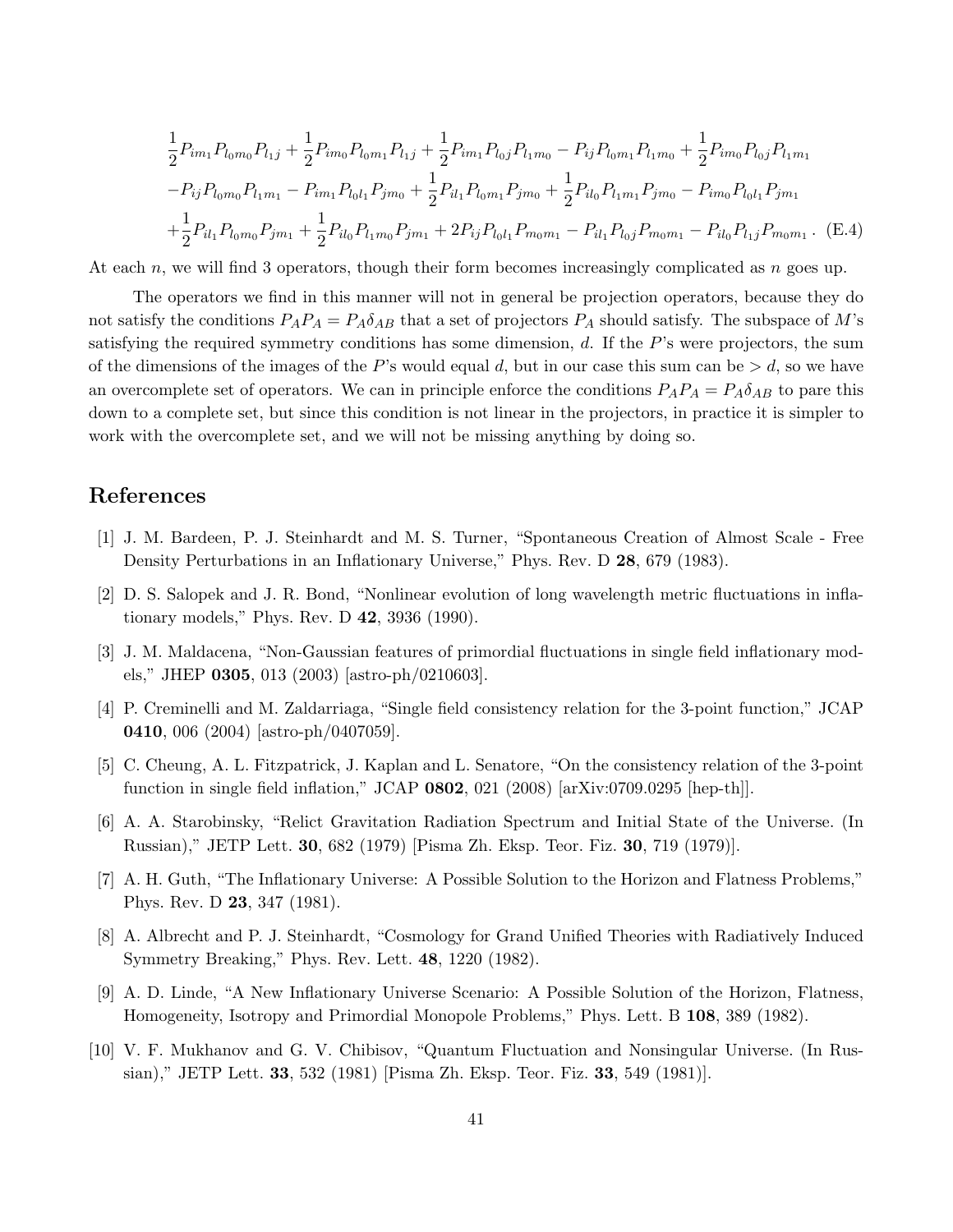- <span id="page-42-0"></span>[11] A. D. Linde, "Hybrid inflation," Phys. Rev. D 49, 748 (1994) [astro-ph/9307002].
- <span id="page-42-1"></span>[12] J. Khoury and P. J. Steinhardt, "Adiabatic Ekpyrosis: Scale-Invariant Curvature Perturbations from a Single Scalar Field in a Contracting Universe," Phys. Rev. Lett. 104, 091301 (2010) [arXiv:0910.2230 [hep-th]].
- [13] J. Khoury and P. J. Steinhardt, "Generating Scale-Invariant Perturbations from Rapidly-Evolving Equation of State," Phys. Rev. D 83, 123502 (2011) [arXiv:1101.3548 [hep-th]].
- [14] A. Joyce and J. Khoury, "Scale Invariance via a Phase of Slow Expansion," Phys. Rev. D 84, 023508 (2011) [arXiv:1104.4347 [hep-th]].
- [15] C. Armendariz-Picon and E. A. Lim, "Scale invariance without inflation?," JCAP 0312, 002 (2003)  $[astro-ph/0307101]$ .
- [16] C. Armendariz-Picon, "Near Scale Invariance with Modified Dispersion Relations," JCAP 0610, 010 (2006) [astro-ph/0606168].
- [17] Y. -S. Piao, "Seeding Primordial Perturbations During a Decelerated Expansion," Phys. Rev. D 75, 063517 (2007) [gr-qc/0609071].
- [18] J. Magueijo, "Speedy sound and cosmic structure," Phys. Rev. Lett. 100, 231302 (2008) [arXiv:0803.0859 [astro-ph]].
- [19] J. Magueijo, "Bimetric varying speed of light theories and primordial fluctuations," Phys. Rev. D 79, 043525 (2009) [arXiv:0807.1689 [gr-qc]].
- [20] Y. -S. Piao, "On Primordial Density Perturbation and Decaying Speed of Sound," Phys. Rev. D 79, 067301 (2009) [arXiv:0807.3226 [gr-qc]].
- [21] D. Bessada, W. H. Kinney, D. Stojkovic and J. Wang, "Tachyacoustic Cosmology: An Alternative to Inflation," Phys. Rev. D 81, 043510 (2010) [arXiv:0908.3898 [astro-ph.CO]].
- <span id="page-42-2"></span>[22] J. Khoury and G. E. J. Miller, "Towards a Cosmological Dual to Inflation," Phys. Rev. D 84, 023511 (2011) [arXiv:1012.0846 [hep-th]].
- <span id="page-42-3"></span>[23] D. H. Lyth and D. Wands, "Generating the curvature perturbation without an inflaton," Phys. Lett. B 524, 5 (2002) [hep-ph/0110002].
- [24] G. Dvali, A. Gruzinov and M. Zaldarriaga, "A new mechanism for generating density perturbations from inflation," Phys. Rev. D 69, 023505 (2004) [astro-ph/0303591].
- [25] L. Kofman, "Probing string theory with modulated cosmological fluctuations," astro-ph/0303614.
- [26] J. -L. Lehners, P. McFadden, N. Turok and P. J. Steinhardt, "Generating ekpyrotic curvature perturbations before the big bang," Phys. Rev. D  $76$ , 103501 (2007) [hep-th/0702153 [HEP-TH]].
- [27] E. I. Buchbinder, J. Khoury and B. A. Ovrut, "New Ekpyrotic cosmology," Phys. Rev. D 76, 123503 (2007) [hep-th/0702154].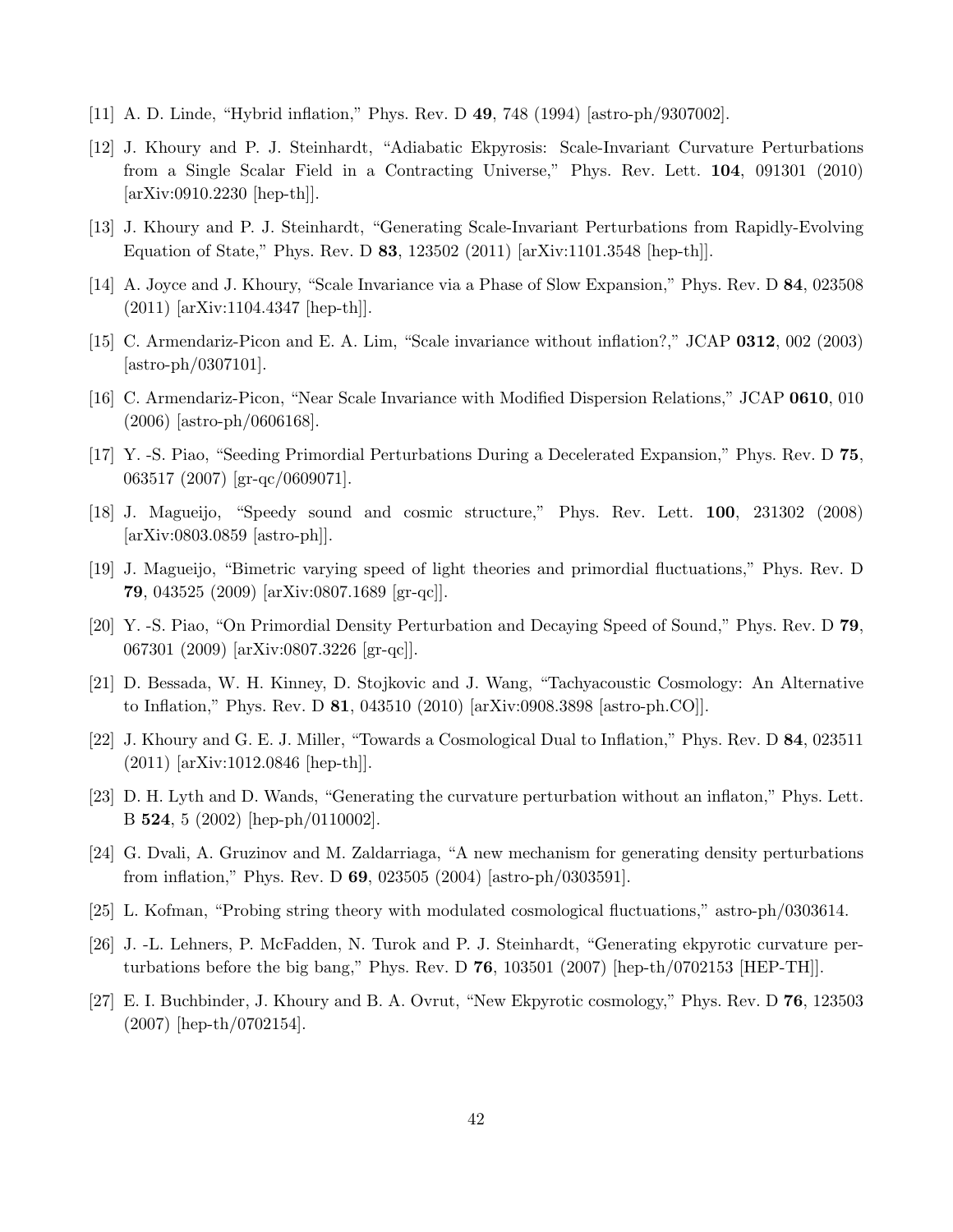- <span id="page-43-0"></span>[28] P. Creminelli and L. Senatore, "A Smooth bouncing cosmology with scale invariant spectrum," JCAP 0711, 010 (2007) [hep-th/0702165].
- <span id="page-43-1"></span>[29] D. Wands, "Duality invariance of cosmological perturbation spectra," Phys. Rev. D 60, 023507 (1999) [gr-qc/9809062].
- <span id="page-43-2"></span>[30] F. Finelli and R. Brandenberger, "On the generation of a scale invariant spectrum of adiabatic fluctuations in cosmological models with a contracting phase," Phys. Rev. D 65, 103522 (2002) [hep-th/0112249].
- <span id="page-43-16"></span>[31] V. Assassi, D. Baumann and D. Green, "Symmetries and Loops in Inflation," arXiv:1210.7792 [hepth].
- <span id="page-43-17"></span>[32] L. Senatore and M. Zaldarriaga, "The constancy of  $\zeta$  in single-clock Inflation at all loops," arXiv:1210.6048 [hep-th].
- <span id="page-43-3"></span>[33] Y. -F. Cai, W. Xue, R. Brandenberger and X. Zhang, "Non-Gaussianity in a Matter Bounce," JCAP 0905, 011 (2009) [arXiv:0903.0631 [astro-ph.CO]].
- <span id="page-43-4"></span>[34] J. Khoury and F. Piazza, "Rapidly-Varying Speed of Sound, Scale Invariance and Non-Gaussian Signatures," JCAP 0907, 026 (2009) [arXiv:0811.3633 [hep-th]].
- <span id="page-43-13"></span>[35] S. Endlich, A. Nicolis and J. Wang, "Solid Inflation," arXiv:1210.0569 [hep-th].
- <span id="page-43-14"></span>[36] S. Weinberg, "Cosmology," Oxford, UK: Oxford Univ. Pr. (2008) 593 p.
- <span id="page-43-15"></span>[37] S. Weinberg, "Adiabatic modes in cosmology," Phys. Rev. D 67, 123504 (2003) [astro-ph/0302326].
- <span id="page-43-5"></span>[38] L. Senatore and M. Zaldarriaga, "A Note on the Consistency Condition of Primordial Fluctuations," JCAP 1208, 001 (2012) [arXiv:1203.6884 [astro-ph.CO]].
- <span id="page-43-6"></span>[39] T. Tanaka and Y. Urakawa, "Dominance of gauge artifact in the consistency relation for the primordial bispectrum," JCAP 1105, 014 (2011) [arXiv:1103.1251 [astro-ph.CO]].
- <span id="page-43-7"></span>[40] E. Pajer, F. Schmidt and M. Zaldarriaga, "The Observed Squeezed Limit of Cosmological Three-Point Functions," arXiv:1305.0824 [astro-ph.CO].
- <span id="page-43-8"></span>[41] S. L. Adler, "Consistency conditions on the strong interactions implied by a partially conserved axial vector current," Phys. Rev. 137, B1022 (1965).
- <span id="page-43-9"></span>[42] S. Weinberg, "Pion scattering lengths," Phys. Rev. Lett. **17**, 616 (1966).
- <span id="page-43-10"></span>[43] V. Assassi, D. Baumann and D. Green, "On Soft Limits of Inflationary Correlation Functions," JCAP 1211, 047 (2012) [arXiv:1204.4207 [hep-th]].
- <span id="page-43-11"></span>[44] W. D. Goldberger, L. Hui, A. Nicolis and , "One-particle-irreducible consistency relations for cosmological perturbations," arXiv:1303.1193 [hep-th].
- <span id="page-43-12"></span>[45] K. Schalm, G. Shiu and T. van der Aalst, "Consistency condition for inflation from (broken) conformal symmetry," arXiv:1211.2157 [hep-th].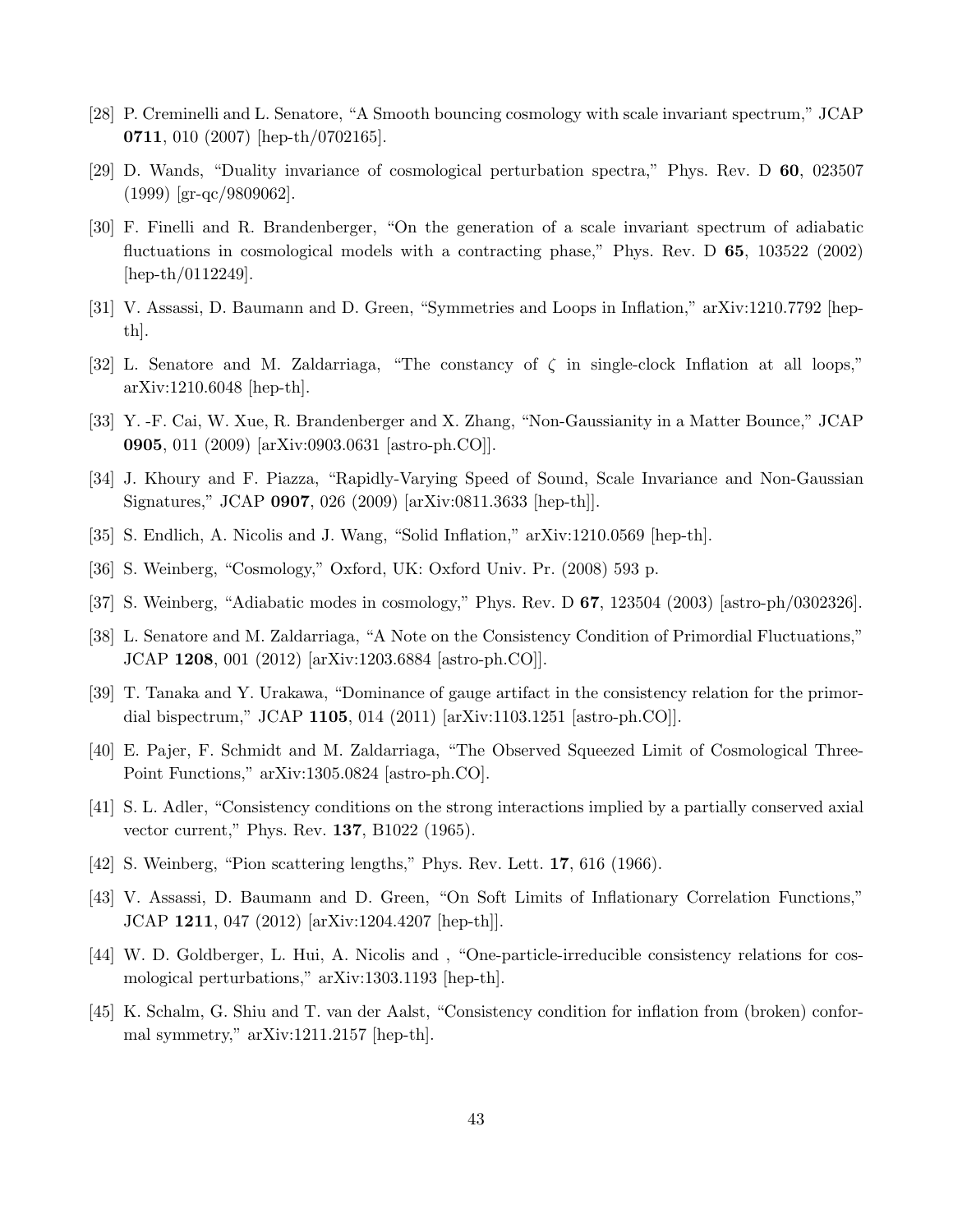- <span id="page-44-0"></span>[46] A. Bzowski, P. McFadden and K. Skenderis, "Holography for inflation using conformal perturbation theory," JHEP 1304, 047 (2013) [arXiv:1211.4550 [hep-th]].
- <span id="page-44-1"></span>[47] P. Creminelli, J. Noreña and M. Simonović, "Conformal consistency relations for single-field inflation," JCAP 1207, 052 (2012) [arXiv:1203.4595 [hep-th]].
- <span id="page-44-2"></span>[48] K. Hinterbichler, L. Hui and J. Khoury, "Conformal Symmetries of Adiabatic Modes in Cosmology," JCAP 1208, 017 (2012) [arXiv:1203.6351 [hep-th]].
- <span id="page-44-3"></span>[49] I. Antoniadis, P. O. Mazur and E. Mottola, "Conformal invariance and cosmic background radiation," Phys. Rev. Lett. 79, 14 (1997) [astro-ph/9611208].
- [50] I. Antoniadis, P. O. Mazur and E. Mottola, "Conformal Invariance, Dark Energy, and CMB Non-Gaussianity," JCAP 1209, 024 (2012) [arXiv:1103.4164 [gr-qc]].
- <span id="page-44-11"></span>[51] J. M. Maldacena and G. L. Pimentel, "On graviton non-Gaussianities during inflation," JHEP 1109, 045 (2011) [arXiv:1104.2846 [hep-th]].
- [52] P. Creminelli, "Conformal invariance of scalar perturbations in inflation," Phys. Rev. D 85, 041302 (2012) [arXiv:1108.0874 [hep-th]].
- [53] A. Kehagias, A. Riotto and A. Riotto, "Operator Product Expansion of Inflationary Correlators and Conformal Symmetry of de Sitter," Nucl. Phys. B 864, 492 (2012) [arXiv:1205.1523 [hep-th]].
- [54] A. Kehagias and A. Riotto, "The Four-point Correlator in Multifield Inflation, the Operator Product Expansion and the Symmetries of de Sitter," Nucl. Phys. B 868, 577 (2013) [arXiv:1210.1918 [hepth]].
- [55] I. Mata, S. Raju and S. Trivedi, "CMB from CFT," arXiv:1211.5482 [hep-th].
- <span id="page-44-4"></span>[56] V. Parthasarathy, "An Analysis On Ward Identity For Multi-Field Inflation," arXiv:1212.6960 [astroph.CO].
- <span id="page-44-5"></span>[57] P. A. R. Ade et al. [Planck Collaboration], "Planck 2013 Results. XXIV. Constraints on primordial non-Gaussianity," arXiv:1303.5084 [astro-ph.CO].
- <span id="page-44-6"></span>[58] J. W. York, Jr., "Gravitational degrees of freedom and the initial-value problem," Phys. Rev. Lett. 26, 1656 (1971).
- <span id="page-44-7"></span>[59] A. Lichnerowicz, J. Math. Pure Appl. 23, 37 (1944).
- <span id="page-44-8"></span>[60] S. Weinberg, Cambridge, UK: Univ. Pr. (1995) 609 p
- <span id="page-44-9"></span>[61] A. H. Guth and S. -Y. Pi, "The Quantum Mechanics of the Scalar Field in the New Inflationary Universe," Phys. Rev. D 32, 1899 (1985).
- <span id="page-44-10"></span>[62] J. Guven, B. Lieberman and C. T. Hill, "Schrödinger Picture Field Theory In Robertson-walker Flat Space-times," Phys. Rev. D 39, 438 (1989).
- <span id="page-44-12"></span>[63] S. Weinberg, "Quantum contributions to cosmological correlations," Phys. Rev. D 72, 043514 (2005) [hep-th/0506236].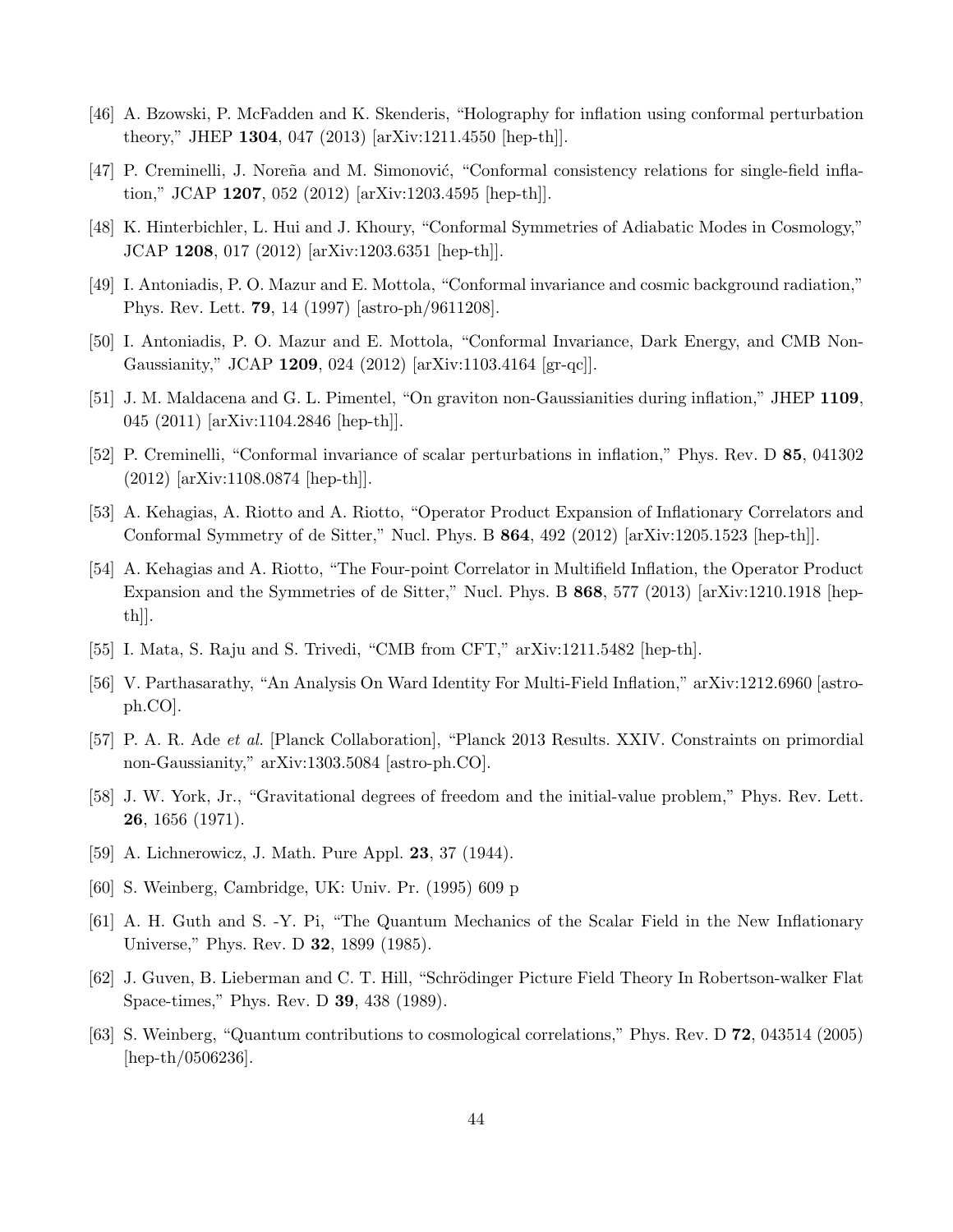- [64] S. Weinberg, "Quantum contributions to cosmological correlations. II. Can these corrections become large?," Phys. Rev. D 74, 023508 (2006) [hep-th/0605244].
- [65] L. Senatore and M. Zaldarriaga, "On Loops in Inflation," JHEP 1012, 008 (2010) [arXiv:0912.2734 [hep-th]].
- [66] L. Senatore and M. Zaldarriaga, "On Loops in Inflation II: IR Effects in Single Clock Inflation," JHEP 1301, 109 (2013) [arXiv:1203.6354 [hep-th]].
- <span id="page-45-0"></span>[67] G. L. Pimentel, L. Senatore and M. Zaldarriaga, "On Loops in Inflation III: Time Independence of zeta in Single Clock Inflation," JHEP 1207, 166 (2012) [arXiv:1203.6651 [hep-th]].
- <span id="page-45-1"></span>[68] D. Seery, M. S. Sloth and F. Vernizzi, "Inflationary trispectrum from graviton exchange," JCAP 0903, 018 (2009) [arXiv:0811.3934 [astro-ph]].
- <span id="page-45-2"></span>[69] L. Leblond and E. Pajer, "Resonant Trispectrum and a Dozen More Primordial N-point functions," JCAP 1101, 035 (2011) [arXiv:1010.4565 [hep-th]].
- <span id="page-45-3"></span>[70] P. Creminelli, G. D'Amico, M. Musso and J. Noreña, "The (not so) squeezed limit of the primordial 3-point function," JCAP 1111, 038 (2011) [arXiv:1106.1462 [astro-ph.CO]].
- <span id="page-45-4"></span>[71] X. Chen, M. -x. Huang, S. Kachru and G. Shiu, "Observational signatures and non-Gaussianities of general single field inflation," JCAP  $0701$ , 002 (2007) [hep-th/0605045].
- <span id="page-45-5"></span>[72] N. Arkani-Hamed, F. Cachazo and J. Kaplan, "What is the Simplest Quantum Field Theory?," JHEP 1009, 016 (2010) [arXiv:0808.1446 [hep-th]].
- <span id="page-45-6"></span>[73] P. Creminelli, A. Joyce, J. Khoury and M. Simonović, to appear.
- <span id="page-45-7"></span>[74] R. Holman and A. J. Tolley, "Enhanced Non-Gaussianity from Excited Initial States," JCAP 0805, 001 (2008) [arXiv:0710.1302 [hep-th]].
- [75] P. D. Meerburg, J. P. van der Schaar and P. S. Corasaniti, "Signatures of Initial State Modifications on Bispectrum Statistics," JCAP 0905, 018 (2009) [arXiv:0901.4044 [hep-th]].
- [76] P. D. Meerburg, J. P. van der Schaar and M. G. Jackson, "Bispectrum signatures of a modified vacuum in single field inflation with a small speed of sound," JCAP 1002, 001 (2010) [arXiv:0910.4986 [hep-th]].
- [77] A. Ashoorioon and G. Shiu, JCAP 1103, 025 (2011) [arXiv:1012.3392 [astro-ph.CO]].
- [78] J. Ganc, "Calculating the local-type fNL for slow-roll inflation with a non-vacuum initial state," Phys. Rev. D 84, 063514 (2011) [arXiv:1104.0244 [astro-ph.CO]].
- [79] D. Chialva, "Signatures of very high energy physics in the squeezed limit of the bispectrum (violation of Maldacena's condition)," JCAP 1210, 037 (2012) [arXiv:1108.4203 [astro-ph.CO]].
- <span id="page-45-8"></span>[80] N. Agarwal, R. Holman, A. J. Tolley and J. Lin, "Effective field theory and non-Gaussianity from general inflationary states," JHEP 1305, 085 (2013) [arXiv:1212.1172 [hep-th]].